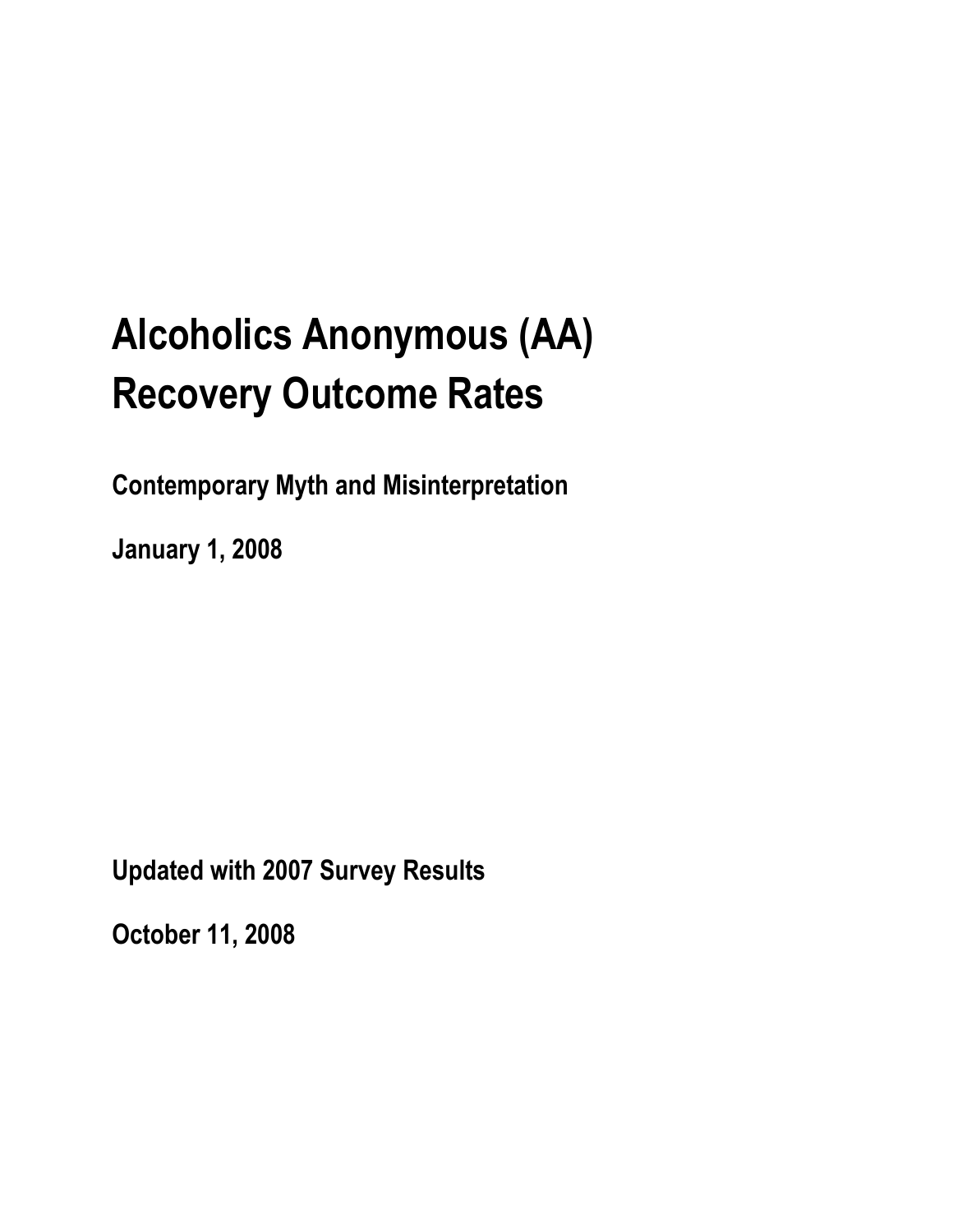#### **AA Recovery Outcome Rates - Contemporary Myth and Misinterpretation**

| a) |                                                                                      |  |
|----|--------------------------------------------------------------------------------------|--|
| b) | Figure C-1 from the 1990 Summary Report of 1977-89 AA Triennial Membership Surveys 6 |  |
| c) |                                                                                      |  |
| d) |                                                                                      |  |
| e) |                                                                                      |  |
| f) |                                                                                      |  |
| g) |                                                                                      |  |

#### **Introduction**

This paper is written for AA members and is intended for internal and public circulation as an item of AA historical and archival research. It is offered to help inform the AA membership and academic researchers of a widely circulated misinterpretation and mischaracterization of AA recovery outcomes.

The fellowship of Alcoholics Anonymous, as a matter of long established principle, policy and practice, does not engage in public debate and seeks to avoid public controversy. The authors of this paper must emphasize that we do not speak for AA. We have a personal interest in the history of AA and consider it imperative to correct historical inaccuracies and propagation of myth.

*Arthur S, Arlington, TX Tom E, Wappingers Falls, NY Glenn C, South Bend, IN*

The publication of this paper does not imply affiliation with, approval by, or endorsement from, Alcoholics Anonymous or any part of its worldwide organization and service structure. The views expressed in this paper are solely those of the authors.

*AA, Alcoholics Anonymous, The Big Book, Box 4-5-9, The Grapevine, GV, Box 1980* and *La Viña* are registered trademarks of Alcoholics Anonymous World Service (AAWS), Inc and AA Grapevine Inc.

Single-use excerpts from AAWS and AA Grapevine publications are cited in this paper under the good faith and fair use provisions of US copyright statutes for purposes of criticism, comment, scholarship and research.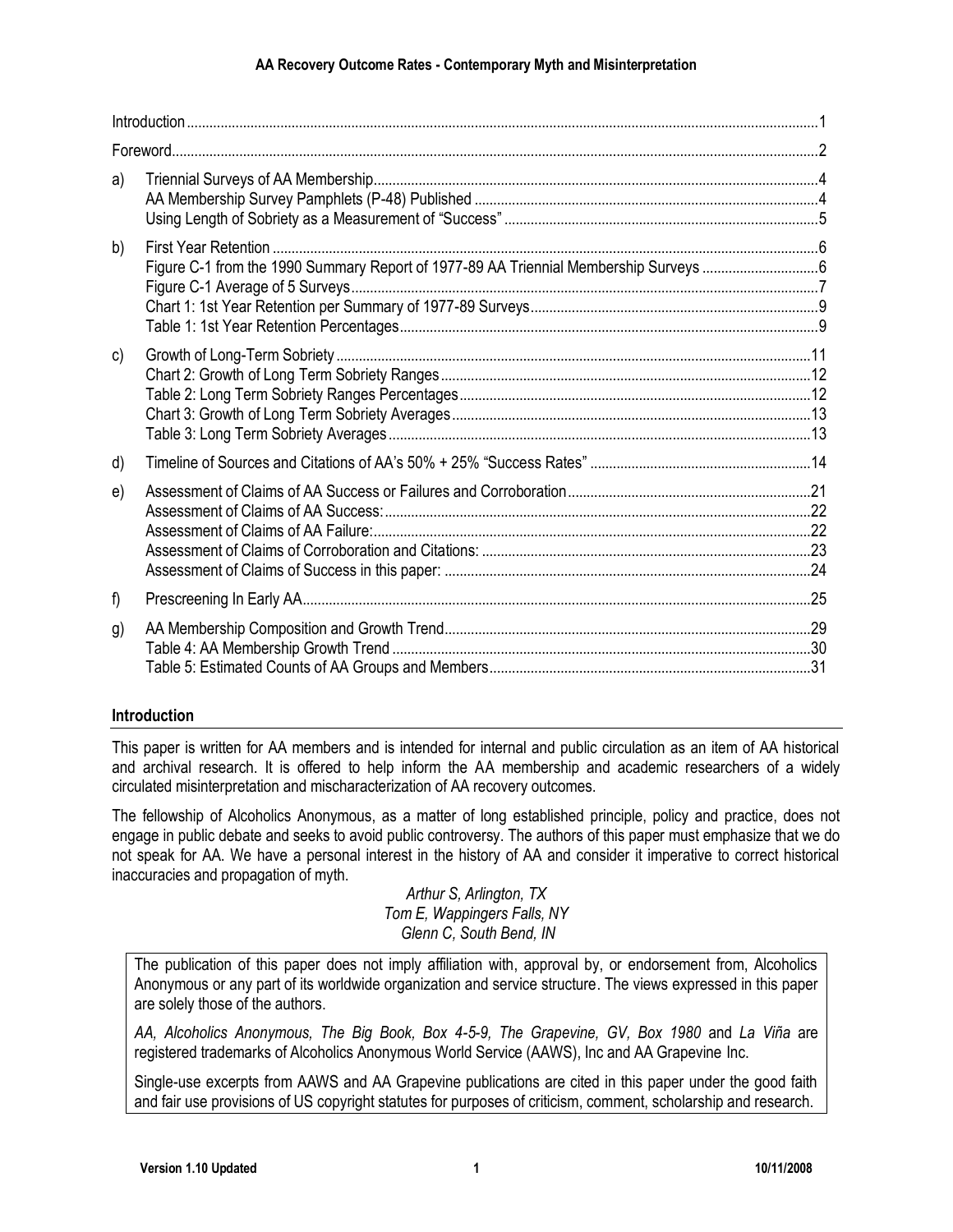#### **Foreword**

#### *"Nothing is more responsible for the good old days than a bad memory" - Franklin P Adams (1881-1960)*

This paper addresses an erroneous myth that AA is experiencing a 5% (or less) "success rate" today as opposed to either a 50%, 70%, 75%, 80% or 93% (take your pick) "success rate" it once reputedly enjoyed in the 1940s and 1950s. The term "myth" is used to emphasize that the low "success rates" promulgated are a product of imagination, invention and inattention to detail rather than fact-based research.

Also noteworthy in the derivation of the mythical percentages, is the absence of fundamental academic disciplines of methodical research, corroborating verification and factual citation of sources. Regrettably, some of the advocates who are propagating the myth are AA members who purport to be "AA Historians" and appear to be advocating agendas that portray fiction as fact and hearsay as history.

The AA Fellowship has a robust verbal tradition. Much information is passed on by word of mouth. This has both its good and difficult sides. How does one know what is fact versus myth? AA members can sincerely state something they believe is true but is inaccurate - this is the difference between myth and fact. Consequently, much effort has been taken to ensure that the contents of this paper are independently confirmed in reliable written reference sources. Those sources are identified in footnotes or in the body of the narrative.

References have been made on the internet, in publications, in individual AA talks and on TV, that depict AA's early to mid years, as having had a typical successful recovery rate outcome of 50-75%. These high-end numbers are often followed by a second depiction that contemporary AA has deteriorated to a 10% or 5% or less recovery rate outcome. The two sets of numbers (high versus low percentage) are then cast in an idyllic portrayal of past AA contrasted to a dismal scenario of AA today.

- Claims of a 10%, 5% or less success rate for contemporary AA are erroneous and rest largely and misguidedly on the misinterpretation of data in a 1989-1990 internal AA General Service Office <sup>1</sup> report on "AA Triennial Membership Surveys."
- The assertion of a 50-75% success rate in AA is derived from various AA literature sources and other written sources, but is not explicitly demonstrated except in one instance. That instance pertains to the AA members who had their personal stories printed in the first edition "Big Book."<sup>2</sup>

The 50-75% success rate number has been cited, without change or challenge, since it first publicly appeared in 1941 and it persists to this date.

In 1989-1990, an internal General Service Office (GSO) report, analyzing 5 prior AA membership surveys, contained a hand-written graph that has been persistently misconstrued to attempt to portray AA's "success rate" as 5% or less (or AA's "failure rate" as some cast it, of 95% or more). <sup>3</sup>

The graph has been cited as representing "retention" or "success" rates when in fact it simply illustrates the distribution of the length of time the population participating in the survey sample have been attending AA. Other survey questions asked about sobriety. This was only about attendance in the first year after someone's first meeting.

It is astonishing that negative projections of AA of such magnitude are casually issued with presumed "certainty" but contain no demonstration of where or when the "certainty" had been established. Extant citations have become so careless and perfunctory that in many cases they merely refer to other erroneous citations in other publications to lend credence to the reference. Erroneous citations are used to support other erroneous citations.

<sup>1</sup> The General Service Office (GSO) of the United States and Canada located in New York City (also noted as AAWS/GSO in this paper).

<sup>2</sup> The term "Big Book" is used for AA's basic recovery text in lieu of its title "Alcoholics Anonymous" (both terms © AAWS, Inc).

<sup>3</sup> 1990 report titled "Comments on AA's Triennial Surveys" on five membership surveys from 1977-1989.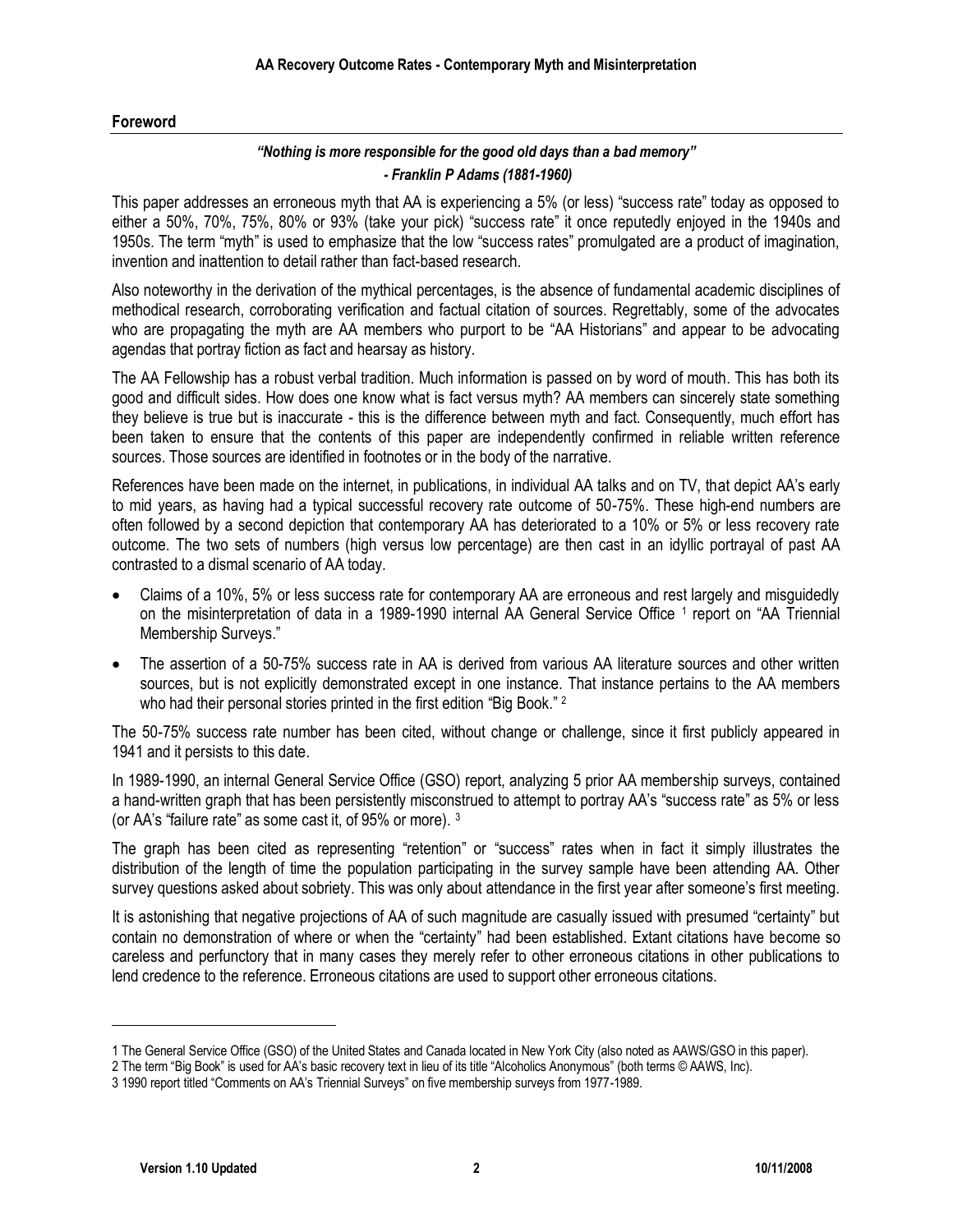Even more unfortunate, concerning statistical confidence and accuracy of the citations, is that none of the authors (or self-proclaimed "AA Historians") has apparently independently performed a critical, unbiased investigation of the original data or attempted to duplicate the calculations of AA's reputed "failure statistics" from the basic source data listed in the membership surveys. That basic data, and an explanation of what it signifies, follows this section.

Over the years, the internet has provided an international forum for anyone who can access it. A number of so-called "recovery" or "AA history" or "AA archives" web sites have proliferated. Many teem with personal grievances, screeds, and widely varying (and revisionist) interpretations of AA history and the AA program of recovery. An abundance of academic and medical special interest web sites have materialized as well.

The erroneous 10%, 5% or less success rate myth for contemporary AA has proliferated without as much as a token challenge to its veracity or investigation of its origin. The topic of AA success or failure outcomes suffers from a great deal of anecdotal misinformation, misinterpretation and editorializing.

Discussion, examination and analysis of the topic of AA recovery outcome rates are divided in this paper into two categories of investigation and reporting:

The first category concerns the examination of the contemporary (and quite erroneous) assertion that AA is only achieving a 5% or less success rate. The appalling success rate assertion is false but a segment of AA members not only readily believes it but also attempts to exploit it to support personal agendas. They propagate revisionist AA history and manufacture exaggerated claims of a superior early AA recovery program.

The second category concerns the examination of a popular and much repeated notion in AA of a 50% immediate success rate with about half (or 25%) of the "slippers" returning to successful recovery to produce an overall 75% success rate. This has been the prevailing "best estimate" of AA's recovery outcomes since the late 1930s. It is denoted in this paper as a "50% + 25%" success rate (for a 75% total success rate).

Based on research discoveries to date, it is believed that the 50% + 25% success rate is in all probability a very reasonable "best estimate" of AA's success (both early and contemporary).

- The sole qualification (it is vitally important and often disregarded) is that the 50% + 25% success outcome rates apply only to those prospects who attempt to give AA a serious try (i.e. you get out of AA what you put into it). This rests on the simple, obvious, premise that a remedy cannot be construed as either a "success" or "failure" until it is at least tried and tested.
- Also of contextual importance, is that the subset of the past and present prospect population falling into this category is estimated to be 20% to 40% (1 or 2 out of 5) of the total prospect population.

The remainder of this paper identifies information sources for the derivation of AA success or failure outcomes and highlights relevant information that has been omitted, invented or misconstrued. The main and initial item of interest and analysis is the grossly misinterpreted 1989-1990 internal GSO report on AA Triennial Membership Surveys.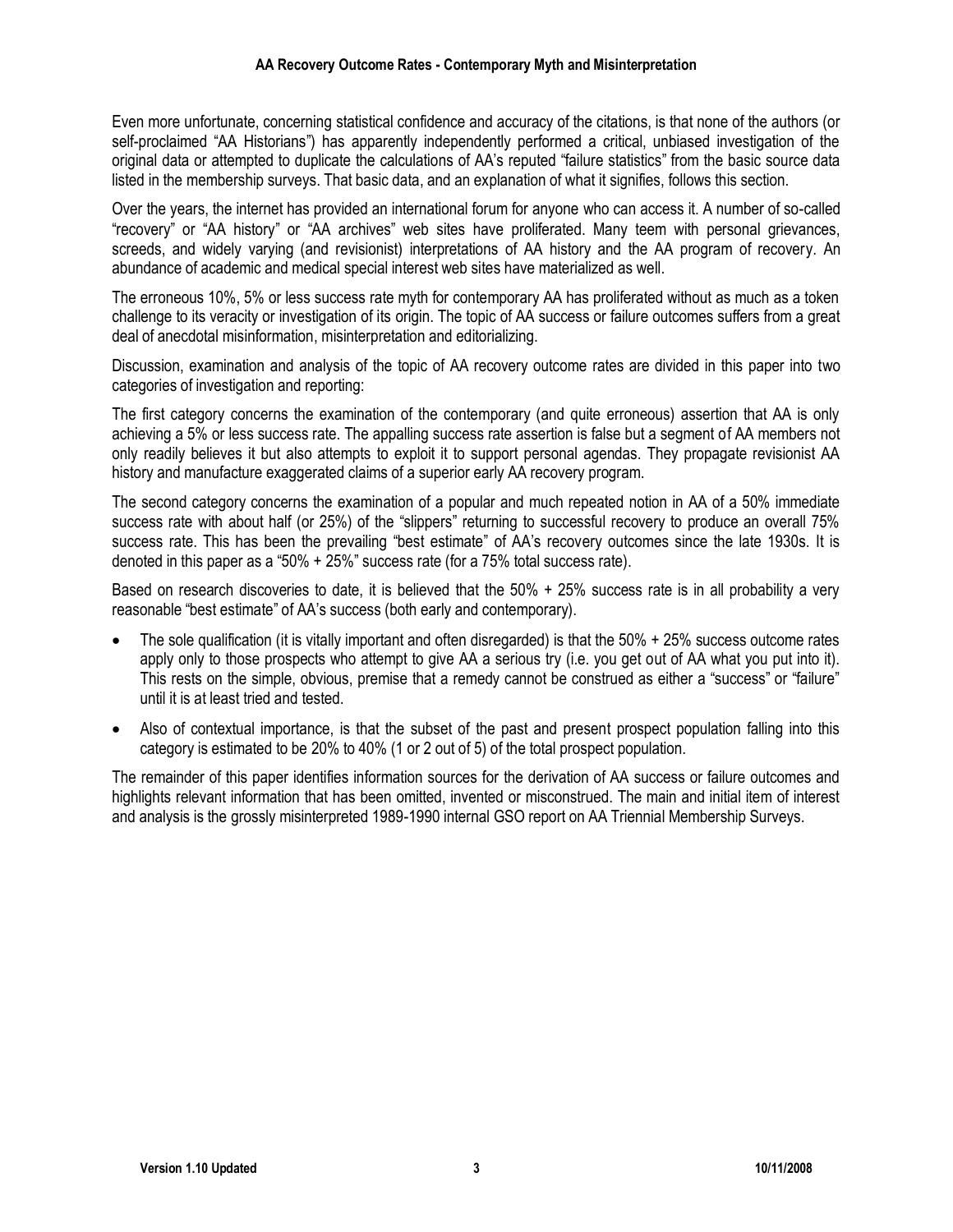#### **a) Triennial Surveys of AA Membership**

In 1968, Alcoholics Anonymous took an inventory of its membership in the form of a survey. Recognizing the need to know more about the Fellowship, a small trial survey was conducted in a few groups by the Regional Trustees to see how members would respond to a voluntary anonymous questionnaire.

It went so well that a committee was set up to conduct a survey of 5% of the registered groups in the United States and Canada. A later pamphlet "The Alcoholics Anonymous Survey" (previously numbered P-38) explained:

*It was Dr. John L Norris, nonalcoholic chairman of AA's Board of Trustees, who first stated the need for more accurate information about AA and its members.*

*In dealing with the medical and scientific community on the question of alcoholism and its treatment, Dr. Norris found that he could cite numerous examples of how AA works, but that he lacked facts and figures.*

*He posed his problem at a meeting of the Policy Committee of the Board of Trustees and requested that the Fellowship explore ways and means of providing more accurate information.*

Dr. Norris stated that "*There were two major reasons for undertaking the survey:"*

- 1. To enable AA to furnish more accurate data about the Fellowship and its effectiveness to the growing number of professionals - doctors, psychiatrists, social workers, law enforcement officials and others who are working today in the field of alcoholism.
- 2. To provide AA with more information about itself so that members can work more effectively in helping the many millions of alcoholics who still suffer throughout the world.

That first survey in 1968 sampled 11,355 AA members in the United States and Canada. It was so well received and useful that the General Service Conference of Alcoholics Anonymous has continued the practice on a regular basis. The "Triennial Survey" has been conducted by AA every three years since the first survey in 1968. The 1996 survey was delayed by one year while the General Service Conference discussed its content. In general, a new edition of AA pamphlet number P-48 has been published the year after each survey to report the results:

|                               | AA Membership Survey Pamphlets (P-48) Published |
|-------------------------------|-------------------------------------------------|
| 1971 Profile of an AA Meeting | Alcoholics Anonymous 1989 Membership Survey     |
| 1974 Profile of an AA Meeting | Alcoholics Anonymous 1992 Membership Survey     |
| 1977 The AA Member            | Alcoholics Anonymous 1996 Membership Survey     |
| 1980 The AA Member            | Alcoholics Anonymous 1998 Membership Survey     |
| 1983 The AA Member            | Alcoholics Anonymous 2001 Membership Survey     |
| 1986 AA Membership Survey     | Alcoholics Anonymous 2004 Membership Survey     |
|                               | Alcoholics Anonymous 2007 Membership Survey     |

The 2004 AA Triennial Membership Survey occurred during the period August 1-14, 2004. Seven hundred AA groups were previously selected at random. As in prior years, survey questionnaires were distributed to the General Service Representatives (GSRs) or group contacts of the selected groups with the assistance of the Area Delegates.

The most recent survey was conducted in the summer of 2007. **The results were published in 2008 and are included in this "Updated" paper.** The survey was conducted at regularly scheduled AA meetings. The selected groups were specifically asked not to call a special meeting for conducting the membership survey.

All members attending the regular scheduled meeting were asked to complete a questionnaire unless they had previously done so at another meeting. The forms were anonymous and confidential. Completed questionnaires were returned to the Public Information (PI) service desk of the AA General Service Office (GSO).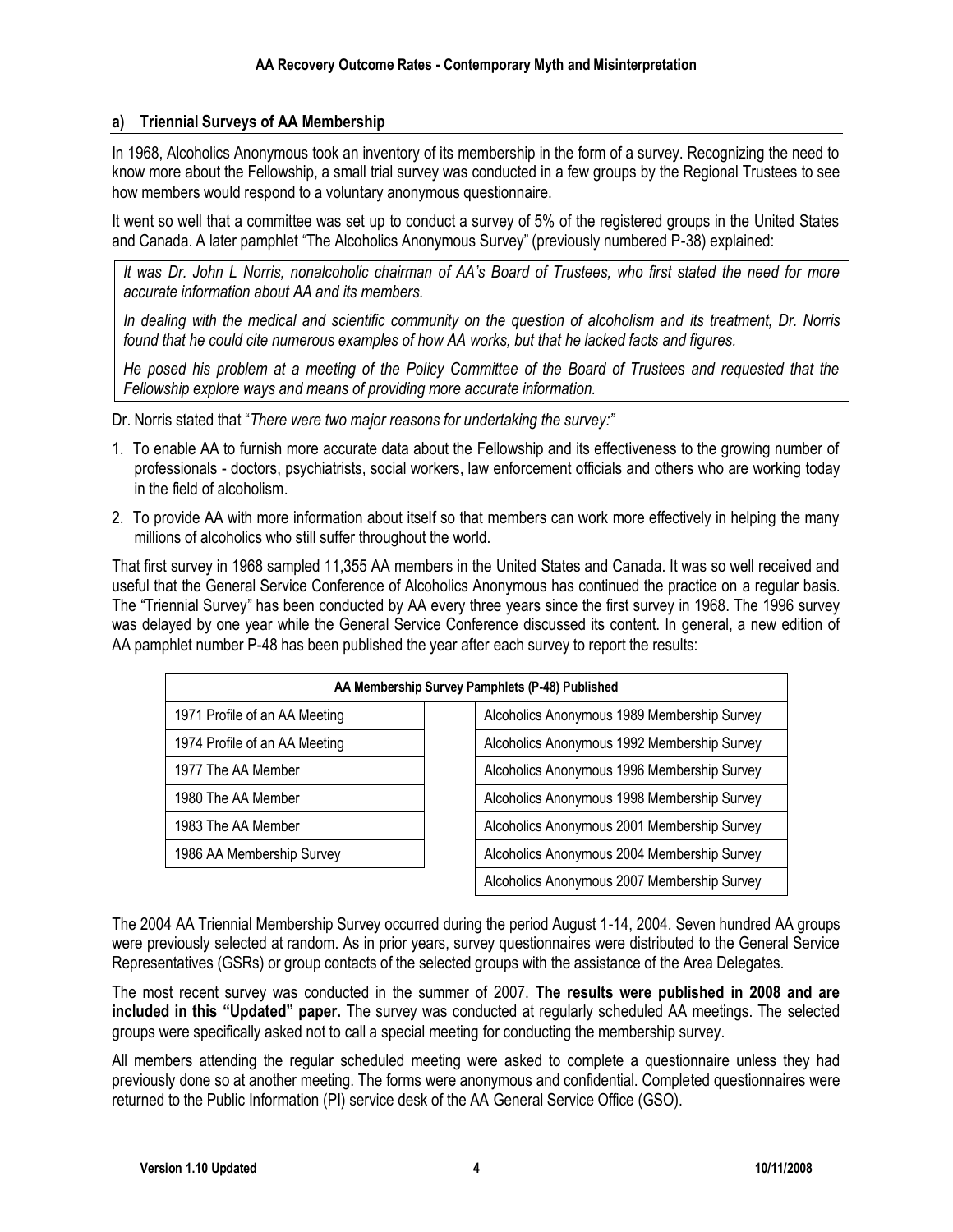#### **Using Length of Sobriety as a Measurement of "Success"**

For it to be possible to compare recovery outcome "success" rates, it is necessary to understand that the meaning of the word "success" is inconsistent among various observers and critics.

If a member has not had any alcohol for the last 5 years, most observers would agree that is a measure of success. It does not matter if the sobriety began the day of the first meeting or some time substantially later. The member has been sober for 5 years and that is what matters.

Now that AA is easy to find almost anywhere, many people visit AA long before entering the worst of the downward spiral of alcoholism. They already know where AA is when they finally need and want it years later. This was discussed in an AA pamphlet (P-38) published in 1970 titled "The Alcoholics Anonymous Survey." It reported on the first AA Membership Survey in 1968 (note: the tables "3 and 4" referenced below are not in this paper):

#### *LENGTH OF SOBRIETY*

#### *TABLE 3 Time Reported Since Last Drink*

*For most people who come to AA there is a point after which they just don't drink. This point may be at their first AA meeting. It may be a week, month or years after their first meeting. But once having achieved this point, experience has shown that the great majority do not resume drinking. (emphasis added)*

*While AA has no measure of the number of alcoholics who have gotten sober, returned to normal life without ever drinking and died without having taken a drink, we can assume that this is a normal pattern for those who accept the AA program.* 

*Thus, AA views success as continuous sobriety - that is, the alcoholic lives a normal life without ever drinking. However, the medical and scientific community often has a less demanding criterion for success. This criterion is frequently one year of total abstinence.* 

*Using that standard, there is apt to be a lot of successful sobriety in any AA meeting anywhere in the United States or Canada.* 

*Of the 11,355 members who filled out questionnaires at AA meetings, 60% reported that they had not had a drink of alcohol for one year or more (emphasis added). This is one indication that AA works. According to the data which follows, it can be assumed that many of the remaining 40% are newcomers who have either not had a drink or who stopped drinking shortly after attending their first meeting.*

## *... HOW LONG FOR AA TO TAKE*

#### *TABLE 4 Length of Time from First Visit to AA to Time of Last Drink*

*Another indication that AA works well is shown by the fact that a total of 64% of the respondents in the survey reported that they had stopped drinking either immediately after their first meeting (41%) or within the first year (23%). (emphasis added)*

*A total of 68% of the women in the survey reported that they had stopped drinking within a year of their first meeting as compared with only 63% of the men. At the same time, 74% of those under thirty reported they had stopped drinking within a year of attending their first AA meeting, compared with 63% of those over thirty.* 

*Here it should be noted that, while a number of those surveyed have not yet attained successful sobriety, few AA members would be apt to refer to them as hopeless. Most AA's know at least one member who attended AA meetings year after year with little or no success, but then finally sobered up. Unless the alcoholic dies, the most that the majority of AA members will say is that it hasn't worked so far.*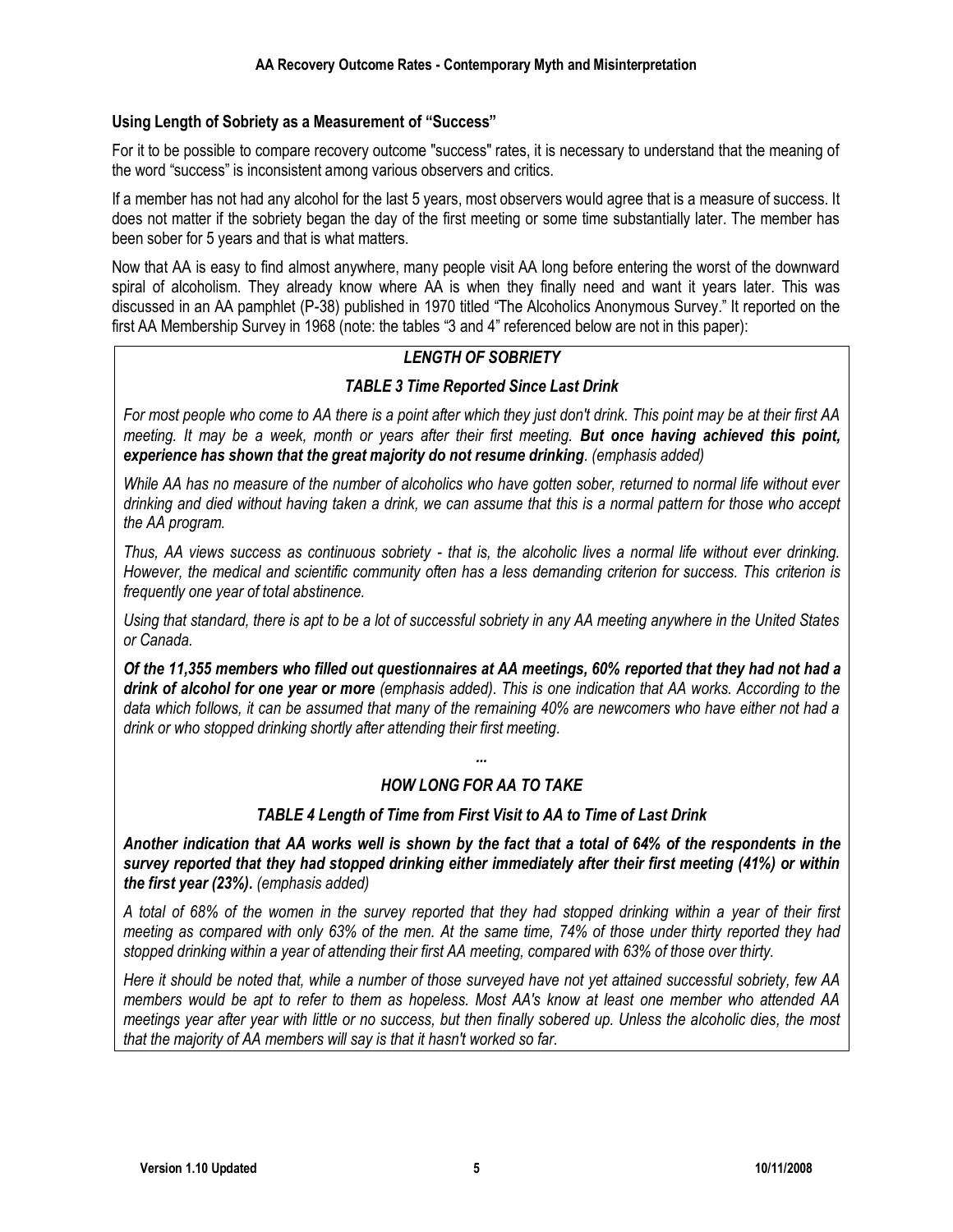#### **b) First Year Retention**



**Figure C-1 from the 1990 Summary Report of 1977-89 AA Triennial Membership Surveys**

The tendency of some observers to offer a pessimistic view of AA today is based on a misreading of the graph shown above. It has been extracted from a summary in a 1990 internal GSO report on AA Triennial Membership Surveys. The misreading of the summary report has been circulated widely. The title of the misquoted graph is *"% of those coming to AA within the first year that have remained the indicated number of months."* Identified as Figure C-1, the graph is page 12 of the 1990 internal GSO report.

This hand-written graph is at the center of erroneous assertions that contemporary AA has a 5% success rate outcome. The sequence of percentages at the bottom ends in 5% above month 12 of the x-axis of the graph. This 5% value has been erroneously interpreted as the percentage of candidates who stayed a full year and it is a completely inaccurate interpretation of what the 5% value actually represents. This paper presents considerations and discussion regarding the graph, its source data, composition, and most importantly, how it should be interpreted.

The data plotted in Figure C-1 represent a subset of the overall survey sample populations. The population subset reported a year or less since their first-time-ever attendance in AA. The x-axis of the graph shows intervals of time for the first through  $12<sup>th</sup>$  month of attendance in AA. The points plotted for the five surveys represent the percentage distribution of the population subset in each of those intervals.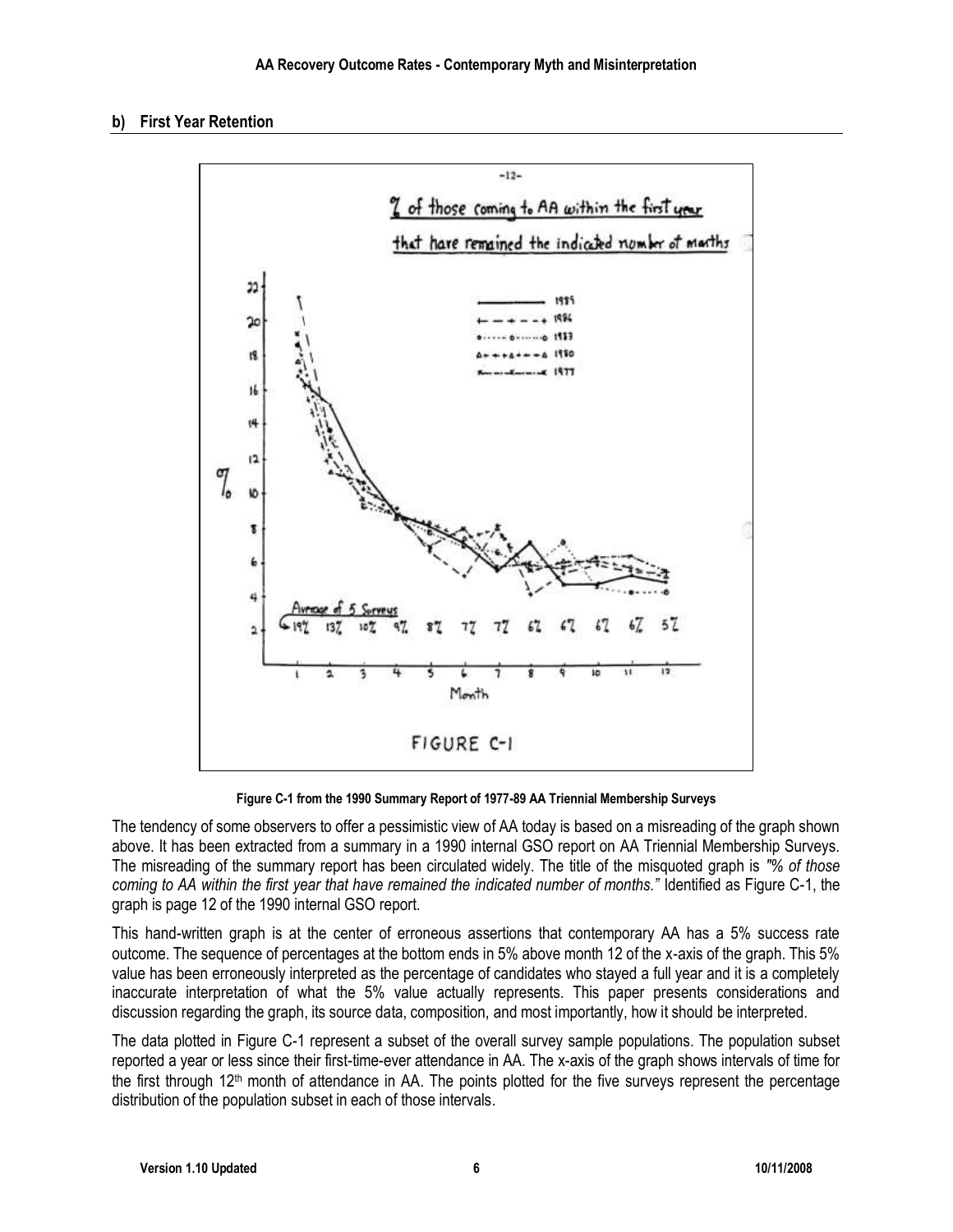Following are citations and notes of how the narrative in Appendix C of the internal GSO report describes the graph:

#### *APPENDIX C: THE FIRST YEAR*

*"It is possible to calculate from completed questionnaires, by month, the number of members that have "been around" a given number of months. This relies on the question that determines the month and year that the respondent first came to AA.*

*The calculation has been performed for the twelve months of the first year for the five surveys, and the results are plotted in Figure C-1. Such results can be interpreted to show the probability that a member will remain in the fellowship a given number of months.*

*To be more explicit: if all the members who report they have been in the Fellowship for less than a month were present a month later, then the number who report being in AA between one and two months should equal the number that report being in less than a month, subject of course, to month-to-month fluctuations and to any possible seasonal effects. The same should apply to succeeding months.* 

*However, it is observed that there is a steady decline (subject to inevitable fluctuations)."*

Note that it states, *"Such results can be interpreted to show the probability that a member will remain in the fellowship a given number of months."* That type of probability is not shown in the way the graph in Figure C-1 is presented:

**APPENDIX C continued:** *"This has been the case for each of the five surveys we are reporting on, and the remarkable similarity of results for the surveys is shown in Figure C-1, where all five are plotted on a single scale by taking into account the size of each survey. That figure also tabulates the average over the five surveys and that average strongly suggests that about half those who come to AA are gone within three months. Unfortunately, there seems to be no way in which the reason for departure can be determined."*

For the 1997 survey, the number of respondents who were in each month number of their first-time-ever AA attendance was divided by the total that was in their first year and plotted as a dash-dot line. The same type of data was plotted as a plus-plus line for the 1980 survey. The 1983 survey was plotted as a dot-dot line. The 1986 survey was plotted as a dash-dash line. Lastly, the 1989 survey was plotted as a solid line. The vertical axis is the distribution percentage in that month interval for each of the five surveys.

|                        | Figure C-1 Average of 5 Surveys                                         |  |  |  |  |  |  |  |  |  |  |  |  |  |  |
|------------------------|-------------------------------------------------------------------------|--|--|--|--|--|--|--|--|--|--|--|--|--|--|
| Distribution %         | 6%<br>6%<br>6%<br>8%<br>6%<br>13%<br>10%<br>19%<br>9%<br>7%<br>5%<br>7% |  |  |  |  |  |  |  |  |  |  |  |  |  |  |
| 10<br>12<br>Month<br>Ο |                                                                         |  |  |  |  |  |  |  |  |  |  |  |  |  |  |

The "Average of 5 Surveys" is tabulated along the bottom of the chart (and shown in the table above). It shows that 19% of the first-year respondents were in their first month. The third and fourth month numbers are about half of that which is how the report author interprets *"that about half those who come to AA are gone within three months*.

Chart 1 of this paper (which follows below) is titled "1st Year Retention per Summary of 1977-89 Surveys." It plots the same information at a scale where the shape of the retention (or attrition) curve is easier to understand.

**APPENDIX C continued:** *"It seems impossible that such a systematic effect could be achieved by any mechanism other than a slow attrition of newcomers during the first year. It is little comfort to suggest that many who leave return later, because those who have done that are already counted in the numbers shown here."*

Many prospects that stop coming after their first few meetings do return to AA later and achieve successful sobriety. A car dealership (or any other retail business) looks at the number of cars they sold. They do not bemoan the many window-shoppers that looked but did not buy anything.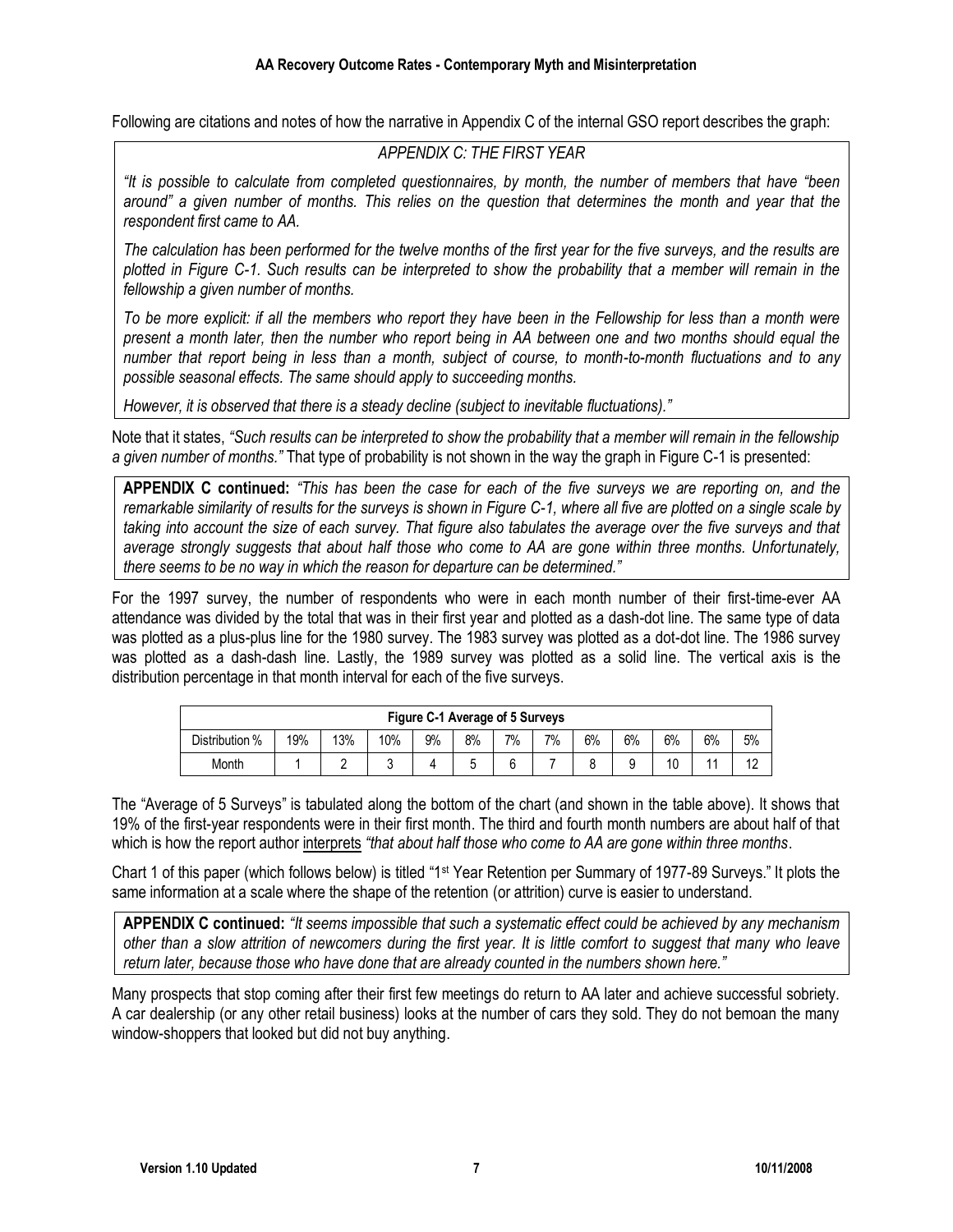AA co-founder, Bill Wilson, wrote in a 1939 letter, "*Here in New York, it was the same story. I went along six months talking to a lot of them before any permanent results were obtained, and at that time, I was laboring under the delusion that I was divinely appointed to save all the rummies in the world!"* <sup>4</sup>

**APPENDIX C continued:** *"After the first year, survey results show that attrition continues, but at a much slower rate. During such years, it is likely that many whose activity in AA diminishes remain sober but are no longer adequately represented in the sample."*

Section b) of this paper, titled "First Year Retention" and section c) titled "Growth of Long Term Sobriety" address what all the triennial membership surveys to date show about long-term sobriety and continued AA participation after the first year.

**APPENDIX C continued:** *"It is not part of the survey to attempt to determine the causes of this phenomenon beyond noting that suggestions would include individuals sent against their will, individuals who are not convinced of their alcoholism, individuals who are unable to accept one or another characteristic of the AA program, etc. But it does appear that this result and its implied challenge to AA should be widely understood in the Fellowship."*

Alcoholics Anonymous teaches that it is easier to stay sober by drinking absolutely no alcohol at all. That is pretty much a deal-breaker for a visitor who hoped AA would teach him how to control his drinking. When an alcoholic's reasons for coming to AA exceed his/her excuses for not coming, then he/she has a chance to recover.

**APPENDIX C continued:** *"Individuals may rebel against this result as contradicting our time-honored statement that "half get sober right away, another 25% eventually make it," etc. That statement applies to observations made at an earlier time, and there is no reason to doubt that changes in society and in AA since that time could create a different circumstance today. Like other findings of the survey, this may be a challenge to the membership to "change the things we can.""*

Section d) of this paper, titled "Timeline of Sources and Citations of AA's 50% + 25% "Success Rates," explores the history and important qualifications associated with the 50% + 25% success rate to provide a proper context for its interpretation.

The time-honored 50% + 25% success rate assertion is in the Foreword to the second edition Big Book and states, "*Of alcoholics who came to AA and really tried, 50% got sober at once and remained that way; 25% sobered up after some relapses*…" <sup>5</sup> The first year retention data in the surveys does not contradict the 50% + 25" success rate.

In the first few weeks or months, the prospective member typically answers two questions: (1) am I an alcoholic and (2) am I really trying? Many people come to AA to find out if they are alcoholics. For some the answer is obvious and easy. Others need to explore the question for a while.

Some AA members try to impress newcomers with rhetoric like, "You wouldn't be here if you weren't an alcoholic." However, in AA each individual makes his or her own diagnosis. It is hoped that they stay long enough to understand what it means to be an alcoholic and make an informed decision.

Meeting attendance is not an absolute requirement for recovery in AA but it certainly helps. Some in isolated places have gotten by with only the Big Book and other literature. Some may work one-on-one with another alcoholic if there are no groups with meetings nearby. But that is rare enough that, for the sake of understanding the survey data, a person who stops coming to meetings in the first few months is not assumed to be "really trying."

 $\overline{a}$ 

<sup>4</sup> "Pass It On" page 226 © AAWS, Inc.

<sup>5</sup> Roman numeral page xx in the 3rd and 4th edition Big Book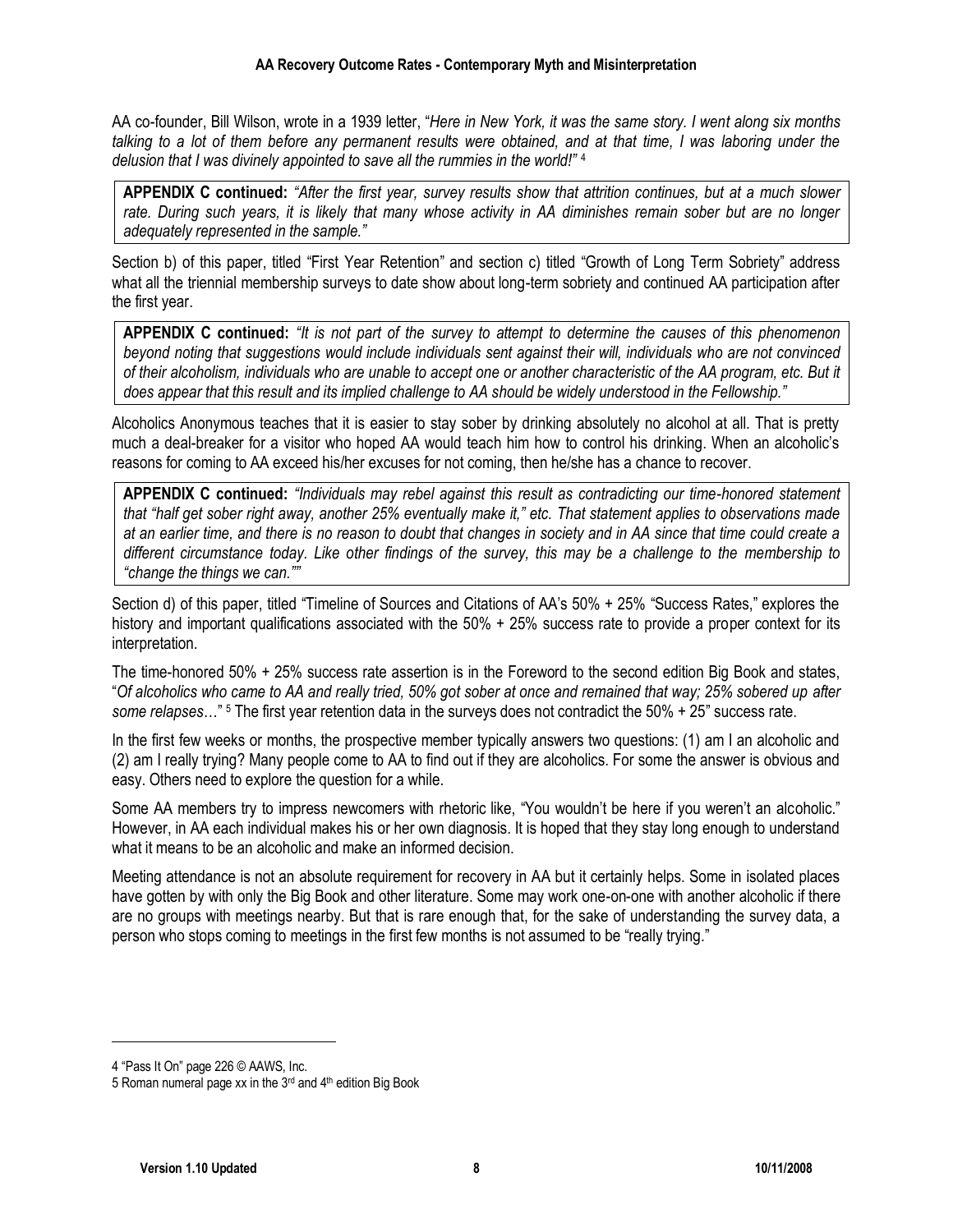The "Average of 5 Surveys" noted in Figure C-1 of the 1990 internal GSO report is shown in Table 1 below as the columns "Month" and "Distribution %." The data are plotted in Chart 1 at a normalized scale where the shape of the retention (or attrition) curve is easier to understand.



**Chart 1: 1st Year Retention per Summary of 1977-89 Surveys**

|                   |                          |                                | Table 1: 1st Year Retention Percentages  |                              |                                          |
|-------------------|--------------------------|--------------------------------|------------------------------------------|------------------------------|------------------------------------------|
| <b>Month</b><br># | <b>Distribution</b><br>% | <b>Starting</b><br>$1st$ month | <b>Starting</b><br>2 <sup>nd</sup> month | <b>Starting</b><br>3rd month | <b>Starting</b><br>4 <sup>th</sup> month |
| 1                 | 19                       | 100                            |                                          |                              |                                          |
| 2                 | 13                       | 68                             | 100                                      |                              |                                          |
| 3                 | 10                       | 53                             | 78                                       | 100                          |                                          |
| 4                 | 9                        | 47                             | 69                                       | 89                           | 100                                      |
| 5                 | 8                        | 42                             | 62                                       | 79                           | 90                                       |
| 6                 | 7                        | 39                             | 56                                       | 70                           | 83                                       |
| 7                 | 7                        | 36                             | 52                                       | 65                           | 77                                       |
| 8                 | 6                        | 34                             | 48                                       | 61                           | 72                                       |
| 9                 | 6                        | 32                             | 45                                       | 57                           | 68                                       |
| 10                | 6                        | 30                             | 42                                       | 54                           | 64                                       |
| 11                | 6                        | 28                             | 40                                       | 52                           | 60                                       |
| 12                | 5                        | 26                             | 38                                       | 50                           | 56                                       |

#### **Notes:**

- The "Distribution %" column of Table 1 is taken from the original "Figure C-1" graph.
- Total Distribution % would add up to 100% (instead of 103%) if the percentages had not been rounded off.
- Distribution % values are "normalized" to give various starting months.
- The resulting curves show retention after various "orientation periods."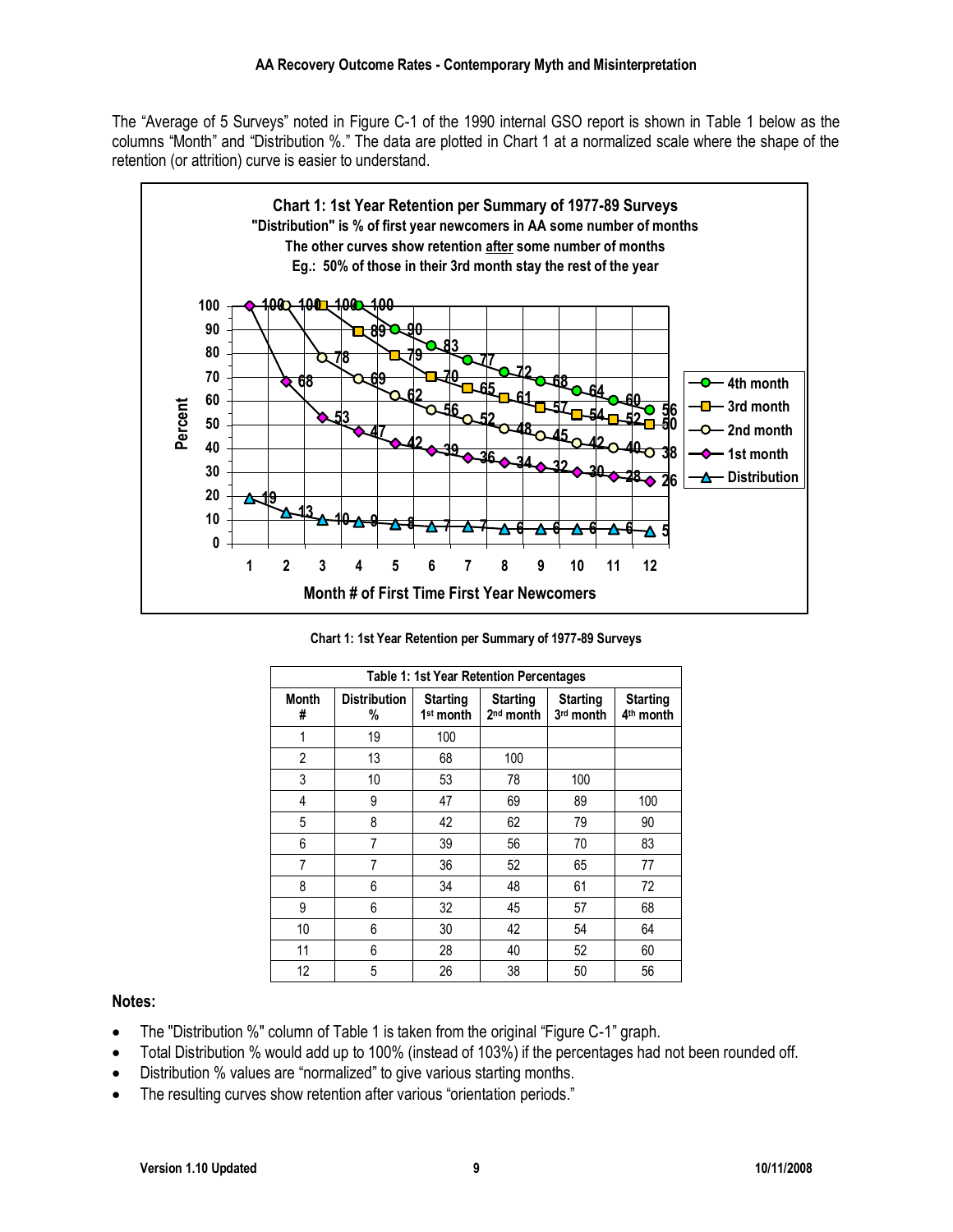The original Figure C-1 graph data were NOT retention percentages as has been frequently misinterpreted and erroneously reported. The reasoning is as follows:

- Each Triennial Survey is a cross-sectional study a snapshot at one point in time. Assume that the same number of new people have been attending their first meetings every month. That is how many will be in their first month when the observation is made.
- The ratio of the second month people in the survey to the first month people is the retention rate between the first and second months. In that same way, it is possible to find the retention between any two sampled months. If there were perfect retention for all twelve months, then 8.3% of the first year people would be found in each of the twelve months. That is not the case but it shows how a retention calculation can be done.

In the actual data presented:

Month1 = 19 does NOT mean that "81% (i.e. 100% - 19%) dropped out in a month as some sources claim. Month3 = 10 does NOT mean that "90% (i.e. 100% - 10%) leave within 3 months and Month12 = 5 does NOT mean that "95% (i.e. 100% - 5%) stop active participation in AA inside of a year.

Instead, what the data does show is that for every 100 people surveyed with under a year since first attendance:

- 19% of that population were in their first month
- 13% were in their 2<sup>nd</sup> month
- 9% were in their 4<sup>th</sup> month
- $7\%$  were in their  $6<sup>th</sup>$  month
- $6\%$  were in their  $8<sup>th</sup>$  month, etc

By multiplying everything by a normalizing factor (5.25 in this case) such that it starts at 100%, then a reasonable approximation of retention can be derived. The "Starting 1<sup>st</sup> month" column in Table 1 is scaled to show retention of a first-time newcomer. The "Starting  $4<sup>th</sup>$  month" column is scaled to show retention after a recommended 90-day introductory period.

- What is actually shown in Table 1 is that 56% of those who stay beyond three months are still active in AA at the end of a year. Other Survey results show even better retention rates after the first year.
- Another important consideration for data interpretation and context is that not everyone who attends an AA meeting is an alcoholic.

Some come to a few meetings because of pressure from home, work, the legal system, treatment facilities, friends and even AA members. Some are not "alcoholic enough" to believe they need help. Moreover, drug addicts with no drinking history are relatively common in contemporary AA. Those people were counted if they were at the meeting on the day of the survey. It is not surprising that some of them do not stay at the time of their first exposure to Alcoholics Anonymous.

The important characteristic of randomization is of question in the sample selection method in early AA membership surveys. The Area Delegate determined the groups within the area to be sampled in those early years. This presented an opportunity for sample populations to be skewed in the selection of groups. On the other hand, there are enough US and Canadian delegate areas that the net results would not be significantly affected.

In later years, the groups to be sampled were randomly selected from the AAWS/GSO list of registered groups. This too would have some opportunity for inadvertent sample bias if there were some consistent characteristic of those attending unregistered groups. Thousands of AA groups in the US and Canada do not register.

The graphs and tables that follow reflect AA membership survey data from 1968 through 2007. The accompanying analysis and commentary offers further accurate and appropriate interpretation and projection of the survey data.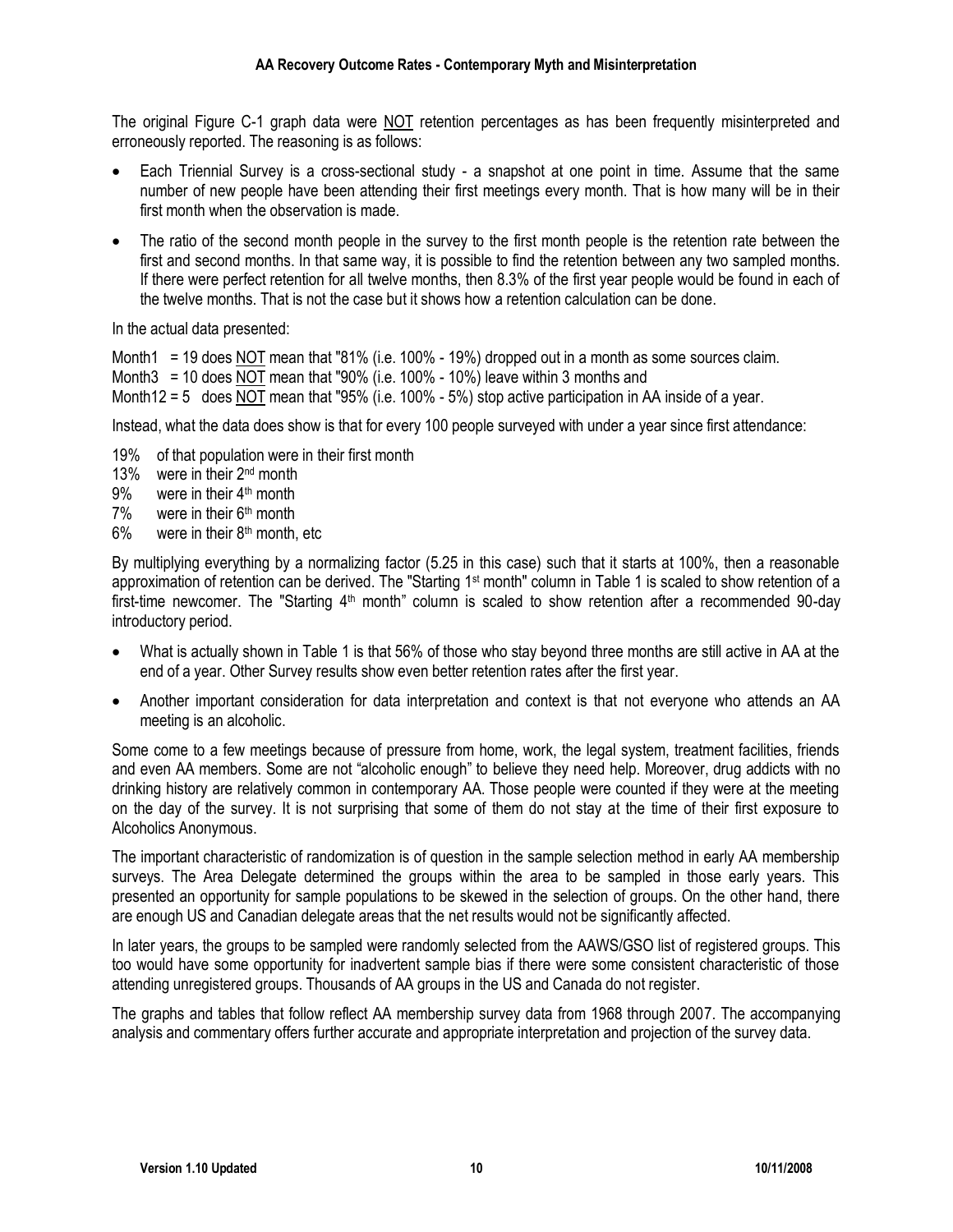#### **c) Growth of Long-Term Sobriety**

How long have members of AA been sober?

That is one of the questions the Triennial Surveys can help to answer. Each survey is a snapshot or cross-section of AA membership by sampling those attending meetings in randomly selected groups at about the same time.

Comparing a series of surveys reveals changes in the makeup of the Fellowship. It is not necessary to track individual results for this to be a "longitudinal" study. To the extent that all surveys sample the same population, the comparisons are reasonable.

Each survey pamphlet reported member sobriety in ranges of 0-1 year, 1-5 years and over 5 years. Those were converted to 0-1 year, over 1 year and over 5 years for Chart 2 and Table 2 below. That made the graph easier to read and understand.

Each survey pamphlet also reported the average length of sobriety of members sampled. When the pamphlet said, "Over 4 years," it was necessary to graph a more specific number.

Trend data for the increased length of sobriety is shown below in Chart 2 "Growth of Long-term Sobriety Ranges" and Table 2 "Long Term Sobriety Ranges Percentages:"

The curve in Chart 3 "Growth of Long Term Sobriety Averages" and Table 3 "Long Term Sobriety Averages" which also follow below give a "best fit" to the statistics as reported.

- The 2004 Survey showed an increase in the length of sobriety over the 2001 Survey, as has every triennial survey since 1983.
- As of the 2004 Survey, long-term sobriety was so prevalent that the "Greater Than Five Years" range of previous surveys was subdivided into 2 parts as follows  $(5-10 \text{ Years} = 14\%) + (210 \text{ Years} = 36\%) = (25 \text{ Years} = 50\%).$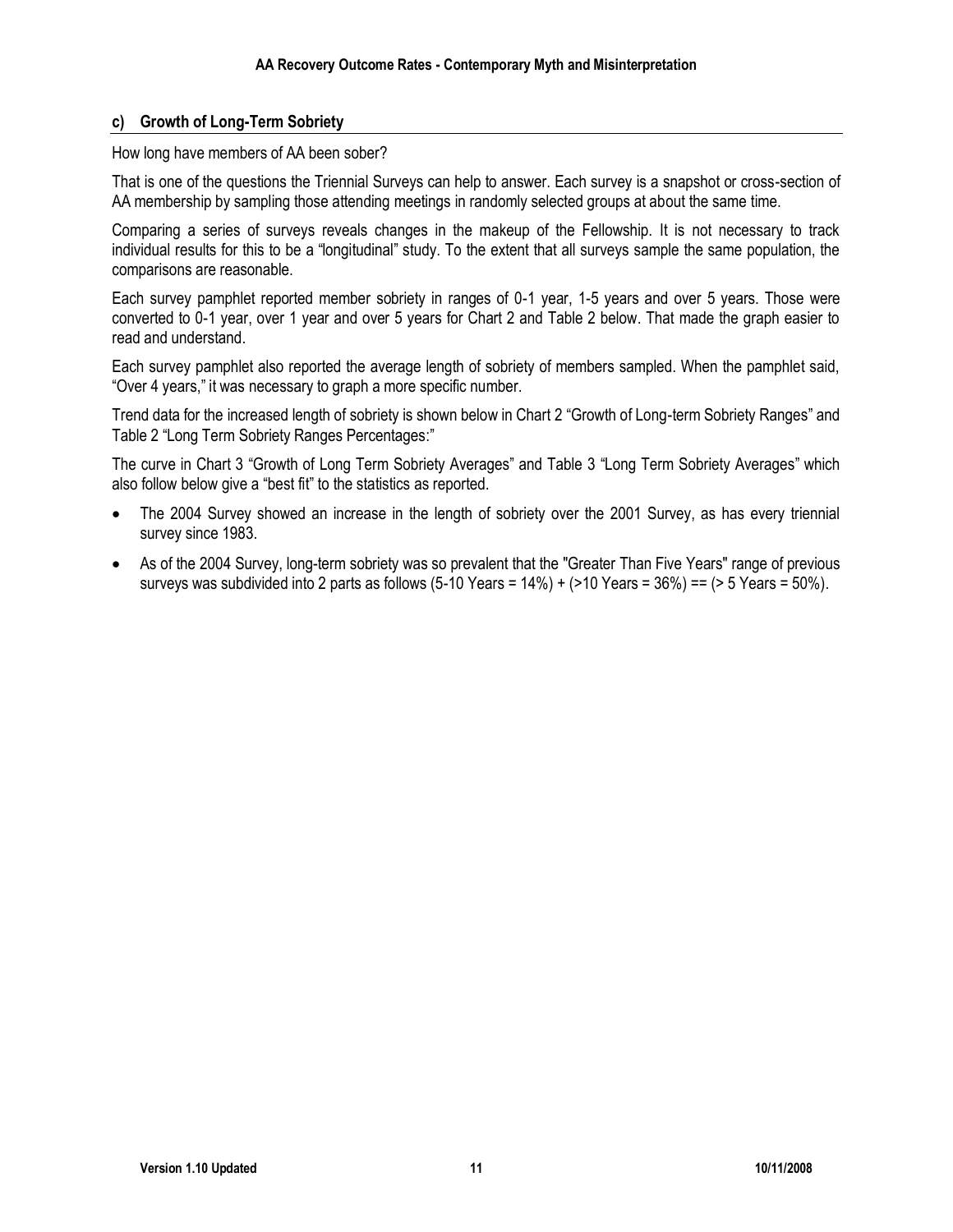

Trend data for the progressive increased length of sobriety reflected in AA membership surveys:



#### **Notes:**

- Published pamphlet data are used for most years but a few of those only gave ranges.
- When only a range was given, a number in that range was chosen for a smooth curve fit.
- Values for 1977-1983 are from a 1990 internal AA paper analyzing the 1977-1989 Surveys.
- 1968 and 1971 pamphlets only say that 40% were sober less than 1 year and 60% were sober 1 year or more.
- The 2004 Survey subdivided the "Over 5 years" category into "5 to 10 years" and "Over 10 years.

|      |         |         |     |                 |                                      | Table 2: Long Term Sobriety Ranges Percentages |               |         |         |         |                   |
|------|---------|---------|-----|-----------------|--------------------------------------|------------------------------------------------|---------------|---------|---------|---------|-------------------|
| Year | $0 - 1$ | $1 - 5$ | > 5 | Pamphlet        | Pamphlet                             | Pamphlet                                       | <b>Source</b> | $0-1yr$ | $>1$ yr | $>5$ yr | >10 <sub>yr</sub> |
| 1968 | 40      |         |     | only this       | "<1 $vr = 40\%$ "                    | ">1yr = 60%"                                   | pamphlet      | 40      | 60      |         |                   |
| 1971 | 40      |         |     | only this       | "<1yr = $40\%$ "                     | ">1yr = 60%"                                   | pamphlet      | 40      | 60      |         |                   |
| 1974 | 40      | 35      | 25  |                 |                                      |                                                | pamphlet      | 40      | 60      | 25      |                   |
| 1977 | 37      | 39      | 24  | "35-40%"        | "35-40%"                             | "20-30%"                                       | paper         | 37      | 63      | 24      |                   |
| 1980 | 36      | 37      | 27  | "35-40%"        | "35-40%"                             | "20-30%"                                       | paper         | 36      | 64      | 27      |                   |
| 1983 | 38      | 37      | 25  | "35-40%"        | "35-40%"                             | "20-30%"                                       | paper         | 38      | 62      | 25      |                   |
| 1986 | 33      | 38      | 29  |                 |                                      |                                                | pamphlet      | 33      | 67      | 29      |                   |
| 1989 | 34      | 37      | 29  |                 |                                      |                                                | pamphlet      | 34      | 66      | 29      |                   |
| 1992 | 31      | 34      | 35  |                 |                                      |                                                | pamphlet      | 31      | 69      | 35      |                   |
| 1996 | 27      | 28      | 45  |                 |                                      |                                                | pamphlet      | 27      | 73      | 45      |                   |
| 1998 | 27      | 26      | 47  |                 |                                      |                                                | pamphlet      | 27      | 73      | 47      |                   |
| 2001 | 30      | 22      | 48  |                 |                                      |                                                | pamphlet      | 30      | 70      | 48      |                   |
| 2004 | 26      | 24      | 50  | ">5yr" includes | "5-10yr = $14\%$ "                   | ">10yr = $36\%$ "                              | pamphlet      | 26      | 74      | 50      | 36                |
| 2007 | 31      | 24      | 45  |                 | ">5yr" includes   "5-10yr = $12\%$ " | " $>10$ vr = 33%"                              | pamphlet      | 31      | 69      | 45      | 33                |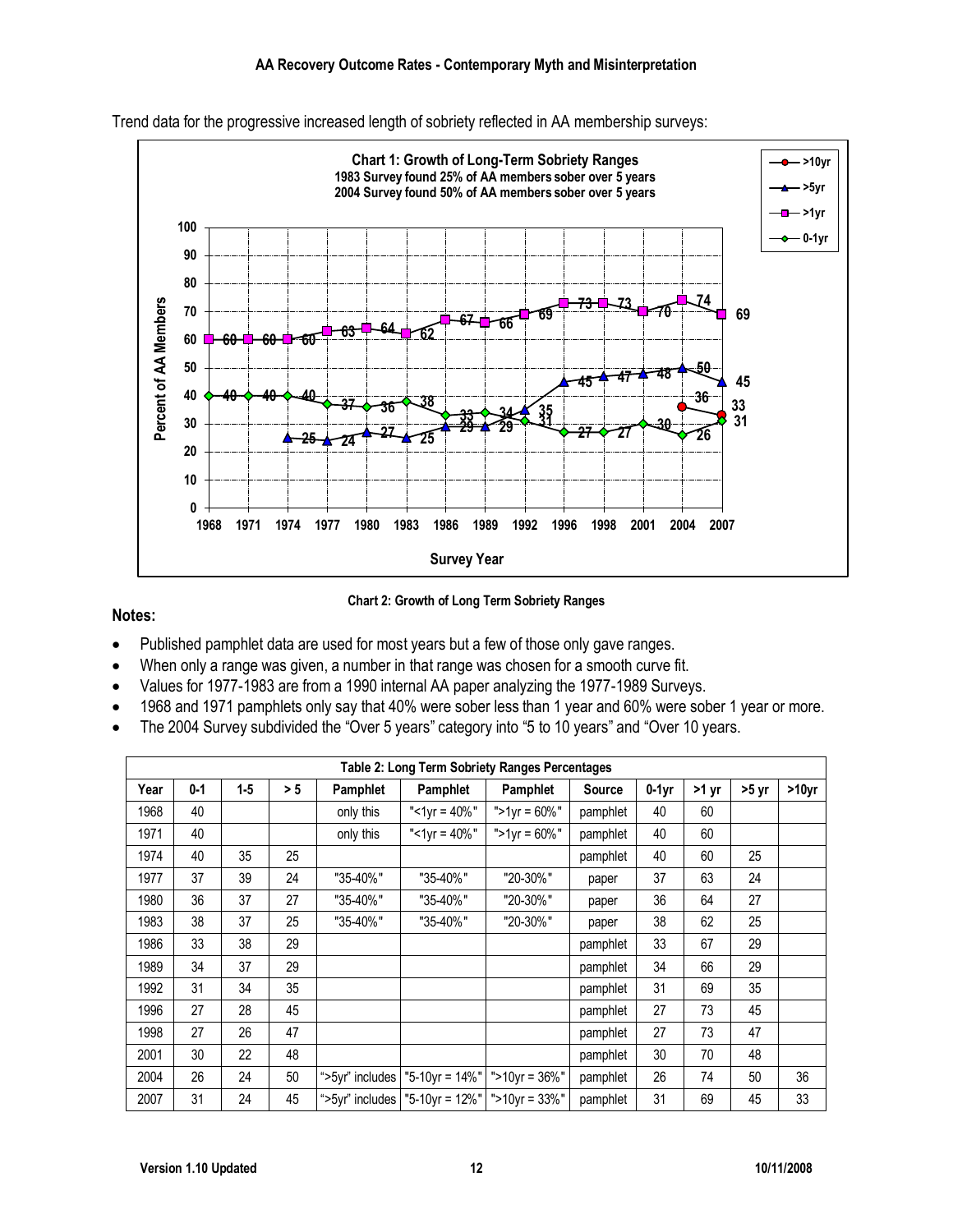Chart 3 and Table 3 below, offer additional supporting data showing the trend of the average length of sobriety among the population sampled. The table data represent only those who are still attending meetings. Someone who got sober in AA and who is staying sober by some other means, and not attending meetings, would not appear in the survey, nor would someone who died sober. AA does not track individual case histories.

It is very important to keep in mind the reality that attending a few AA meetings does not mean that someone is interested in staying sober. Likewise, not attending AA meetings does not mean that someone is drinking again.



#### **Notes:**

**Chart 3: Growth of Long Term Sobriety Averages**

- Values for 1977-1989 are from the 1990 internal AA paper analyzing the 1977-1989 Surveys.
- Published pamphlet data are used for 1992-2007.
- The fractions for "more than" in the pamphlets are chosen to give a smooth curve fit for the graph.

|      |         | Table 3: Long Term Sobriety Averages |                       |
|------|---------|--------------------------------------|-----------------------|
| Year | Average | Pamphlet                             | <b>Source Used</b>    |
| 1968 | $\star$ | not given                            | $\star$               |
| 1971 | $\star$ | not given                            | $\star$               |
| 1974 | $\star$ | not given                            | $\star$               |
| 1977 | 4       | not given                            | paper                 |
| 1980 | 4       | not given                            | paper                 |
| 1983 | 4       | not given                            | paper                 |
| 1986 | 4.3     | "52 months"                          | paper                 |
| 1989 | 4.7     | "more than 4 years"                  | paper                 |
| 1992 | 5.5     | "more than 5 years"                  | curve fit of pamphlet |
| 1996 | 6.4     | "more than 6 years"                  | curve fit of pamphlet |
| 1998 | 7.1     | "more than 7 years"                  | curve fit of pamphlet |
| 2001 | 7.6     | "more than 7 years"                  | curve fit of pamphlet |
| 2004 | 8.1     | "more than 8 years"                  | curve fit of pamphlet |
| 2007 | 8.1     | "more than 8 years"                  | curve fit of pamphlet |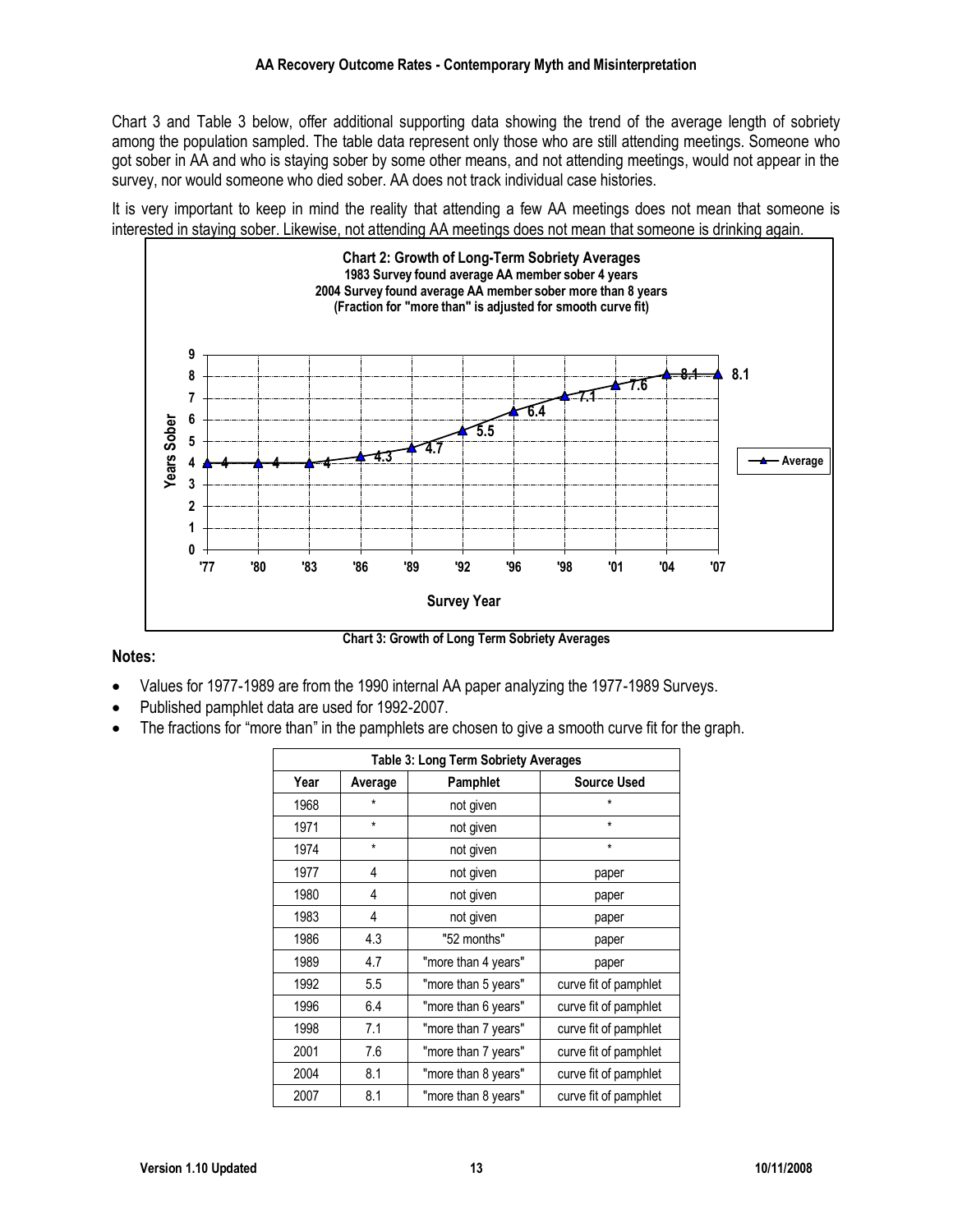#### **d) Timeline of Sources and Citations of AA's 50% + 25% "Success Rates"**

The notion of an overall 75% successful recovery outcome rate in AA owes its durability to anecdotal repetition rather than consistent statistical demonstration. There is very little consistent, verifiable data and record keeping either validating or refuting the claim of any recovery outcome rates for AA.

The only specific population sample identified by AA co-founder Bill W, as achieving a 50% + 25% (or overall 75%) success rate, were the pioneering members who had their personal stories printed in the first edition Big Book. <sup>6</sup> Beyond that, the origin or validation of the percentages is neither explained nor demonstrated.

The information that follows presents a chronological series of references and citations of written works in which recovery outcome rates, and factors influencing the rates, are mentioned.

**July 1938** - The earliest archival reference found to a cited success rate of 50% occurs in a letter from Bill W to Dr Richard C Cabot in which Bill W wrote:

*We have never developed any accurate statistical information (emphasis added) but I should say that we have dealt with about 200 cases in all, about half of whom seem to have recovered. Doctors tell us that, almost without exception, we have been problem drinkers of a class commonly regarded as hopeless.* <sup>7</sup>

**August 1938** - The relatively small AA population at the time allowed some measure of tracking success or failure by individual member. In the minutes of the first meeting of the Alcoholic Foundation Board, <sup>8</sup> early New York member Hank P, at the request of Frank Amos, reported a census of the number of alcoholics and prospects in the Fellowship, which then consisted of two groups (Akron, OH, and New York City). The counts Hank P reported were:

| Count | Reported                        | %   |
|-------|---------------------------------|-----|
| 41    | Definite on the ball            | 44% |
| 6     | Questionables                   | 6%  |
| 12    | So difficult practically denied | 13% |
| 10    | Definite but out of touch       | 11% |
| 25    | Prospects                       | 27% |
| 94    | Total                           |     |

Out of a population of 94 members and prospects, 51 were considered "definite" recoveries, which comprised a 55% successful outcome. Ten of the 51 "definite" were "out of touch" (which is presumed to mean sober but not attending meetings or in contact with other members). The total number of members reported in August 1938 was four less than that stated when the Big Book was published in April 1939.

**February 1940 -** the first public reference to the 50% + 25% success rate by Bill W occurred in his talk to the dinner guests at the historic Rockefeller dinner at the Union League Club in New York City. He stated:

*By the time the book was published last April there were about one hundred of us, the majority of them in the West. Although we have no exact figures, (emphasis added) in counting heads recently, we think it fair to state that of all the people who have been seriously interested (emphasis added) in this thing since the beginning, one-half*  have had no relapse at all. About 25% are having some trouble, or have had some trouble, but in our judgment will *recover. The other 25% we do not know about.*

Note the qualification "*of all the people who have been seriously interested*." It provides an important context to the claimed success rate to indicate that it did not apply to 100% of everyone who showed up in AA. This key context is often overlooked or omitted.

<sup>6</sup> Bill W's commentary in the introductions to the personal stories, 2nd edition Big Book unnumbered pages 167-169.

<sup>7</sup> July 1938 letter from Bill W to Dr Richard C Cabot, GSO Archives ref: 1938-81, Alcoholic Foundation, R 28, Bx 59.

<sup>8</sup> The minutes are erroneously dated April 11, 1938, GSO Archives ref: 1938-19, Alcoholic Foundation, R 10, Bx 22.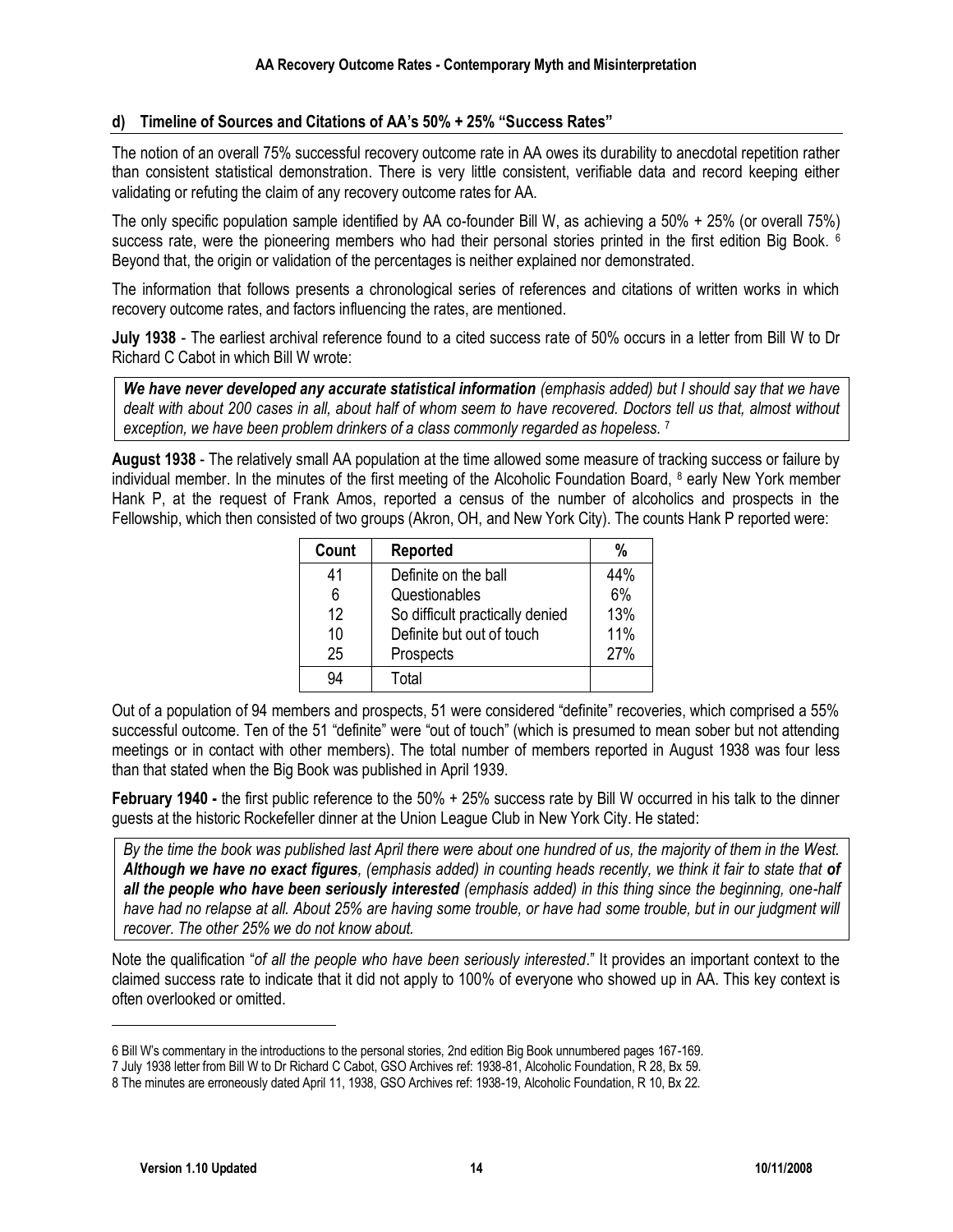Consequently, it can fabricate an exaggerated and unrealistic expectation of success. It can also distort the interpretation of past results to yield a false impression that a high percentage level of past AA success was achieved when, in reality, the results achieved were not even close to the percentage level presumed. As will be shown later (circa 1949 in this timeline) it is important to understand that the success rates cited by Bill W applied to a subset of about 1-2 prospects out of five (i.e. 20-40% of the total prospect population). The remaining prospect population (3-4 out of 5, or 60-80%) was described by Bill W to have "*quit AA after a brief contact*."

**March 1941** - The first nationally published mention of the 50% + 25% success rate occurred in the historic Saturday Evening Post article written by Jack Alexander in which he stated:

*One-hundred-per-cent effectiveness with nonpsychotic drinkers who sincerely want to quit (emphasis added) is claimed by the workers of Alcoholics Anonymous. The program will not work, they add, with only those who "want to want to quit" or who want to quit because they are afraid of losing their families or their jobs. The effective desire, they state, must be based upon enlightened self-interest; the applicant must want to get away from liquor to head off incarceration or premature death. He must be fed up with the stark social loneliness which engulfs the uncontrolled drinker and he must want to put some order into his bungled life.*

*As it is impossible to disqualify all borderline applicants, the working percentage of recovery falls below the 100 per-cent mark. According to AA estimation, 50% of the alcoholics taken in hand recover almost immediately; 25% get well after suffering a relapse or two, and the rest remain doubtful. This rate of success is exceptionally high. Statistics on traditional medical and religious cures are lacking, but it has been informally estimated that they are no more than 2 or 3 per cent effective on run-of-the-mine cases. <sup>9</sup>*

Note the qualifier of "*according to AA estimation*." It does not state "according to AA records." Early 1941 membership had grown to an estimated 2,000 members and soared to an estimated 8,000 members by the end of 1941 because of the historic article. <sup>10</sup> The assertion of "*One-hundred-per-cent effectiveness with non-psychotic drinkers*" is obvious hyperbole but it is also qualified as including only those *"drinkers who sincerely want to quit."* 

Some early AA groups did try to track membership counts, sober time and slips. However, these limited records are not an adequate basis for claiming a national or regional recovery outcome rate. From 1941 on, the 50% + 25% success formula became an AA mantra and unvarying fixed rate. The percentages are often cited out of context as if they applied to the total prospect population who encountered AA. This is not so. As noted previously, and as will be seen again later, the percentages were qualified to apply to a much smaller subset of the total prospect population.

**January 1944** - About 3 years after the Jack Alexander article, Dr Harry Tiebout, in a paper for "The American Journal of Psychiatry" stated a similar, but qualified, assertion about recovery rates in AA from 1935 through 1942: <sup>11</sup>

*Statistics at the New York office of the organization read as follows*: *5 recovered at the end of the first year, 15 recovered at the end of the second year 40 recovered at the end of the third year 100 recovered at the end of the fourth year 400 recovered at the end of the fifth year 2000 recovered at the end of the sixth year 8000 recovered at the end of the seventh year Alcoholics Anonymous claims a recovery rate of 75% of those who really try their methods (emphasis added)."*

Note the qualification "*of those who really try their methods*" that the recovery outcome rate of 75% applies to a subset of the total population of prospects.

<sup>9</sup> March 1941 Saturday Evening Post; also see AA publication (P-12) "Jack Alexander Article About AA" © AAWS, Inc.

<sup>10</sup> "Alcoholics Anonymous Comes of Age" pages 35, 192, 310 and "Pass It On" page 266 both © AAWS, Inc.

<sup>11</sup> See also "Alcoholics Anonymous Comes of Age" pages 309-310 © AAWS, Inc.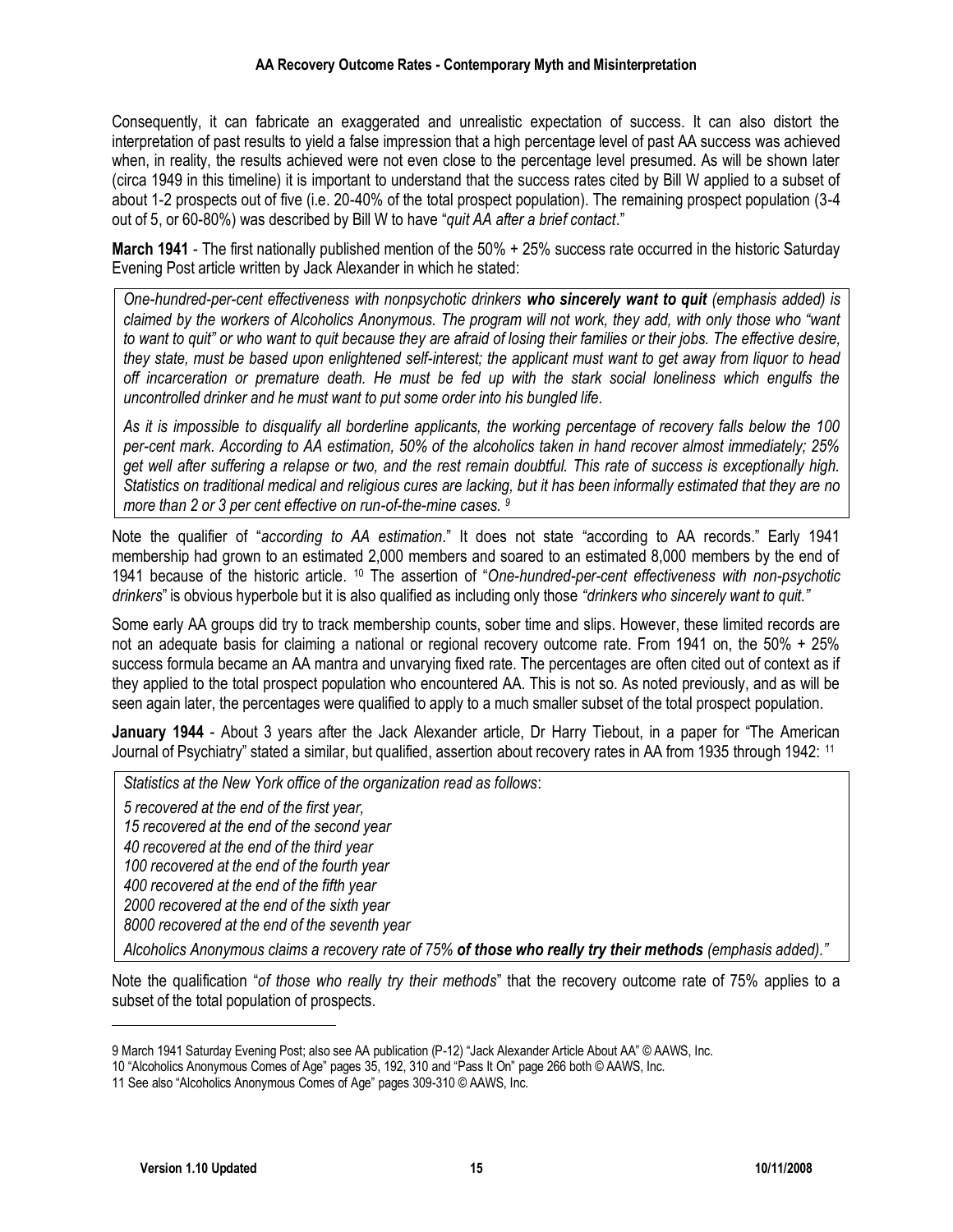**May 1944** - Further qualifications (regarding context) appear in a reprint of a talk to the Medical Society of the State of New York, in which Bill W stated: 12

*Alcoholics Anonymous is an informal fellowship of about 12,000 former alcoholic men and women who are to be found banded together as groups in about 325 American and Canadian communities, these groups ranging in size from half a dozen to many hundreds in individuals. Our oldest members have been sober eight to nearly ten years.*

*Of those sincerely willing to stop drinking (emphasis added) about 50% of those has done so at once, 25% after a few relapses, and most of the remainder have improved. It is probable that half of our members, had they not been drinkers, would have appeared in ordinary life to be normal people. The other half would have appeared as more or less pronounced neurotics.*

Once again, note the context "*Of those sincerely willing to stop drinking."* In other instances where AA contributed information for professional publications, the same traditional formula appeared.

**June 1947** - "Survey Midmonthly" magazine contained an article titled "Problem Drinkers" which stated:

*Now in its thirteenth year, AA has 1,200 chapters including outposts in Canada and Latin America, and is winning about 1,000 new members a month, according to the February issue of Time. Supported by donations from members, it has no offices, no dues, no big funds. Members are pledged to help all other alcoholics, but give assistance only when called upon. Anonymity is an important rule of the organization, in order that new members may be encouraged to join.* 

*Of its members, some 50 per cent have stopped drinking entirely after joining, 25 per cent have succeeded after one or two slips. By contrast, all but 5 per cent of alcoholics were formerly considered hopeless of cure, according to the Time report. <sup>13</sup>*

The success rates cited above are not qualified and give the appearance of applying to the total prospect population.

**April 1949** - An issue of "Survey" contained the following excerpts: <sup>14</sup>

*One seed was planted in Akron, Ohio by two habitual drunks. One was a doctor, the other a broker, both of some distinction before alcohol addiction began to ruin their careers and threaten to break up their homes. Intelligent men, they fought hard, but without much success, until they managed to get together in a sober interval. Then they decided that one drunk might help another. Out of this idea grew the now famous Alcoholics Anonymous. In a year's time, these two former inebriates had not only achieved continuous sobriety for themselves, but had helped others to the same goal.* 

*Today the organization they started has some 85,000 members in 2,400 chapters throughout the country. The entire membership is composed of alcoholics fighting desperately to help each other stay away from the substance that is poison to them. Many of the members have not touched a drop since they became AA's. Others have slipped from time to time, but have returned to the organization to keep up the fight. Some former members have sunk back into the mire of perpetual drunkenness. But Alcoholics Anonymous, which maintains that 75 percent of its members have achieved sobriety, is generally conceded to present the most widely successful attempt at alcoholic rehabilitation in this country's history.*

*Statistics on "success" are unreliable (emphasis added) for a man who is sober today may be drunk tomorrow even though his sobriety has lasted over a number of years. Nevertheless, doctors, scientists, social workers, clergymen, public health experts, suffering relatives, and others who have had to deal with alcoholics, have watched the AA's achievements with amazement."*

<sup>12</sup> "Medicine Looks at Alcoholics Anonymous" May 1944 Bill W talk to the Medical Society of the State of NY © AAWS, Inc.

<sup>13</sup> Later reprints excluded the paragraphs stating estimated success rates and membership size.

<sup>14</sup> April 1949, "Survey" article titled "Hope for the Alcoholic" by Kathryn Close.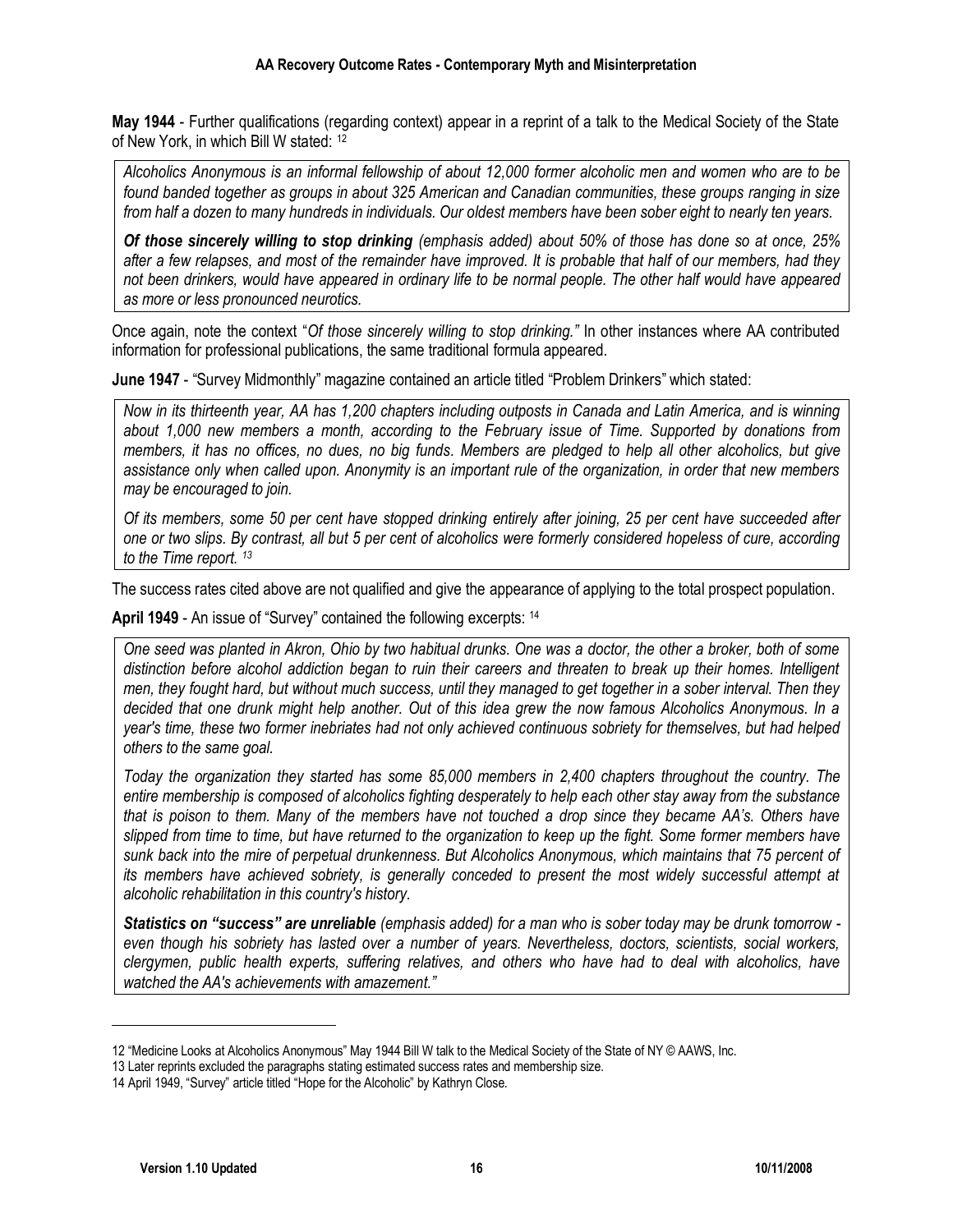Note the qualification in the Survey article that "*Statistics on 'success' are unreliable*." The success rate figures also are not qualified. However, AA was not the only one claiming remarkable success rates with alcoholics at the time. In the 1949 Survey article, the author also comments on the Yale Plan Clinics:

*... Diagnosis was from the first a major concern of the Yale Plan Clinic, but experience soon demonstrated that if diagnosis was to have any meaning it would have to be followed by therapy and guidance in cases needing treatment not provided by other community services. Since its opening, the clinic has received 1,100 alcoholics, 60 per cent of whom have achieved either complete sobriety or markedly lengthened spacing between their drinking bouts. Referrals between the clinic and Alcoholics Anonymous are commonplace, the clinic getting patients from AA and in turn recommending AA to persons who seem able to benefit from the fellowship program. Many persons are clinic patients and active AA members at the same time.*

The Survey article also discussed an alternative to AA whose founder claimed an impressive success rate as well:

*... Edward J McGoldrick Jr, director of New York City's Bureau of Alcoholic Therapy, established within the Department of Welfare in 1943, is an individualist among alcoholic therapists for he also holds out against the theory that alcoholism is a disease.*

*... All therapists at Bridge House are former alcoholics who have been rehabilitated through the McGoldrick method. Though the method differs from procedures of Alcoholics Anonymous, the director goes along with them in the theory that persons who have "hit bottom" as alcoholics themselves can more easily help other alcoholics.*

*Mr. McGoldrick objects to calling alcoholism a disease on the grounds that it adds to the alcoholic's sense of weakness and helplessness, thus giving him an excuse to go on drinking. He opposes compulsory treatment as useless, for it ignores the ingredient of positive willingness, which he feels, is necessary to reform. Bridge House,*  with only twenty beds, serves about 350 alcoholics a year, both on a resident and a non-resident basis. Its record *of success, using Mr. McGoldrick's measurement of one year of complete sobriety, is 66 percent - a good record but one not affecting some 200,000 alcoholics in New York City who do not reach Bridge House, nor any of the city's alcoholic women. It is, however, a project being watched throughout the country.*

**November 1949** - In an article in "The American Journal of Psychiatry" Bill W wrote:

*Of alcoholics who stay with us and really try (emphasis added) 50% get sober at once and stay that way, 25% do so after some time and the remainder usually show improvement. But many problem drinkers do quit AA after a brief contact, maybe three or four out of five (emphasis added). Some are too psychopathic or damaged. But the majority have powerful rationalizations yet to be broken down. Exactly this does happen provided they get what AA calls "good exposure" on first contact. Alcohol then builds such a hot fire that they are finally driven back to us, often years later.*

Note the qualification by Bill W that the success rate applied to a subset of about 1-2 prospects out of five and consisted "*Of alcoholics who stay with us and really try*." The remainder of the prospects "*maybe three or four out of five"* [i.e. 60-80%] "*quit AA after a brief contact*."

**July 1955** - The Foreword to the second edition Big Book contains the following excerpt:

*Of alcoholics who came to AA and really tried (emphasis added) 50% got sober at once and remained that way; 25% sobered up after some relapses, and among the remainder, those who stayed on with AA showed improvement. Other thousands came to a few AA meetings and at first decided they didn't want the program. But a great number of these-about two out of three-began to return as time passed.*

Bill W wrote this foreword and again, notes the context "*Of alcoholics who came to AA and really tried."* A precise demonstration of who came, who stayed and who returned to AA as of 1955 (AA's 20<sup>th</sup> Anniversary) is anyone's guess and that is all it was, "a best estimate." However, put something, anything, in the Big Book, especially if it was written by Bill W, and many AA members will interpret it as infallible revelation and beyond refutation.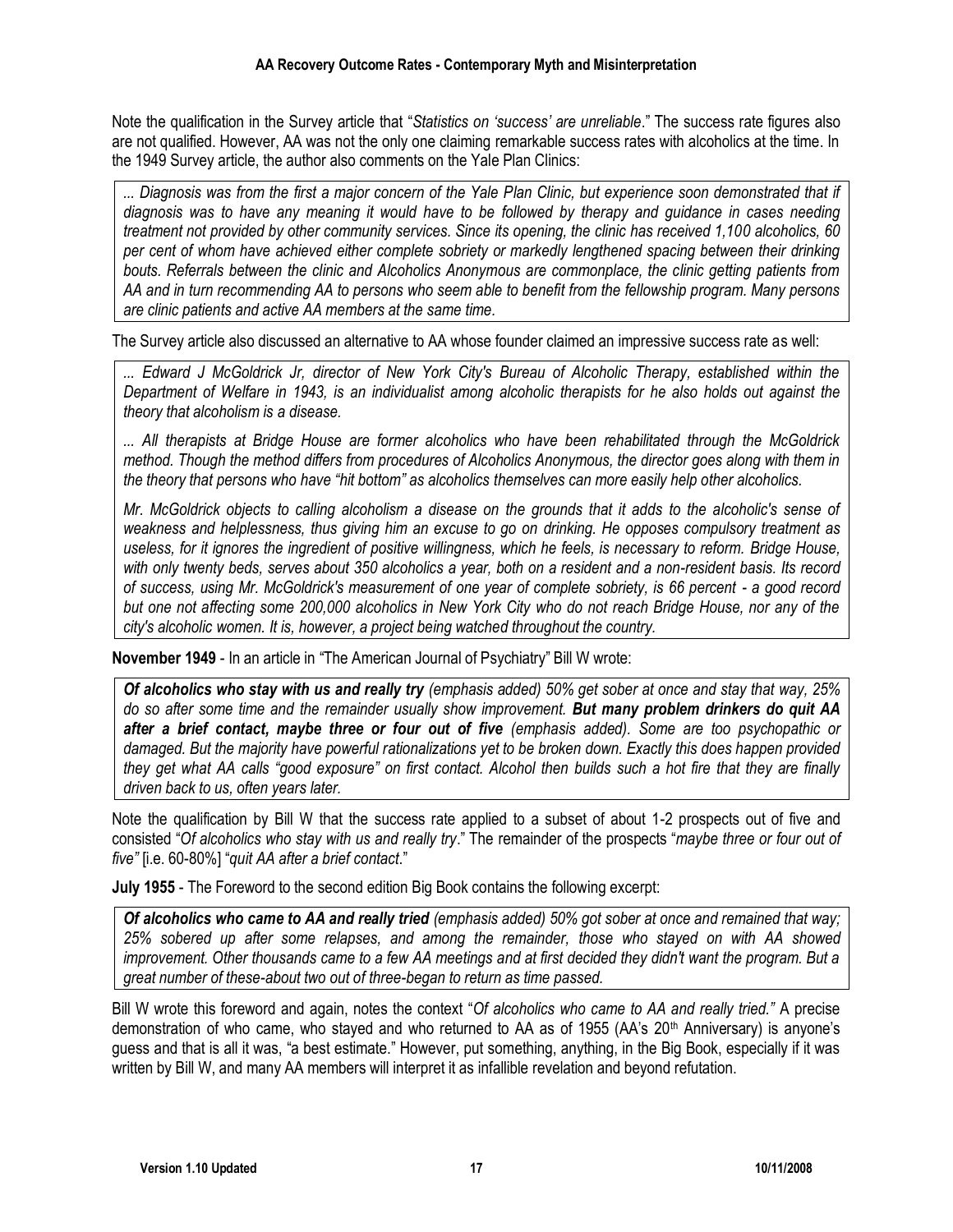**July 1955** - The introduction to the story section in the second edition Big Book states:

*When first published in 1939, this book carried twenty-nine stories about alcoholics. To secure maximum identification with the greatest number of readers, the new Second Edition (1955) carries a considerably enlarged story section, as above described. Concerning the original twenty-nine case histories, it is a deep satisfaction to record, as of 1955, that twenty-two have apparently made full recovery from their alcoholism. Of these, fifteen have remained completely sober for an average of seventeen years each, according to our best knowledge and belief. <sup>15</sup>*

In the introduction to the Pioneers of AA Section stories, it goes on to state: <sup>16</sup>

*Dr Bob and the twelve men and women who here tell their stories were among the early members of AA's first groups. Though three have passed away of natural causes, all have maintained complete sobriety for periods ranging from fifteen to nineteen years as of this date 1955. Today, hundreds of additional AA members can be found who have had no relapse for at least fifteen years. All of these then are the pioneers of AA. They bear witness that release from alcoholism can really be permanent.*

Twenty-two of the 29 stories in the first edition Big Book were dropped for the second edition. This population has also been the subject of an erroneous myth that the stories were dropped because the members returned to drinking. The reality was quite the opposite. The 22 stories were changed simply to reflect a better cross-section of AA membership population at the time (1955).

- According to Bill W's introduction to the stories in the second edition Big Book, of the 29 early members, whose stories appeared in the first edition Big Book, 76% (22 of 29) were sober as of AA's 20<sup>th</sup> anniversary (1955).
- Seven of the 29 early members (24%) had returned to drinking but subsequently sobered up again; another seven of the 29 (24%) returned to drinking and did not sober up.

This data appears to be the only population sample explicitly supporting an assertion of the successful 50% + 25% recovery outcome. Its scope would be confined to three groups (Akron, New York and Cleveland) and its population sample (29) would represent around 30% of the original estimate of 100 AA members as of April1939.

**April 1958** - Bill W addressed the New York City Medical Society on Alcoholism <sup>17</sup> on AA's early history:

*Our next need was publicity, and it was forthcoming. Fulton Oursler, the noted editor and writer, printed a piece in Liberty magazine about us in 1939. The following year, John D Rockefeller, Jr, gave AA a dinner which was widely publicized. The next year, 1941, there was a feature article in the Saturday Evening Post. This story alone brought us thousands of new people. As we gained size, we also gained in effectiveness. The recovery rate went way up.*

*Of all those who really tried AA (emphasis added) a large per cent made it at once, others finally made it; and still others, if they stayed with us, were definitely improved. Our high recovery rate has since held, even with those who first wrote their stories in the original edition of 'Alcoholics Anonymous.' In fact, 75 per cent of these finally achieved sobriety. Only 25 per cent died or went mad. Most of those still alive have now been sober for an average of twenty years.*

*In our early days, and since, we have found that great numbers of alcoholics approach us and then turn away-maybe three out of five, today (emphasis added). But we have happily learned that the majority of them later return, provided they are not too psychopathic or too brain-damaged. Once they have learned from the lips of other alcoholics that they are beset by an often fatal malady, their further drinking only turns up the screw. Eventually they are forced back into AA; they must do or die. Sometimes this happens years after the first exposure. The ultimate recovery rate in AA is therefore a lot higher than we at first thought it could be.*

<sup>15</sup> Second edition Big Book, AA Publishing, Inc. 1955. Introduction to Part III "They Nearly Lost All" unnumbered page 167.

<sup>16</sup> Second edition Big Book, AA Publishing, Inc. 1955. Introduction to Part I "Pioneers of AA" unnumbered page 169.

<sup>17</sup> Bill W's April 1958 talk is preserved in AA pamphlet (P-6) "Three Talks to Medical Societies" © AAWS, Inc.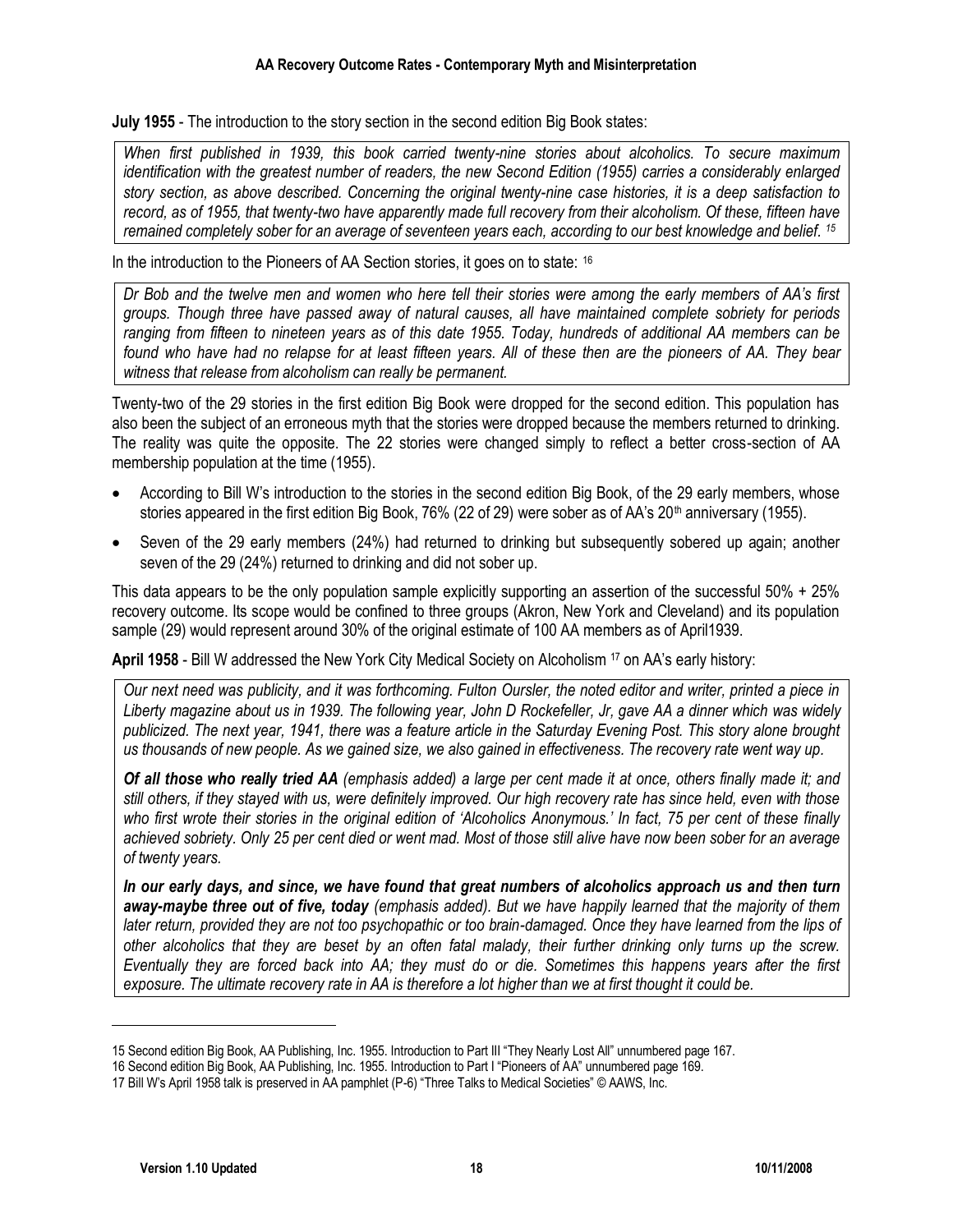In Bill W's 1958 address, the 50% number has been replaced by the term "*a large percent*." Note also Bill's comment about prospects coming to AA and then turning away. The 75% recovery rate assertion is confined to the AA pioneers who had their stories printed in the first edition Big Book.

Perhaps more telling was Bill's comment that "*In our early days, and since,* [i.e. up to 1958] *we have found that great numbers of alcoholics approach us and then turn away-maybe three out of five*, *today"* [i.e. 60%]. At this point in AA's history, there was no way to either confirm or refute the success rates quoted by Bill W. Records simply did not exist.

**April 1960** - In a presentation to the General Service Conference, Bill W commented:

*What does the future hold for us? What, may its perils be like? To put it negatively, how can we strengthen ourselves against the time of peril? To put it positively, how can we increase our communication with the sea of drunks around us? I realize that while I have been saying nice things about us, congratulating us upon our successes so far, we ought never neglect to soberly reflect that this Society has made only the smallest scratch on the total problem of alcoholism … I took note ... that in this generation which has seen AA come alive, this period of 25 years, a vast procession of the world's drunks has passed in front of us and over the precipice. Worldwide, there would appear to have been something like 25 million of them. And out of this stream of despair, illness, misery and death, we have fished out just one in a hundred in the last 25 years.*

This statement by Bill W sometimes is misinterpreted as meaning that 25 million alcoholics came to AA but only one in a hundred stayed. Careful reading of the colorful wording shows that the procession of drunks *"passed in front of us."* He does not say that they "passed through us." This is about the "worldwide" problem of alcoholism during its first twenty-five years when Alcoholics Anonymous was almost unknown outside of the United States and Canada and was far from being "available everywhere" even within the United States.

This is not a pessimistic view of the lack of AA success. Rather, it is a challenge for the AA of the future to expand its reach to alcoholics everywhere it possibly can. A visionary Bill W was calling for outreach to more alcoholics and saw that AA was achieving only a small fraction of what was possible. He knows the product is good but needs to be available in more places.

It is possible to quote "one in a hundred" out of context and call it a 1% success rate. Instead, it describes a miracle. In the twenty-five years after two men in Akron, OH met and stopped drinking, their methods helped 1% of all of the alcoholics in the whole world. Later in 1960, in the book "AA Today" <sup>18</sup> Bill W presented the same theme with less ambiguity. He stated, *"The rest are still out of reach,"* that is because they either don't know about Alcoholics Anonymous or else, literally, AA has not reached to where they live yet. Those millions of alcoholics around the world are not going to "hear about us and come around" on their own.

*During the last twenty-five years, it is quite certain that twenty-five million men and women throughout the world have suffered alcoholism. Nearly all of these are now sick, mad or dead.* 

*AA has brought recovery to something like two hundred and fifty thousand. The rest are still out of reach or else gone beyond recall. An even larger generation of drunks is right now in the making. Facing the enormity of this situation, shall any of us sit comfortably and say, "Well, people, here we are. We hope you hear about us and come around. Then maybe we can give you a hand."*

*Of course, we shall do nothing of the sort. We know that we are going to open, wider and wider, every conceivable means and channel through which these kinfolk of ours may be reached. … As the inheritors of such a tradition of service, how many of us could ever say "Let George do that Twelfth Step job; he likes to work with drunks anyhow. Besides, I'm busy?" Surely, there could not be many! Complacency would be impossible.* 

*Our next great area of future responsibility may be this one: I'm thinking about the total problem of alcohol and about all of those who still must suffer the appalling consequences of alcoholism. Their number is astronomical."*

<sup>18</sup> "AA Today" is a souvenir book for the 1960 International Convention and AA's 25th anniversary © AA Grapevine, Inc.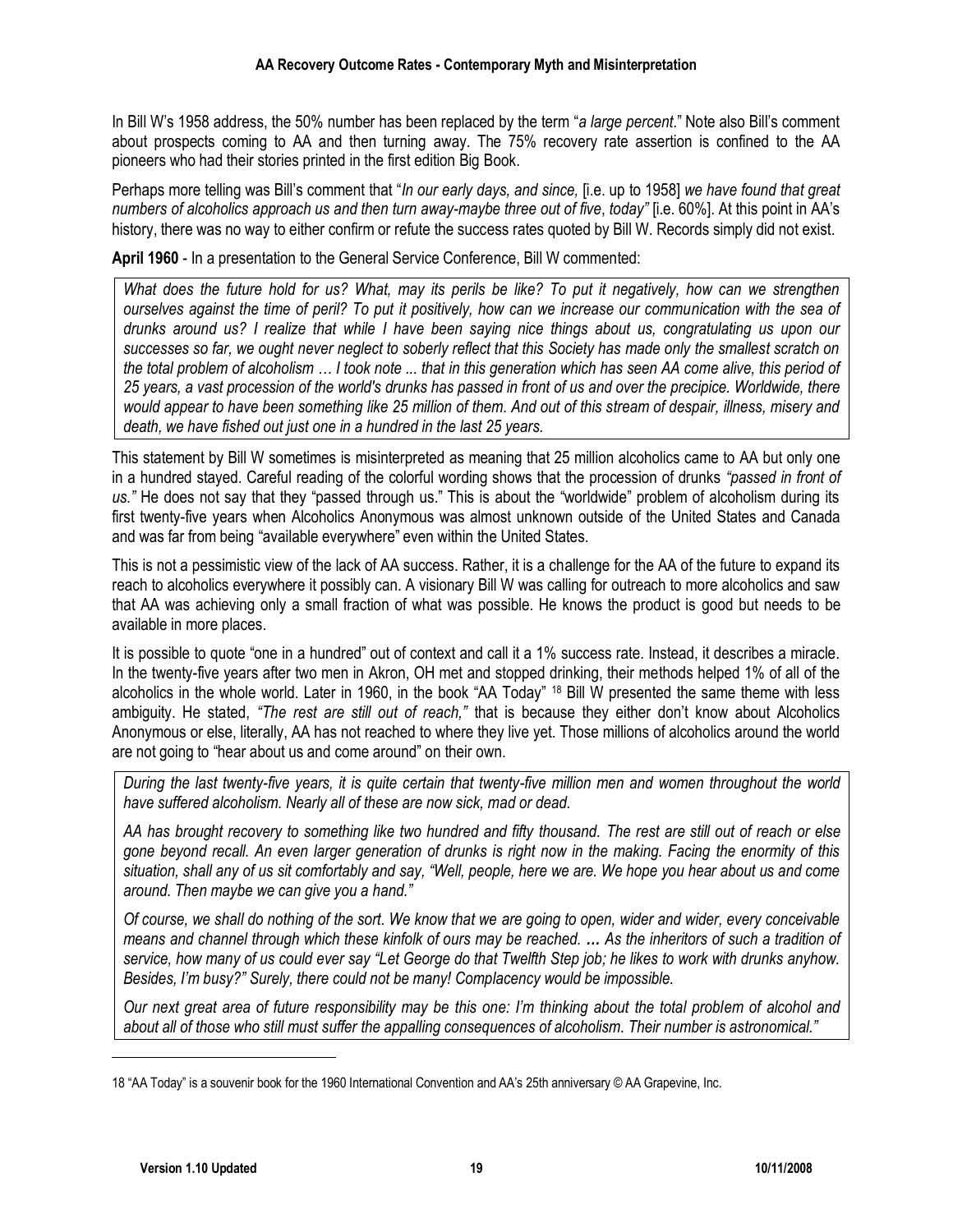Bill W further stated that other "*enterprises - public, state and private - have been springing up everywhere in recognition of the fact that alcoholism is a top-priority of health*." He chided AA members for their resentment or suspicion of these agencies and suggested that further cooperation with the friends of AA is necessary.

*Could not still more friendly and widespread cooperation with outside agencies finally lead us to countless alcoholics who will otherwise be lost? Maybe we are beginning to stand in our own light. Perhaps we are blocking a communication that has a tremendous potential.* 

*Shouldn't we therefore have a fresh look at this?*

*Nearly all of us, when we think about it, agree that we are a long, long way from being anywhere near grown-up, from almost any point of view. We can clearly see that our job as individuals and as a fellowship is to keep right on growing by the constant use of our Twelve Steps.*

**1968** - In the first AA Membership Survey pamphlet distributed by AAWS/GSO (titled "The Alcoholics Anonymous Survey - 11,355 AA members answer questions about themselves") <sup>19</sup> page 7 contains the following excerpts:

*However, it is now possible for AA members not only to check over the following questionnaire but to measure their own experiences in AA against those of a broad sampling of the membership. This is one result of the survey taken among more than 10,000 AA members attending meetings throughout North America during the summer of 1968.* 

*Up to now, the only broad gauge of measurement and comparison available to all members has been the rule-ofthumb estimate developed in the early years of the Fellowship. This surprisingly accurate estimate held that of all those who seriously attend AA (emphasis added) 50% stop drinking immediately or within the first few weeks; an additional 25% eventually stop drinking and the remaining 25% don't seem to be able to make it for one reason or another.*

*Other surveys have been taken over the years. Among them, one in Texas traced the experience of the members of one -group. Another, more elaborate survey was conducted among members of groups in New York City and yet another in England.* 

*The results of these surveys were heartening in that they tended to confirm the 50-25-25 estimates, as well as the*  fact that AA worked in different areas for a great many people on a long-term basis. However, there were some *drawbacks to these earlier surveys. For instance, samples were either too small or taken from too limited a geographical area. In some cases, respondents were selected rather than picked at random.*

<sup>19</sup> The membership survey was taken in June and July 1968. A population of 11,355 AA members at 466 AA meetings participated.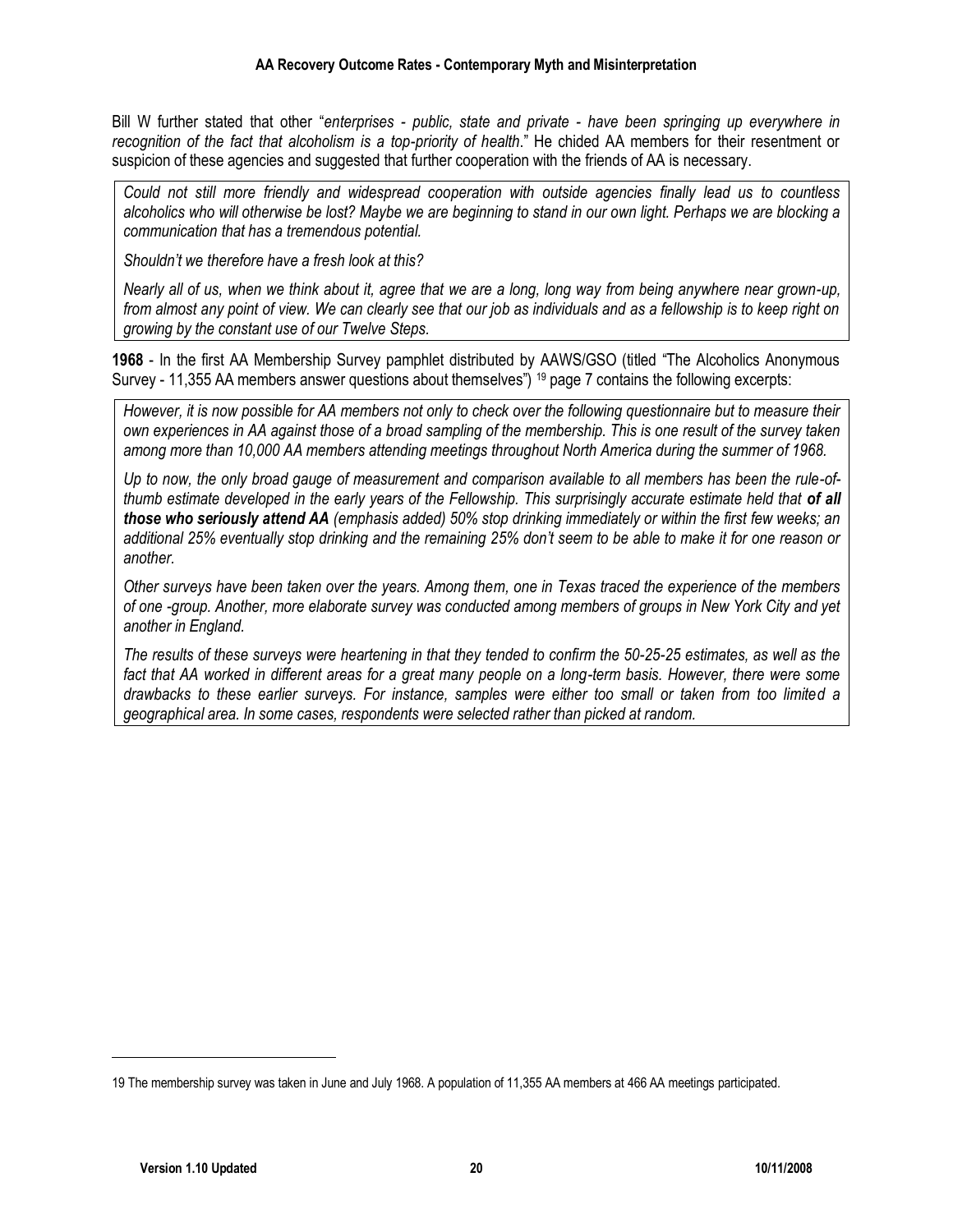#### **e) Assessment of Claims of AA Success or Failures and Corroboration**

No one can accurately define the number of AA members who stayed sober or returned to drinking beyond AA's formative years (i.e. 1935 to 1939). Yet the challenge remains to provide a reasonable, figurative estimate of results achieved (past and present). There should also be some measurement of the magnitude of the problem population that AA seeks to assist.

The 2008-2013 National Institute on Alcohol Abuse and Alcoholism (NIAAA) Strategic Plan <sup>20</sup> contains citations on the "Prevalence of Alcohol Problems and Their Consequences." The plan reports that the US Centers for Disease Control and Prevention (CDC) and the World Health Organization (WHO) came to similar conclusions in the US and globally, about the toll taken by excessive alcohol use and the population it encompasses:

- Alcohol was the third leading cause of death in the US in 2003 (an estimated 85,000 deaths).
- According to the NIAAA National Epidemiologic Survey on Alcohol and Related Conditions (NESARC) <sup>21</sup> the number of American adults who abuse alcohol or are alcohol dependent rose from 13.8 million in 1991-1992 to 17.6 million in 2001-2002 (i.e. 8.5% of the population 18 years and older or about 1 in every 12 adults).
- A June 10, 2004 National Institutes for Health (NIH) News Release summarized the NESARC survey data as:

1991-1992: alcohol abuse: 5.6 million, alcohol dependence: 8.2 million, total: 13.8 million. 2001-2002: alcohol abuse: 9.7 million, alcohol dependence: 7.9 million, total: 17.6 million.

- "Alcohol abuse" is defined by the NIAAA as a condition characterized by failure to fulfill major role obligations at work, school, or home, interpersonal social and legal problems, and/or drinking in hazardous situations. It might include a single instance of an adverse alcohol-related consequence. Persons in this category may or may not be alcoholics. Conversely, it would include some measure of those beginning their progression of a downward spiral of alcoholism (problem drinking). It is unfortunate that a more specific proportional distinction cannot be made.
- The NIAAA defines "alcohol dependence" (also known as "alcoholism") as a condition characterized by impaired control over drinking, compulsive drinking, preoccupation with drinking, tolerance to alcohol and/or withdrawal symptoms. The estimated 7.9 million in this population is close to the prime candidates that some in AA call "real" or "active" alcoholics or other similar terms.
- The NIAAA defines "alcohol use disorder" to include the 9.7 million alcohol abuse plus the 7.9 million alcohol dependence for a 2002 total population of 17.6 million.

In 2002, global AA membership was around 2.1 million (1.2 million of that in the US). <sup>22</sup> These membership numbers are likely understated; even so, it is a substantial quantitative indicator of AA success.

- AA was helping 1 alcoholic for every 7 active alcohol dependent adults. If we consider alcohol abusers to be potential members then it is 1 AA member for every 15 problem drinkers.
- Corresponding research in the 1991-1992 NIAAA "National Longitudinal Alcohol Epidemiologic Survey" (NLAES) showed similar numbers. There was 1 AA member for every 7 alcohol dependent people and 1 for every 12 either alcohol dependent or alcohol abusers.

As cited earlier in this paper, Bill W reminded the 1960 General Service Conference "... *we ought never neglect to soberly reflect that this Society has made only the smallest scratch on the total problem of alcoholism..."* No longer just scratching the surface, AA has been helping a major portion of its prospects.

<sup>20</sup> For NIAAA Strategic Plan details re:: http://pubs.niaaa.nih.gov/publications/StrategicPlan/NIAAASTRATEGICPLAN.htm

<sup>21</sup> For NESARC details re[: http://niaaa.census.gov/](http://niaaa.census.gov/)

<sup>22</sup> See the AA membership count tables at the end of this paper.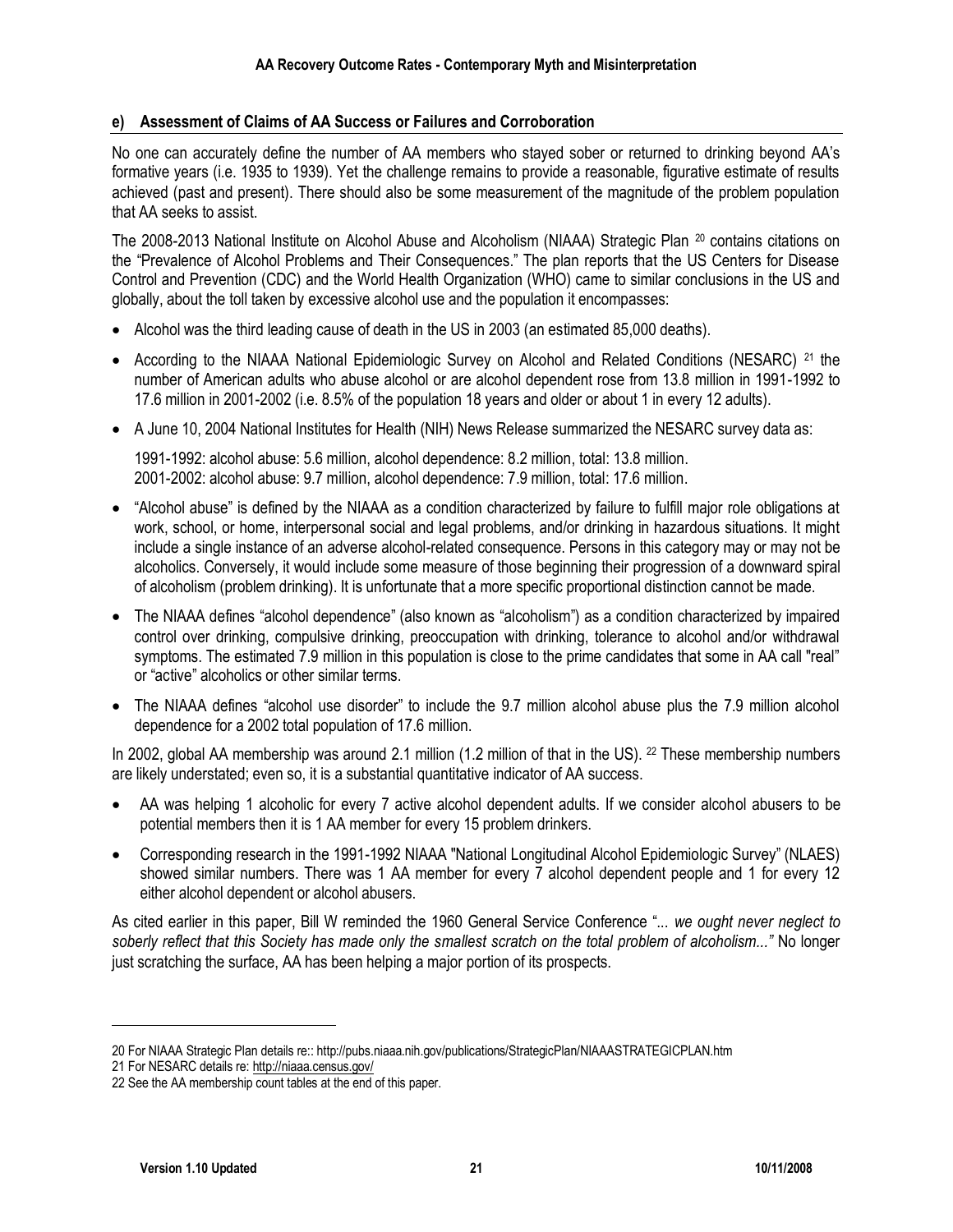#### **Assessment of Claims of AA Success:**

A "50% + 25%" claim for successful AA outcomes was first publicly cited in 1940 and numerous times since. It raises a question of what other demographic measurement has remained so rigidly fixed and unchanging over the course of 7+ decades for three categorizations (i.e. 50% immediate success, 25% drink but return and 25% failure).

The basis of the numbers is primarily anecdotal and its repetitive citation has endowed it with an image of absolute precision. Yet, overall, the estimate of AA success may well be reasonable depending on the scope and qualification of the prospect population included in the estimate.

What is all too often missing from discussions of AA success (or failure) outcomes is that out of all the prospects that show up at AA meetings, or are contacted by AA members, only a fraction of them will go beyond that. This population poses a formidable challenge to AA in its worldwide outreach.

Past estimates by AA co-founder Bill W stated that 20% to 40% of the prospects who showed up in AA seriously tried AA. The "50% + 25%" success outcome rate claimed by Bill W applied (and always has applied) exclusively to this segment. Bill W reported this significant qualification in the American Journal of Psychiatry (November 1949), the Foreword to the second edition Big Book (1955) and to the New York City Medical Society on Alcoholism (1958).

Including the 60% to 80% of the prospects who showed up and did not try AA, in any outcome calculation is not only absurd, it is tantamount to measuring the effectiveness of a medical procedure by including those who suffer a medical problem but do not seek medical help. One must at least try a remedy to assess its efficacy - so too with AA's recovery program.

The subtitle of AA's Big Book is "*The Story of How Many Thousands of Men and Women Have Recovered from Alcoholism."* Quantitatively, over the past 7+ decades it is quite likely that the success of "many thousands" has been passed on to "millions" worldwide.

#### **Assessment of Claims of AA Failure:**

The worldwide scale and consequences of alcohol abuse and dependence remain severe. In 2003, nearly 17 million prospects in the US needed help for their alcohol problem. To provide context, one should be aware that "needing help" can open the door to an AA meeting, or a visit by an AA member, however "wanting help" is far more relevant to achieving successful sobriety and recovery.

Since AA's beginning, about 60% to 80% of those who show up at AA meetings observe but do not really try AA. They engage in investigation but not participation. Many are simply uninterested or unaware that AA can help them. That others are not seeking a solution in AA may well be a function of their intrinsic nature of being averse or unable to admit what they are, recognize how their life is unmanageable and being willing to do something about it.

Given these traits and potential size of the population it should not be surprising that AA successes are made up of a fraction of those who show up at AA meetings or are contacted by AA members. AA faces a daunting challenge trying to help this segment of the problem population because it intrinsically refuses or resists being helped:

The size of this population does not denigrate the efficacy of AA (past or present) or represent AA failure. It illustrates the very difficult nature of AA's mission to assist prospects who are commonly unwilling and uncooperative in seeking a solution even in the face of alcohol problems having the severest of consequences.

Sometimes labeled as "denial" or "defiance" it is a morbid peculiarity that makes alcoholism so powerfully destructive. It also speaks to the core principle of AA's First Step, the preeminent action of a prospect admitting to an alcohol problem and being receptive to a well-tested solution (i.e. *"We learned that we had to fully concede to our innermost selves that we were alcoholics"*). <sup>23</sup>

<sup>23</sup> The Big Book Chapter 3 "More About Alcoholism" page 30.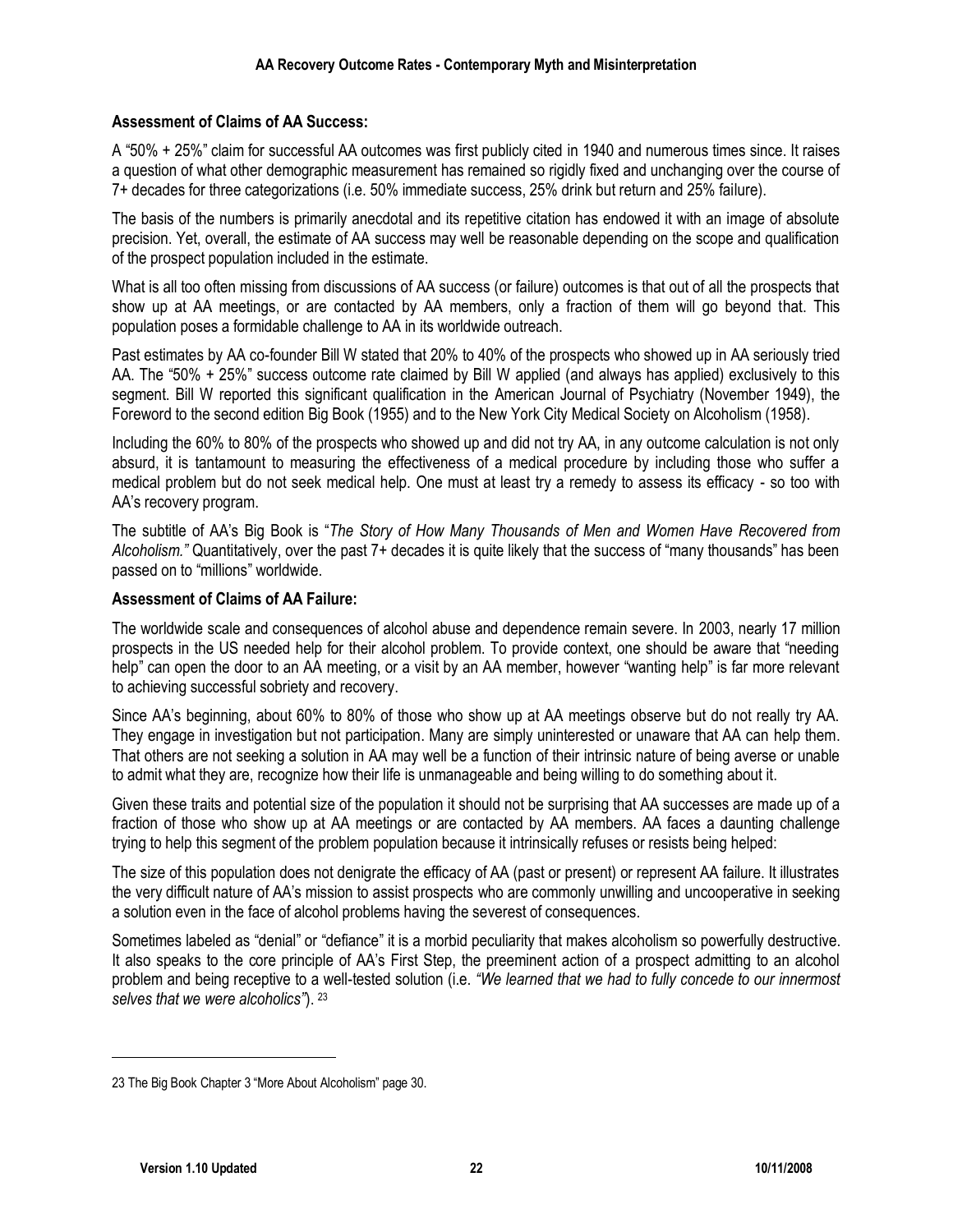Some come to AA because of pressure by another person (i.e. family, friend, doctor, nurse, clergy or lawyer) or institution (i.e. job, treatment facility or legal system). However, many who are forced to attend AA get sober anyhow.

Others would prefer a solution that does not involve stopping drinking altogether. Many of them who show up at AA meetings after a time elect to no longer attend meetings or try AA. In addition, the growing number of drug addicts with no drinking history, and the number of involuntary court-ordered, and employer-ordered, attendees at AA meetings further contributes to this population.

- Some 20% to 40% of the prospect population comes to AA because they want to get sober. They will try what millions before them have successfully tried. They bring with them, or develop some elemental measure of willingness, honesty and open mindedness which AA's Big Book defines as "*the essentials of recovery"* and further emphasizes that *"... these are indispensible*." <sup>24</sup>
- Citations of the 50% + 25% success rate by Bill W, et al, were qualified to apply only to this 20% to 40% of the prospect population who "really tried." Bill W attempted to emphasize this consideration but it is frequently obscured or ignored.
- The 60% to 80% who do not try are not a failure of AA. It is simple common sense that if zero efforts are put into AA then zero results will come out of it. This is not a function of the efficacy of AA; it is a function of the willingness of a prospect to make a good-faith effort to try AA's recovery program.

#### **Assessment of Claims of Corroboration and Citations:**

Among those who propagate the failure myth of a 5% or less AA recovery rate, assertions are made that AA's alleged dire (and distorted) recovery rate can be restored based on a certain type of beginner's meeting or Step choreography or verbal, as opposed to written, inventory or a certain way of praying and meditating or through Scripture, etc., etc.

These claimed restorative acts are a product of wishful imagination and speculation as opposed to reliable and substantiated historical investigation, information and demonstration. Flawed data gathering techniques, and flawed assertions of cause and effect, remain flawed regardless of where they are cited or who constructed them.

Historical analyses should consist of some measure of scholastic study and scrutiny coupled with some minimal attempt at verification or refutation of the accuracy of the data observed.

This is not to imply that anyone is being maliciously deceptive. As an illustration of the complexity of the matter, simply try, in the case of any moderately sized AA group today, to derive a success or failure rate over the last 6 months to one year. AA's structure, autonomy and emphasis on anonymity make attempts to collect precise outcome data near impossible.

A phenomenon, related to assertions of dismal AA recovery rate outcomes, concerns the growing frequency and propagation of incorrect declarations and citations that "studies have shown …" and claims that "studies" corroborate the assertions made. In far too many cases, the citations merely rise to the level of perfunctory contentions and cite phantom studies. No specific academic papers, or other documents, are identified by topic, author and date.

Many citations merely refer to other spurious citations that also do not reference specific studies but simply claim that they exist when, in fact, they do not. Consequently, the erroneous claims of AA failure take on an appearance of validity due to repetition rather than demonstration.

There are also instances where specific documents are cited that offer no substantiation whatsoever to the failure claims and conclusions asserted.

<sup>24</sup> The Big Book Appendix II "Spiritual Experience" page 568, 4th edition.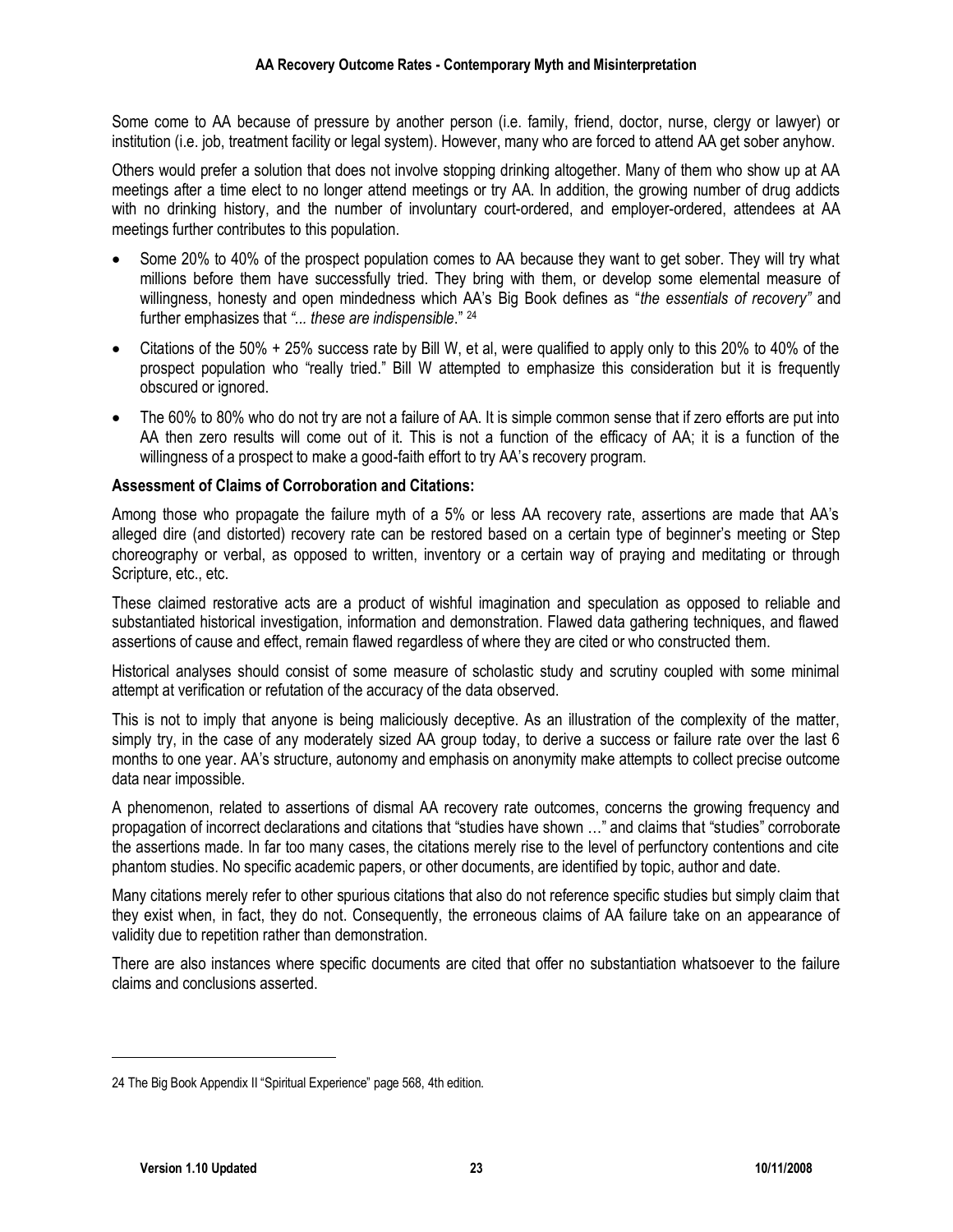#### **Assessment of Claims of Success in this paper:**

Assessment of AA success or failure outcomes is complicated by the fact that there is no consistent record keeping within AA to conclusively verify or refute assertions of positive or negative outcomes. AA's autonomous and anonymous structure makes it a challenge just to obtain reasonable historical estimates of the number of AA groups and members, much less precise measurements of success or failure outcomes over the 7+ decade history of AA.

However, the AA membership surveys, discussed in this paper have, since 1968, provided a means of obtaining reliable demographic trend statistics provided, as with all sampled populations, the data are randomly sampled, interpreted in proper context, and most importantly, described ethically and accurately.

Sections a) b) and c) of this paper show graphs, tables and analyses of past AA Triennial Membership Survey Data. They illustrate and hopefully clarify how the survey data should actually have been interpreted. The Survey data are also updated with projections through 2007.

#### **In summary, the data reveal that:**

- Of those in their first month of AA meeting attendance, 26% will still be attending AA at the end of that year.
- Of those in their fourth month of AA meeting attendance (i.e. have stayed beyond 90-days) 56% will still be attending AA at the end of that year.
- Other Survey results show even better AA retention rates after the first year.
- The 2004 Survey showed an increase in the length of sobriety over the 2001 Survey (as has every triennial survey since 1983).
- As of the 2004 Survey, long-term AA sobriety was so prevalent that the "Greater Than Five Years" range of previous surveys was subdivided into: 5-10 Years (14%) , >10 Years (36%), > 5 Years (50%).
- For growth of AA sobriety ranges, the 1983 Survey showed 25% of AA members sober over 5 years and the 2004 Survey showed 50% of AA members sober over 5 years.
- For growth of AA sobriety averages, the 1983 Survey found the average AA member sober for 4 years and the 2004 Survey found the average AA member sober for more than 8 years.

#### **The above are not measurements of failure.**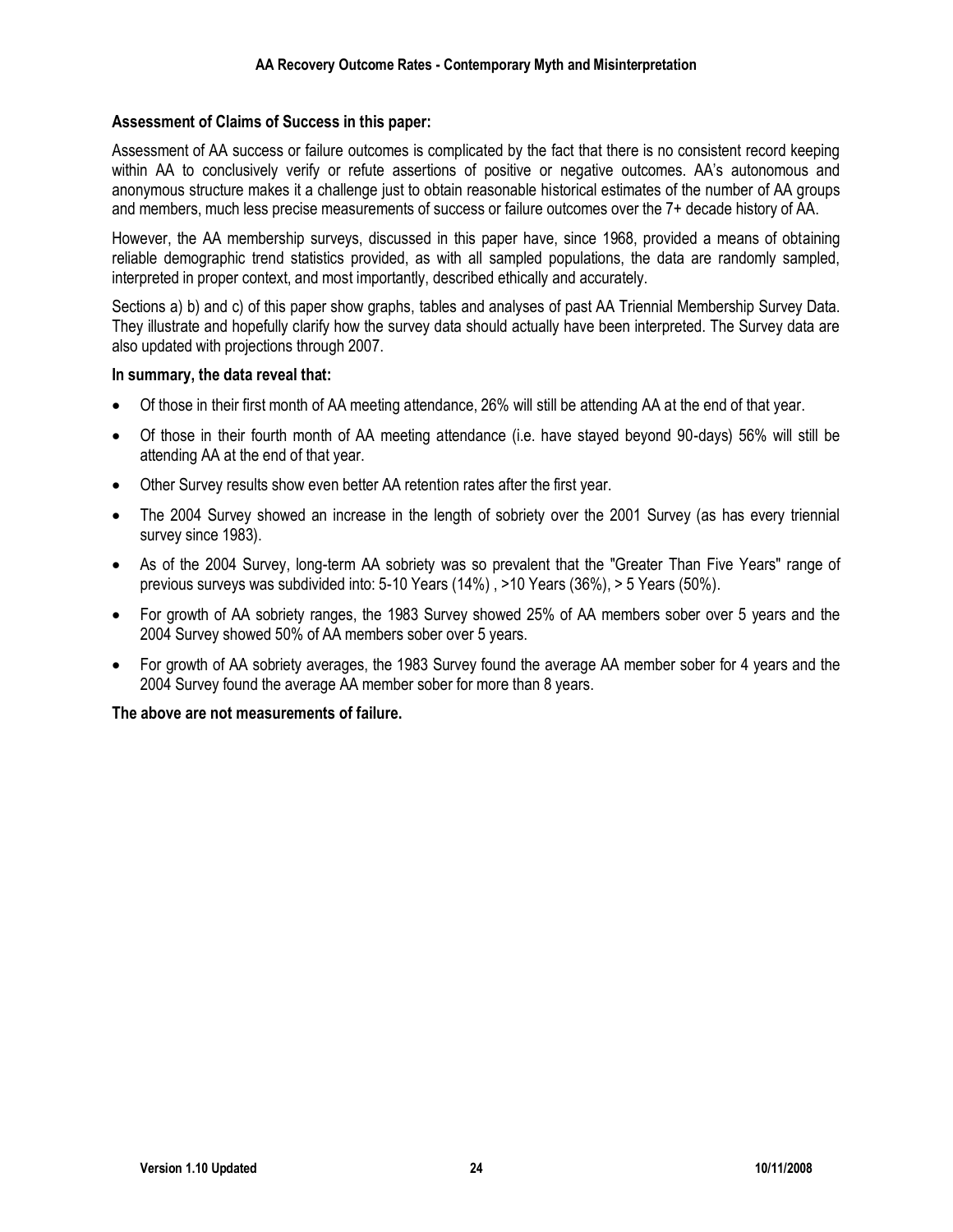### **f) Prescreening In Early AA**

To get success rates as high as 50% first time through and 75% eventually (the normally cited figures for good early AA) you have to do either (a) prescreening and/or (b) exclude people from the sample who only came to a relatively few meetings and then dropped out because of lack of real internal motivation.

Even from the beginning, they wanted to make sure that they were working with someone who wanted to get sober, to quit drinking for good. In the Big Book (page 182 in the  $4<sup>th</sup>$  edition), the man who became "Alcoholics Anonymous" Number Three" describes when AA co-founders Bill W and Dr Bob first visited him in the hospital:

*They said to me, "Do you want to quit drinking? It's none of our business about your drinking. We're not up here trying to take any of your rights or privileges away from you, but we have a program whereby we think we can stay sober. Part of that program is that we take it to someone else who needs it and wants it. Now, if you don't want it, we'll not take up your time, and we'll be going and looking for someone else."*

The use of prescreening in early AA was common to both verify the prospects were (typically chronic or "low bottom") alcoholics and have them experience a "surrender" prior to introducing them (or having prescreening members "sponsor" them) to the groups.

In early Akron, AA co-founder Dr Bob did very vigorous prescreening before he would begin working with prospects. With a good eye, one can always increase success rate by prescreening in this fashion.

After Dr Bob's death, Sister Ignatia continued to have high statistics at St Thomas Hospital because she made the AA members do her prescreening for her. She insisted that an Akron AA member in good standing had to "sponsor" the newcomer. In addition to making sure he had AA visitors, this meant agreeing to pay the newcomer's hospital expenses if he dropped out and did not pay it himself. You can be certain that this made the prescreening rigorous indeed. Sister Ignatia normally allowed people only one chance to go through hospital treatment. On rare occasions, she would let a patient come back for a second try, but that patient would be completely isolated from the other incoming alcoholics, so as not to tear down morale. In addition, no one at all got a third chance. That also increases the statistics on "successes." Similar practices appear to have been followed in New York City and Cleveland.

When an alcoholism treatment center allows people to come back for treatment several times in a row, it greatly pulls down the apparent success rate. References to this can be found in Mary Darrah's biography "Sister Ignatia." Sgt. Bill S also notes it in his book "On the Military Firing Line in the Alcoholism Treatment Program" discussed later in this section. Sgt. Bill recounts the year he spent visiting Sister Ignatia at St Thomas Hospital and seeing how she did it.

When Cleveland members separated from the Oxford Group (and Akron, OH meetings), they adopted a very rigorous prescreening procedure for prospects. Today, some AA members would consider it to be in direct opposition to the spirit and letter of AA's Tradition Three. Others might interpret it as a rather rigorous set of beginners meetings separate from regular meetings. Akron and Cleveland members worked very hard with these prospects. It should also be noted that the early AA membership population primarily consisted of alcoholics that were considered hopeless and beyond any help.

In "Dr Bob and the Good Oldtimers" one of the Cleveland successes states:

*After Clarence talked to me at my home, others would come over and talk to me. <sup>25</sup> They wouldn't let you in a meeting just by one guy talking to you, as they do now. They felt you should know something about what you were going to hear and the purpose of the program. Then Clarence made me go to the home of one of the newer members every night for 3 months,<sup>26</sup> and they had 9 or 10 people talking to me. Then I had to read the Big Book before I went to my first meeting. As a result, I think I had a better understanding of what they were trying to do."*

 $\overline{a}$ 

<sup>25</sup> "Dr Bob and the Good Oldtimers" page 169 © AAWS, Inc.

<sup>26</sup> Today, this might be called a "90-in-90" or doing "ninety meetings in ninety days."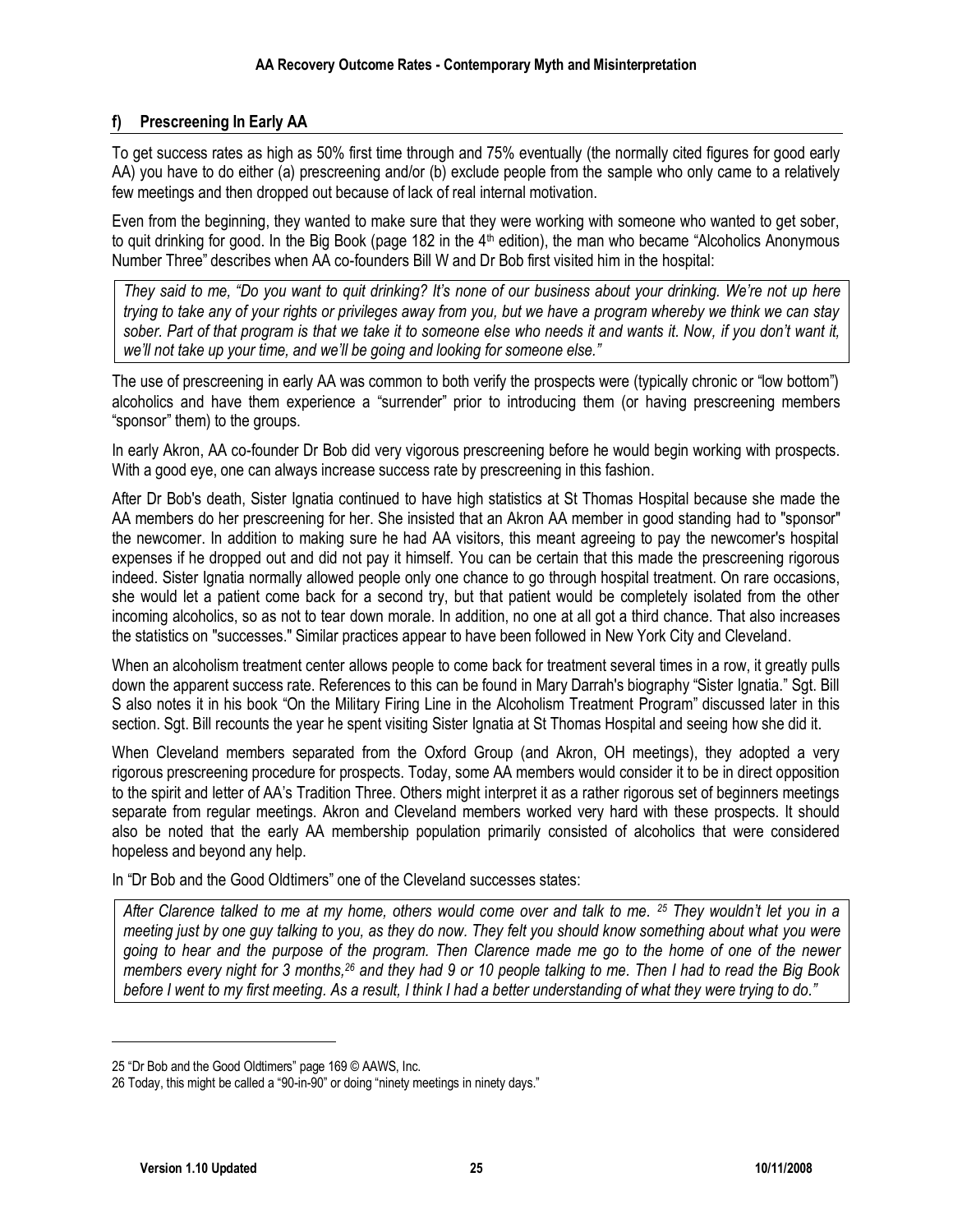The following are additional excerpts <sup>27</sup> from Dr Bob and the Good Oldtimers" that condition the context of a claimed "93%" success rate for the Cleveland, OH groups. It would likely be better qualified as Cleveland achieving a 93% success rate among prescreened prospects that were already demonstrated to be successful.

*Meetings in Cleveland evolved somewhat differently from those in Akron. "We opened with an audible prayer," said Clarence S. "The speaker, who was chosen four weeks in advance, spoke for 45 minutes, and we closed with the Lord's Prayer. Then, we would reopen for informal comments, questions, and so forth. The total meeting might go on anywhere from one and a half to two hours. No smoking was allowed in the first part of the meeting, only in the informal part." "That's the trouble," Clarence said. "They take it so casually today, I think a little discipline is necessary. I think AA was more effective in those days. Records in Cleveland show that 93 percent of those who came to us never had a drink again. When I discovered that people had slips in AA, it really shook me up. Today it's all watered down so much. Anyone can wander in now."*

Cleveland's rigorous prescreening of prospects is also described in "Dr Bob and the Good Oldtimers." It does not appear to be a practice that was done for any negative or harsh reasons, but for practical reasons. A possible intent behind the prescreening of a very difficult and challenging population of chronic alcoholics was that the early membership base could serve as a dependable and living example that the AA recovery program worked.

*The active or even recently active alcoholic was definitely not welcome at early meetings in Cleveland. In September 1940, Clarence wrote Bill that "several groups do not permit a rummy to attend unless he has been hospitalized or talked to by ten men." Clarence noted that they then had a "definite setup" with three hospitals and two sanitariums, and that there were ten to 15 hospitalized at all times. By January 1941, requirements had eased up - slightly. Clarence wrote that "most groups" required either hospitalization, being talked to by a least five members, or being passed by a committee before a new person could attend meetings.*

*In Youngstown, it was usual for two couples to visit the prospective member before he attended his first meeting. The husband would tell the man about AA, and the woman would talk to the wife. "That way, they would know what it was all about when they finally got to AA" said Norman V. "Various groups have various distinctions" Clarence wrote. "But the general idea is to try and prepare a fellow and give him a pretty good understanding of the aims and principles of AA before he comes to meetings. This eliminates much of the nuisance of entertaining boys under the influence at our meetings."*

The prospect had to demonstrate the ability to abstain from alcohol for up to 3 months prior to being allowed to attend a meeting. This type of prescreening restriction excluded those who could not stay sober from being factored into Cleveland's reported "93%" success rate. A similar reference can be found in the book "Slaying the Dragon." <sup>28</sup>

*As AA completed its developmental separation from the Oxford Group and moved toward publication of the Big Book, other significant but less observable milestones occurred. Rules evolved (rules that were later relaxed) governing when a potential member, known variably as a "prospect," "baby," "pigeon," "fish," or "suspect," could first attend a meeting. Several Cleveland groups, for example, would not allow any prospective member to attend a meeting until he had either been detoxified in a hospital or talked to by ten members. A Denver Group would not allow prospects to attend meetings until they had taken the Steps. (41)*

*Endnote (41): P., Wally (1995) "But, For the Grace of God...How Intergroups & Central Offices Carried the Message of Alcoholics Anonymous in the 1940s" Wheeling, WV: The Bishop of Books.*

The Cleveland area groups essentially "cherry picked" prospects who had already previously achieved recovery and demonstrated the ability to stay sober. They effectively went through a probationary or introductory period before being allowed to attend Cleveland meetings.

 $\overline{a}$ 

<sup>27</sup> "Dr Bob and the Good Oldtimers" pages 261 and 263 © AAWS, Inc.

<sup>28</sup> "Slaying the Dragon" page 133 © William L White.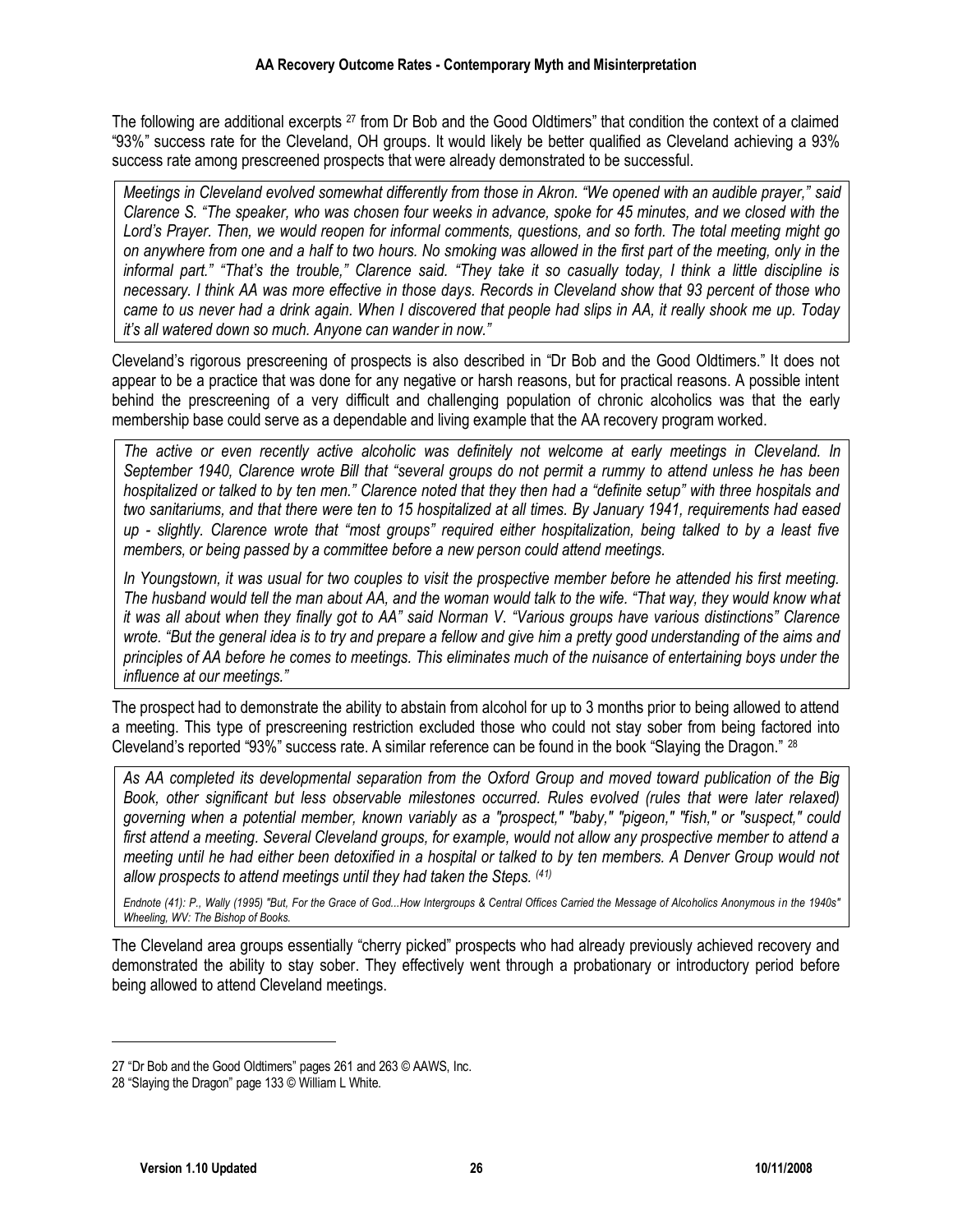Under the circumstances, portraying the Cleveland practices as achieving a "93%" success rate is tantamount to claiming a 93% success rate among prescreened prospects that were already demonstrated to be 100% successful for up to 3 months before they attended their first meeting.

Without an indication of the number of prescreened "unsuccessful" alcoholics who were not allowed to attend Cleveland meetings, the reputed "93%" success rate is so dominantly biased to a demonstrated favorable subset of the prospect population as to be a dubious claim at best.

Bill W had solid reasons for being selective in which prospects to approach, especially in getting a new group going. It was not to "get the numbers up." He saw it as essential to the success of Alcoholics Anonymous. In a 1939 letter <sup>29</sup> to Earl T, a member who was trying to start AA in Chicago, Bill advised:

*It is usually a big job, in fact a hell of a job, to get a group functioning in a new locality, but once you have eight or ten really on the ball, things go faster and much easier. Our experience shows that we cannot in the beginning walk into public hospitals or snatch lushers off the street willy-nilly and have much but a headache.*

*It is very easy in this way to attract a big fellowship of panhandlers and mentally defective people. Surely, they are all as important in God's sight as any of the rest of us. They have just had a tougher break, and we are finding that later on, when a group gets size and power, quite a number of such individuals can be assimilated, and those who can't, or won't, fall away quickly; but if you get too many of them in the beginning, you are likely to find that your home becomes a drinking club, a hospital, a bank, or a nursery.*

A June 1947 "Survey Midmonthly" magazine article (cited previously) titled "Problem Drinkers" noted the use of prescreening with the early prison and probation population:

*AA chapters have been established in more than thirty penal and correctional institutions. Meeting once a week in groups of thirty or forty, under the supervision of prison authorities and chapter members, inmates hear talks by visiting AA members, and are encouraged to ask questions, make suggestions, and join in the discussion. New members are carefully screened to make sure of their sincere desire to stop drinking (emphasis added). In AA's work with alcoholic probationers, the prisoner is placed on probation to an AA "sponsor" (emphasis added) who is responsible for his supervision. The sponsor introduces him to a local AA clubhouse, and goes with him to regular meetings. The new member is made to feel that he "belongs" to the group and is "one of the family."* 

An April 1949 issue of "Survey" (cited previously) reported on an alternative to AA whose founder claimed an impressive success rate and used prescreening. In part, it states:

*Edward J McGoldrick Jr, director of New York City's Bureau of Alcoholic Therapy, established within the Department of Welfare in 1943, is an individualist among alcoholic therapists for he also holds out against the theory that alcoholism is a disease. ...*

*The method which he uses at Bridge House, the bureau's convalescent home for selected male alcoholics (emphasis added) is based on theories of will and thought control ... Bridge House, with only twenty beds, serves about 350 alcoholics a year, both on a resident and a non-resident basis. Its record of success, using Mr. McGoldrick's measurement of one year of complete sobriety, is 66 percent - a good record but one not affecting some 200,000 alcoholics in New York City who do not reach Bridge House, nor any of the city's alcoholic women. It is, however, a project being watched throughout the country.*

Sgt. Bill S, in his book "On the Military Firing Line in the Alcoholism Treatment Program" explains how he obtained a similar success rate in the strongly AA-linked alcoholism treatment program that he set up at Lackland Air Force Base in San Antonio in the early 1950s. 50% got sober and stayed sober the first time around, and additional people, after being bumped from the program, eventually realized how they had missed the boat, came back to AA meetings on their own, and got sober.

<sup>29</sup> "Pass it On" page 225.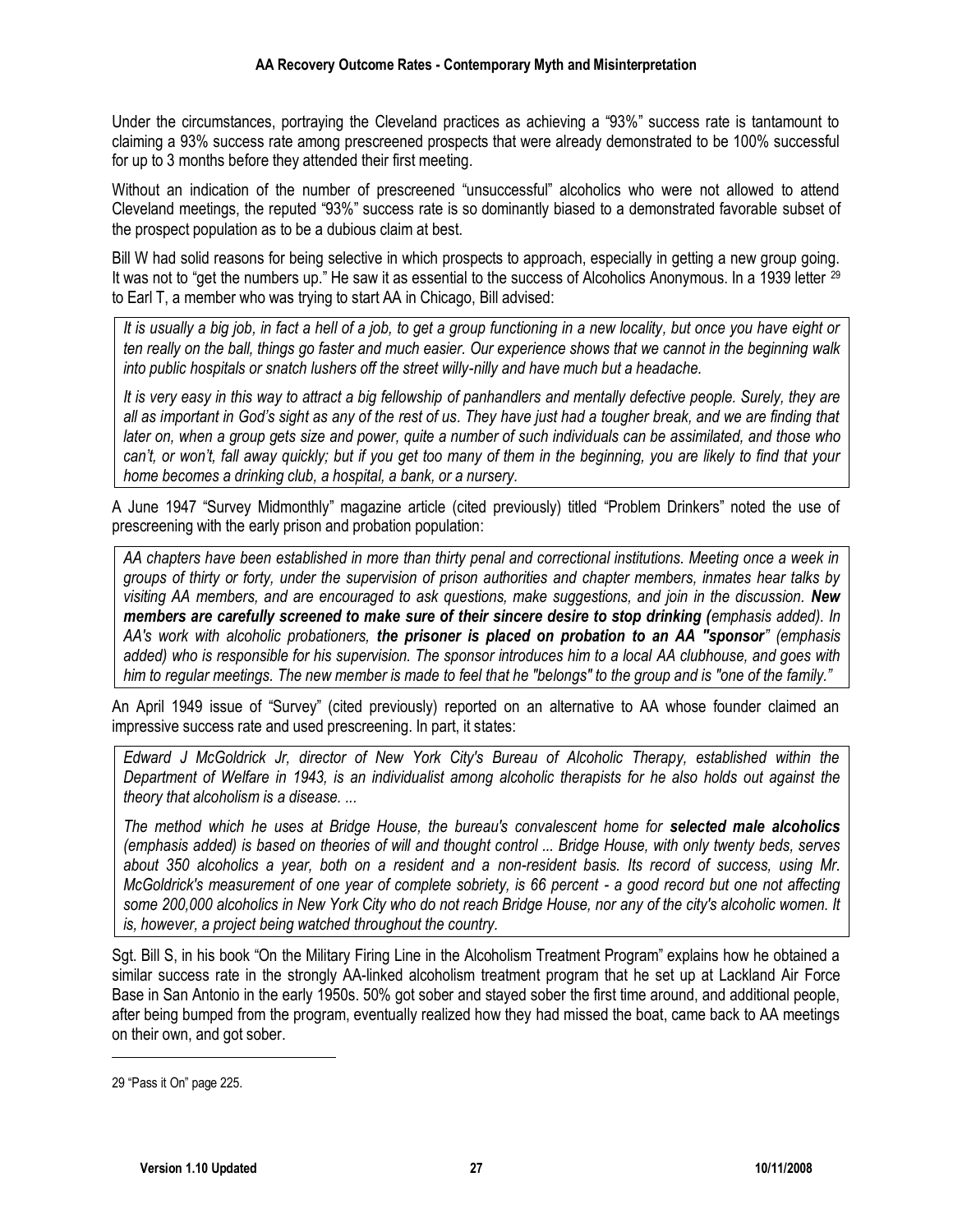#### **AA Recovery Outcome Rates - Contemporary Myth and Misinterpretation**

Sgt. Bill S (who got sober on Long Island in 1948) also prescreened people before he would begin working with them. There had to be evidence of strong motivation (one of Dr Bob's key criteria) and Sgt. Bill also excluded people who had serious mental problems. His criterion for the latter was that he refused to admit Air Force personnel into the program whose mental problems were so serious that they would have had to be released from the service anyway.

Nancy O's book "With a Lot of Help from Our Friends" has chapters on the successful treatment program that Dr Joe Zuska set up for the Navy in the late 1960s. This program was a team effort, in which an AA member, a retired Navy Commander named Dick J, was given major input at all times, and in which Dr Joe (a nonalcoholic himself) learned to listen to Dick J and take him seriously.

Submarine Bill, a retired submarine commander went through the Navy program that Dr Zuska originally devised. They still did very careful prescreening and booted people out of not only the treatment center, but also the Navy, if they refused to work the program. Therefore, they too had very impressive official success statistics.

Although early AA members were directly involved in the creation of many treatment programs and facilities such as "rehab" centers and "detox" centers, these now operate in a spirit of "cooperation without affiliation." They are completely separate from AA. Their continued importance can be seen in the fact that approximately one third of Alcoholics Anonymous members today list a "treatment facility" as one of the two most important factors in their coming to AA in the first place. <sup>30</sup>

#### Can AA still obtain similar success rates today?

Submarine Bill, and another AA member, have done a study of an excellent small AA meeting in Osceola, Indiana, which follows good old-time AA practices and procedures. Over the past twelve years plus, 90% of newcomers who attended every Tuesday evening without fail (or close to that) for a full year stayed sober for that whole year. In addition, 90% of those who stayed sober that year, even if they later moved and started going to other AA meetings, are still sober today. That is around an 80% success rate, measured that way.

The two people who made the survey phrased the criteria in that fashion to exclude first of all those who only attended a relatively few meetings and then dropped out because of lack of any real internal motivation, although there was also an additional small number of people who stopping going to meetings later on during the first year.

One challenge is to present the AA recovery message in a way that overcomes the natural "denial" and resistance of many alcoholic prospects. It helps if they stay around long enough that they eventually "get it." The success example cited above demonstrates what can be accomplished when prospects "sincerely try" AA's program of recovery.

As Sgt. Bill explains in his book, there were both good AA groups and poor AA groups even in the old days, and even in the greater Akron area. He gives an account of a group near Akron in the mid-1940's which did an abysmally poor job of helping newcomers, and explains in detail why it failed to help nearly as many people as it could have.

There is a moral dilemma involved in doing prescreening or excluding certain groups from AA meetings.

- If standards are set too high, members will refuse to work with some alcoholic prospects who could have made it, and condemn them to a miserable fate, perhaps even condemn them to the death penalty.
- If standards are set too low, the possibility exists to tear down morale (as Sister Ignatia emphasized) and that too will mean that alcoholics who should have made it will end up failing and going to their doom.

<sup>30</sup> The "2004 AA Membership Survey" © AAWS, Inc shows that 31% credit a treatment facility and another 8% credit a counseling agency.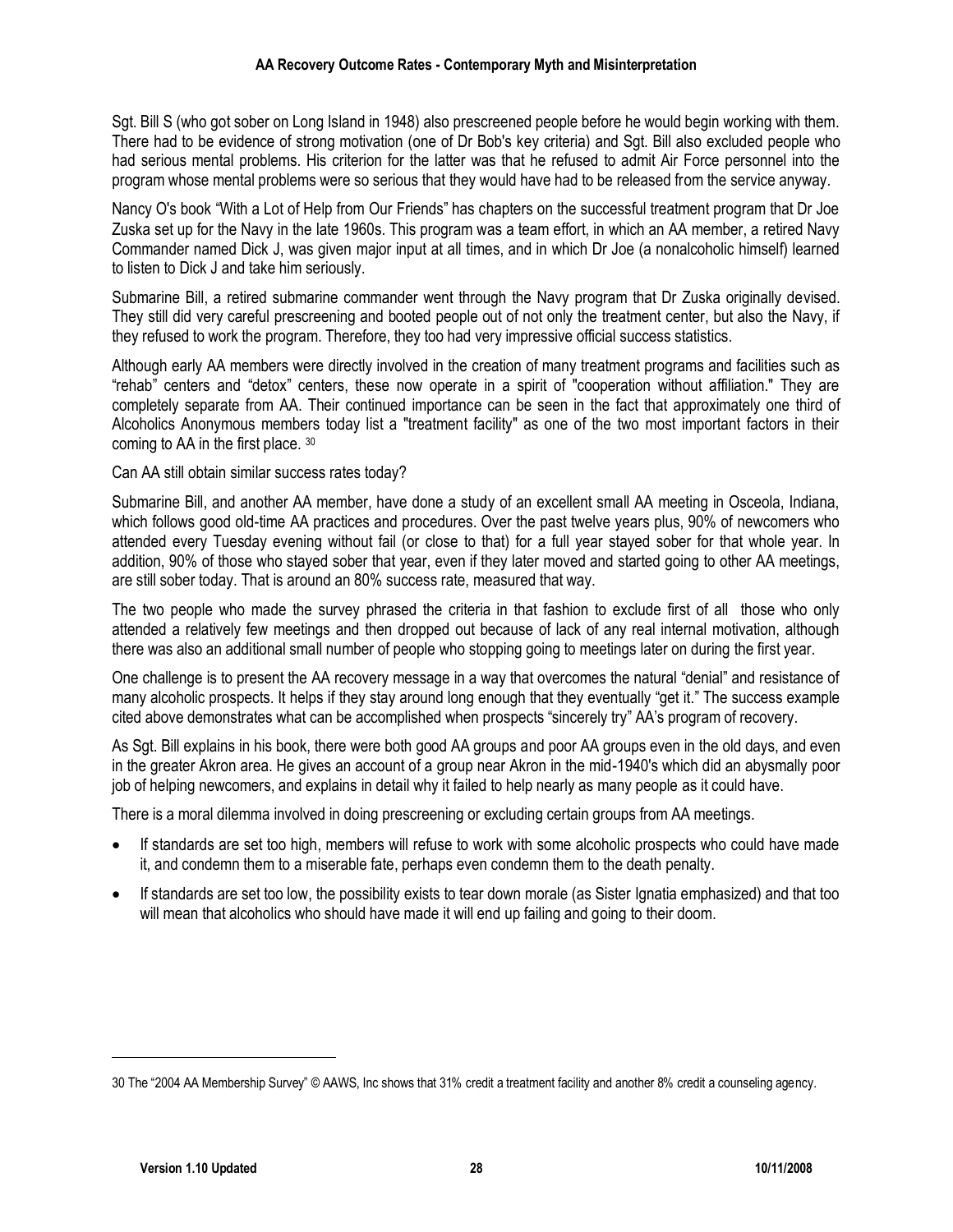#### **g) AA Membership Composition and Growth Trend**

In October 1937, AA's co-founders, Bill W and Dr Bob met in Akron, OH. According to "AA Comes of Age" they "compared notes" on the membership that existed at the time. "*40 alcoholics were sober (more than 20 over a year). All had previously been diagnosed as hopeless*." This meeting led, among other things, to a proposal to develop a book of experience to help those who were distant from the Akron and New York City areas. The book of experience became AA's "Big Book." 31 In his later book, "The Twelve Steps and Twelve Traditions" (12&12), Bill W wrote: 32

*"Alcoholics Anonymous" published when our membership was small, dealt with low-bottom cases only. Many less desperate alcoholics tried AA, but did not succeed because they could not make the admission of hopelessness.*

*It is a tremendous satisfaction to record that in the following years this changed. Alcoholics who still had their health, their families, their jobs, and even two cars in the garage, began to recognize their alcoholism. As this trend grew, they were joined by young people who were scarcely more than potential alcoholics. They were spared that last ten or fifteen years of literal hell the rest of us had gone through …"*

The tables that follow show an "AA Membership Growth Trend" and "Estimated Counts of AA Groups and Members." From 1954 on, the figures were derived from final General Service Conference reports. Data for years prior to 1954 are from a May 1953 AA Grapevine article titled "How Many AAs?" which contained the following excerpt:

*If the first million is the hardest, Alcoholics Anonymous has done one-eighth of the job … worldwide membership in our Society has passed the eighth-of-a-million mark, according to the new 1953 AA World Group Directory: 128,361 strong, to be exact.*

*Exact membership statistics in AA, however, are not and never will be available, (emphasis added) since*  protection of individual members' anonymity guarantees that general membership rolls will not be kept.

*The latest count of total members in 58 countries around the globe is based on reports from 5,243 groups and 127 "loners." And, as all observant group members know, the active membership of a group may vary at any given moment, sometimes according to the interpretation of "when is a member?"* [sic] *In addition, many groups fail to report new membership figures from year to year.*

*Another variable, which follows an unpredictable pattern, is the precise method of "counting noses" used by the various groups. Some suggest that those who attend and take part regularly in meetings declare themselves members (or not, as the case may be) of that group; others may count everyone who has been dry and shows up*  fairly regularly for at least three months; still others base the count on a rough division of the average financial *collection; some count only those who come out in bad weather, never turn down a Twelfth Step call, and are always willing with the broom or dish-pan. There may even be some, it has been unauthoritatively suggested, that count the cigarette butts after a meeting …*

*Since General Service Headquarters never issues instructions, rules and regulations or anything else that might suggest an AA "government" the compilers of AA's annual census rely, by and large, on the faithful reporting by each group secretary of what appears to be the more or less stable core of membership in the group. In New York, a staff of four toiled for three months, processing the thousands of information cards, and the countless letters received from the groups who preferred supplying the desired information in that form, to produce the new Directory.*

Continuing to today, the autonomous and anonymous nature of AA makes the derivation of a precise census a very difficult undertaking that is inherently inaccurate.

 $\overline{a}$ 

<sup>31</sup> "AA Comes of Age" pages 144-146 © AAWS, inc.

<sup>32</sup> "Twelve Steps and Twelve Traditions" Step One essay, page 23 © AAWS, Inc.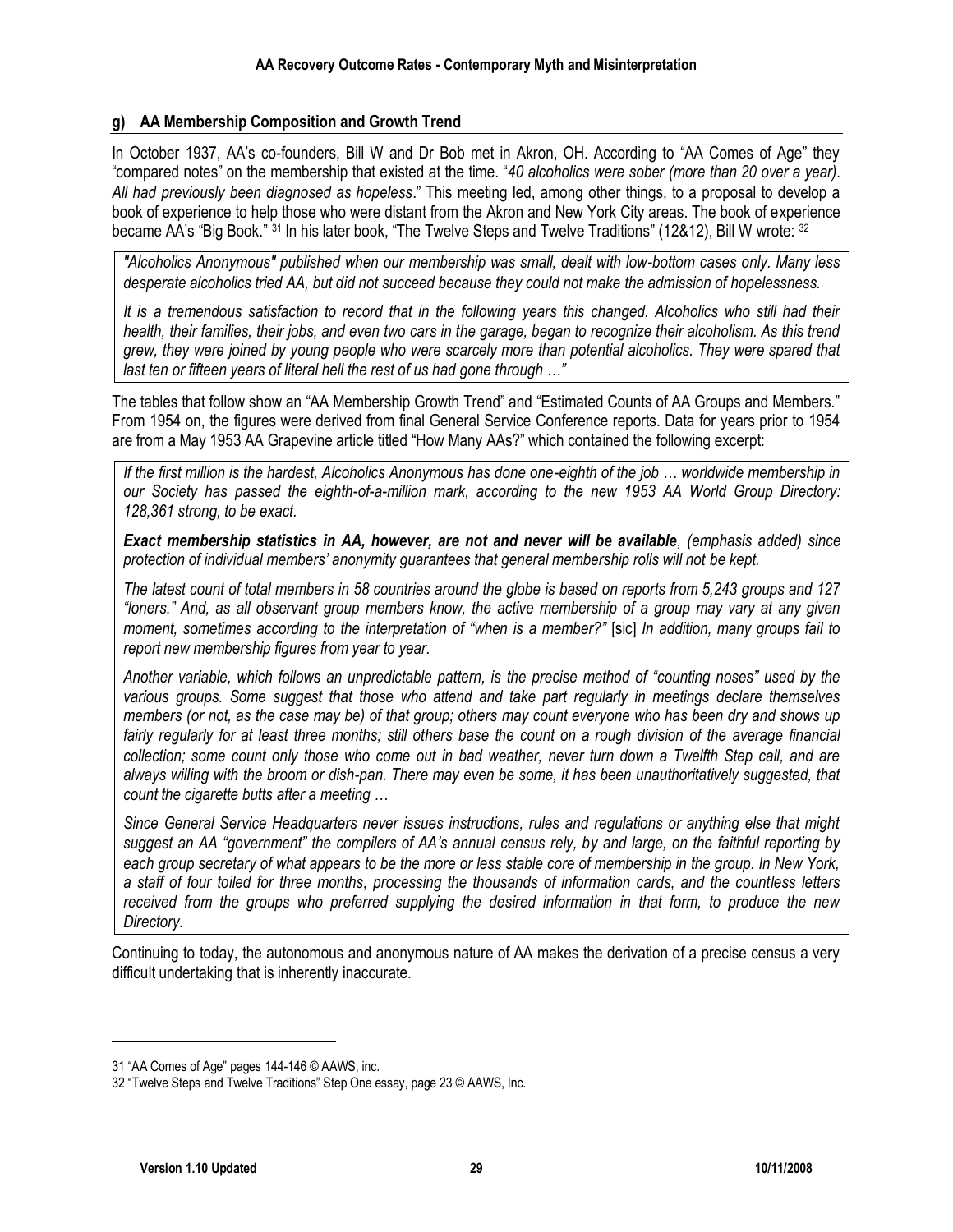The data in tables 4 and 5 below are figurative and should not be construed literally. The numbers are likely understated. Group membership counts include only those groups asking the AAWS/GSO to be listed (thousands do not). Groups may or may not report membership estimates or update previously submitted estimates over time. Members can be counted in multiple group estimates and the composition of the numbers has changed at various times from "reported" to "estimated." The data must be interpreted carefully, skeptically and in proper context.

AA is in about 150 countries (with over 50 GSOs overseas). The AAWS/GSO obtains data from other GSOs and groups requesting to be listed in their records. Where current data are lacking, earlier year's figures are used. Estimates of membership of non-reporting groups are arrived at by taking an average of reporting groups. From the beginning, the numbers are at best, "fuzzy" and need to be interpreted prudently to avoid drawing erroneous conclusions. The data are not an accurate measure of a specific year's increase or decrease. However, decade trends are indicative (but not exact) of AA groups reaching more places and more AA members achieving recovery.

|                     |                         |                | Table 4: AA Membership Growth Trend |                                   |
|---------------------|-------------------------|----------------|-------------------------------------|-----------------------------------|
| <b>Time</b><br>Span | Total<br><b>Members</b> | Amt<br>Changed | %<br>Changed                        | <b>Notes</b>                      |
| 1935                | 5                       | 5              |                                     | Founding of Akron #1 and NY 33    |
| 1935 to 1939        | 100                     | 95             | $n/a^{34}$                          | At publication of Big Book        |
| 1939 to 1949        | 75.625                  | 75.125         | $n/a\%$                             | Growth mostly after WW II         |
| 1949 to 1959        | 151.606                 | 75.981         | 100%                                | Annual growth leveled off in 1952 |
| 1959 to 1969        | 297.077                 | 145.471        | 96%                                 |                                   |
| 1969 to 1979        | 867.411                 | 570.334        | 192%                                | Overseas numbers revised          |
| 1979 to 1989        | 1,793,236               | 925.825        | 107%                                |                                   |
| 1989 to 1993        | 2.062.011               | 268.775        | 15%                                 | Counting system changed           |
| 1993 to 1999        | 1,989,740               | $-72.271$      | $-4%$                               | Counting system changed           |
| 1999 to 2007        | 2.044.655               | 54,915         | 3%                                  |                                   |

In 1979, overseas numbers were revised to be double that of 1978. In 1993 and 1994, a major revision occurred in the US/Canada GSO's counting methods and records system. The number of groups reported no longer included those described as "meetings" which chose not to be considered "groups." Those "meetings" (typically special interest such as "alcohol and pill" and "family" meetings) are included in prior year's data and inflate the numbers. The 1993 and 1994 revisions are often erroneously cited as a steep drop in AA membership from prior years when, in fact, it simply reflects procedural changes in the GSO administrative counting methods and criteria used.

For a number of years, GSO also offered "estimates" of what they believed the actual counts to be. The "estimates" were substantially higher than the data reported (sometimes triple). It should also be noted that the baseline for each year is not consistent for the month range contained. Data for the years 1960 through 1982 contain counts reported up to April 1 of the designated years. Data for the years 1983 through contemporary data contain counts reported from January 1 through December 31 of the designated year. Data in contemporary Conference reports apply to the year prior to the Conference year (i.e. the 2006 Conference report contains count data for calendar year 2005).

AA's overall membership estimates, if observed as a broad indicator, signal that that AA is doing something right and has been doing so for quite some time. Over the course of 7+ decades, estimated AA membership has grown from 2 members and 2 groups in the United States in 1935, to an international Fellowship of approximately 2,000,000 members and over 100,000 groups today.

#### **That is not a measurement of doing something wrong.**

 $\overline{a}$ 

<sup>33</sup> AA's first group, Akron #1, began July 4, 1935 - the date that Bill D (AA #3) was discharged from Akron City Hospital.

<sup>34</sup> n/a is shown because the % numbers are so large and out of the ordinary in terms of context.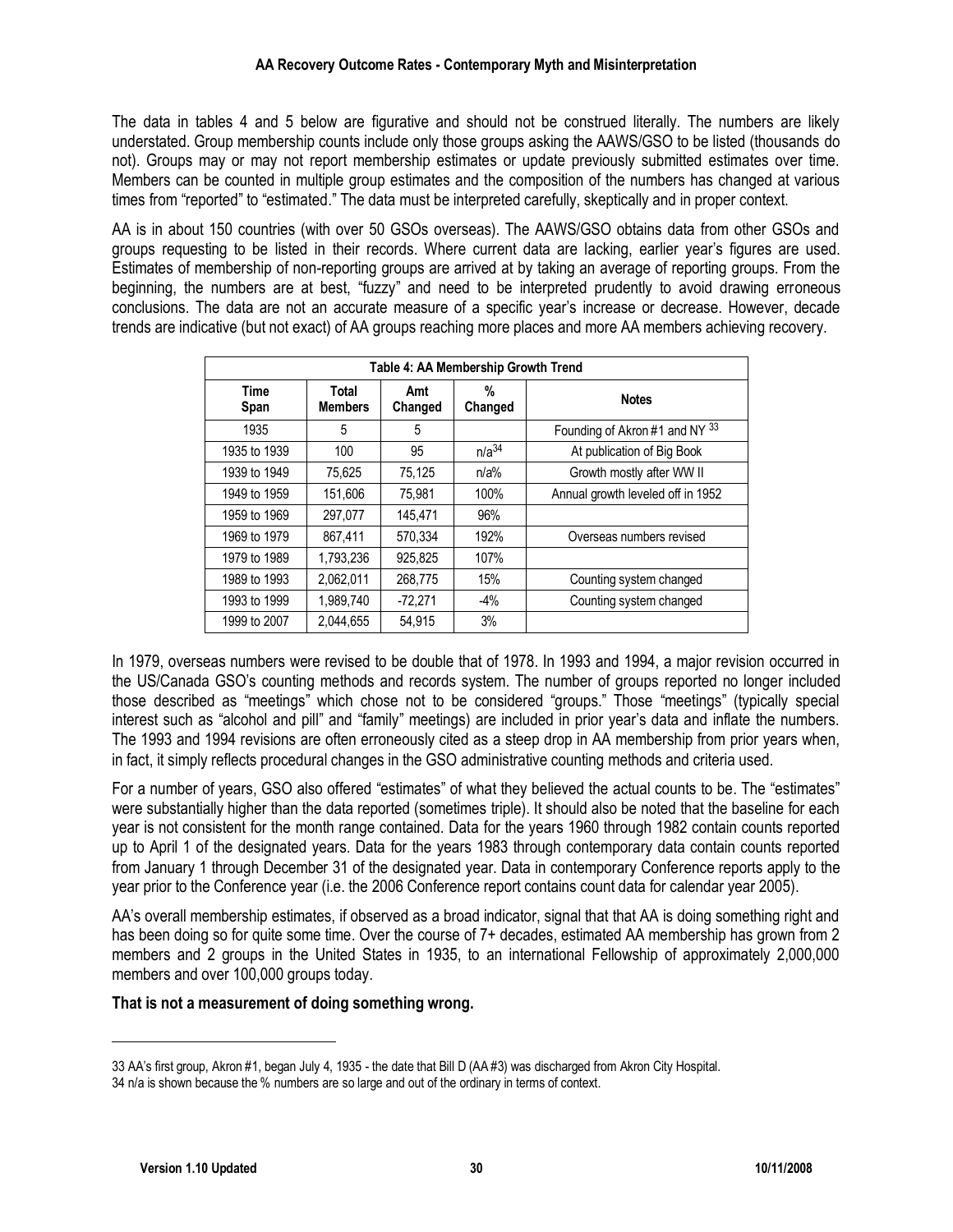|      |       |                |           |                     |        |      |                |       | Table 5: Estimated Counts of AA Groups and Members |           |                      |        |       |                |                                          |       |                      |
|------|-------|----------------|-----------|---------------------|--------|------|----------------|-------|----------------------------------------------------|-----------|----------------------|--------|-------|----------------|------------------------------------------|-------|----------------------|
| Yr   |       |                |           | <b>Group Counts</b> |        |      |                |       |                                                    |           | <b>Member Counts</b> |        |       |                | <b>Sources and Notes</b>                 |       | <b>Decade Growth</b> |
|      | % Chg | <b>Total</b>   | <b>US</b> | Can                 | O'seas | Hosp | <b>Prisons</b> | % Chg | Total                                              | <b>US</b> | Can                  | O'seas | Hosp  | <b>Prisons</b> |                                          | % Chg | Chg                  |
| 1935 |       | $\overline{2}$ |           |                     |        |      |                |       | 5                                                  |           |                      |        |       |                | 1935-1953 membership counts are from the |       |                      |
| 1936 | 0%    | $\overline{2}$ |           |                     |        |      |                | 200%  | 15                                                 |           |                      |        |       |                | May 1953 Grapevine article               | 1935  |                      |
| 1937 | 0%    | $\overline{2}$ |           |                     |        |      |                | 167%  | 40                                                 |           |                      |        |       |                | "How Many AAs?"                          |       | to                   |
| 1938 | $0\%$ | $\overline{2}$ |           |                     |        |      |                | 63%   | 65                                                 |           |                      |        |       |                |                                          | 1939  |                      |
| 1939 | 50%   | 3              |           |                     |        |      |                | 54%   | 100                                                |           |                      |        |       |                |                                          | n/a   | 97                   |
|      |       |                |           |                     |        |      |                |       |                                                    |           |                      |        |       |                |                                          |       |                      |
| 1940 |       |                |           |                     |        |      |                | 400%  | 500                                                |           |                      |        |       |                | Growth mostly in Cleveland               |       |                      |
| 1941 |       | 200            |           |                     |        |      |                | 300%  | 2,000                                              |           |                      |        |       |                | Jack Alexander article in Sat Eve Post   |       |                      |
| 1942 |       |                |           |                     |        |      |                | 200%  | 6.000                                              |           |                      |        |       |                |                                          |       |                      |
| 1943 |       |                |           |                     |        |      |                | 33%   | 8.000                                              |           |                      |        |       |                |                                          |       |                      |
| 1944 |       | 325            |           |                     |        |      |                | 25%   | 10,000                                             |           |                      |        |       |                |                                          |       |                      |
| 1945 | 72%   | 560            |           |                     |        |      |                | 40%   | 14,000                                             |           |                      |        |       |                | WW II demobilization                     |       |                      |
| 1946 | 79%   | 1,000          |           |                     |        |      |                | 107%  | 29,000                                             |           |                      |        |       |                |                                          | 1939  |                      |
| 1947 | 65%   | 1,650          |           |                     |        |      |                | 38%   | 40,000                                             |           |                      |        |       |                |                                          |       | to                   |
| 1948 | 21%   | 2,000          |           |                     |        |      |                | 50%   | 60,000                                             |           |                      |        |       |                |                                          | 1949  |                      |
| 1949 | 50%   | 3,000          |           |                     |        |      |                | 26%   | 75,625                                             |           |                      |        |       |                |                                          | n/a   | 75,525               |
|      |       |                |           |                     |        |      |                |       |                                                    |           |                      |        |       |                |                                          |       |                      |
| 1950 | 17%   | 3,500          | 3,500     |                     |        |      |                | 28%   | 96,475                                             |           |                      |        |       |                |                                          |       |                      |
| 1951 | 27%   | 4,436          | 3,606     | 399                 | 216    | 82   | 133            | 24%   | 120,000                                            |           |                      |        |       |                |                                          |       |                      |
| 1952 | 11%   | 4,925          | 3,938     |                     | 713    | 98   | 176            | $-4%$ | 114,724                                            |           |                      |        |       |                |                                          |       |                      |
| 1953 | 20%   | 5,905          | 4,663     | 504                 | 354    | 151  | 233            | 12%   | 128,361                                            |           |                      |        |       |                |                                          |       |                      |
| 1954 | $0\%$ | 5,927          | 4,484     | 559                 | 441    | 184  | 259            | $-2%$ | 125,856                                            | 89,780    | 8,671                | 10,766 | 4,511 | 12,128         | Conference report data used from 1954 on |       |                      |
| 1955 | 5%    | 6,249          | 4,610     | 574                 | 564    | 211  | 290            | 8%    | 135,905                                            | 93,951    | 9,545                | 14,397 | 4,956 | 13,056         | GSO estimated members were around        |       |                      |
| 1956 | 8%    | 6,779          | 4,893     | 624                 | 710    | 256  | 296            | 3%    | 139,798                                            | 95,661    | 10,235               | 15,129 | 5,936 | 12,837         | triple of that reported                  |       | 1949                 |
| 1957 | $0\%$ | 6,793          | 4,755     | 680                 | 743    | 290  | 325            | 1%    | 141,795                                            | 93,746    | 10,548               | 17,501 | 6,500 | 13,500         | Overseas = GSO guess                     |       | to                   |
| 1958 | 14%   | 7,765          | 5,443     | 775                 | 915    | 285  | 347            | 3%    | 145,830                                            | 98,858    | 11,181               | 14,471 | 7,077 | 14,243         |                                          |       | 1959                 |
| 1959 | 6%    | 8,211          | 5,719     | 801                 | 1,033  | 302  | 356            | 4%    | 151,606                                            | 101,724   | 11,175               | 16,651 | 6,509 | 15,547         |                                          | 100%  | 75,981               |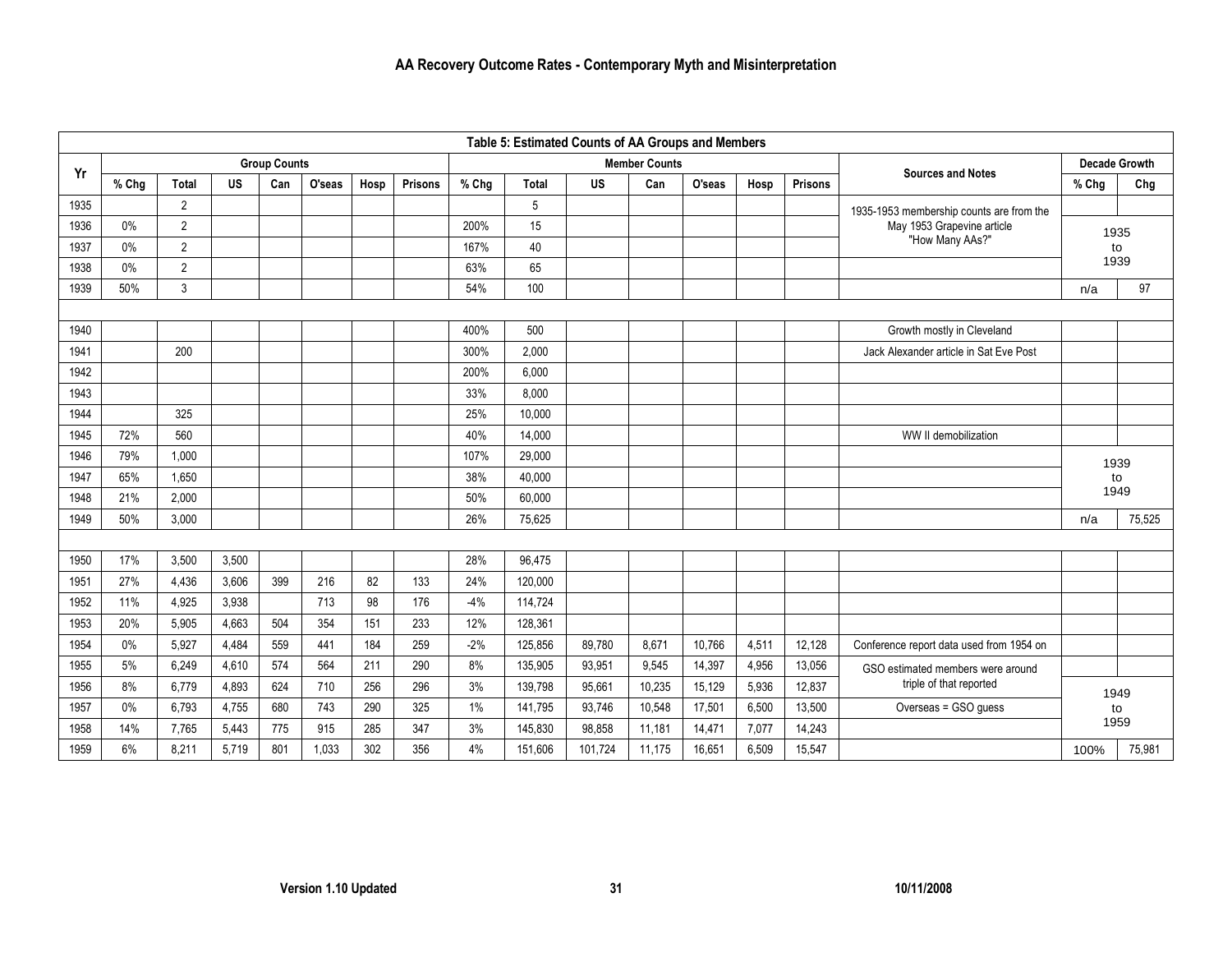| Table 5: Estimated Counts of AA Groups and Members |       |              |        |                     |        |       |                |       |              |           |                      |         |        |                |                                       |       |                      |
|----------------------------------------------------|-------|--------------|--------|---------------------|--------|-------|----------------|-------|--------------|-----------|----------------------|---------|--------|----------------|---------------------------------------|-------|----------------------|
|                                                    |       |              |        | <b>Group Counts</b> |        |       |                |       |              |           | <b>Member Counts</b> |         |        |                |                                       |       | <b>Decade Growth</b> |
| Yr                                                 | % Chg | <b>Total</b> | US     | Can                 | O'seas | Hosp  | <b>Prisons</b> | % Chg | <b>Total</b> | <b>US</b> | Can                  | O'seas  | Hosp   | <b>Prisons</b> | <b>Sources and Notes</b>              | % Chg | Chg                  |
| 1960                                               | 5%    | 8,615        | 5,875  | 833                 | 1,112  | 360   | 435            | 7%    | 161,549      | 108,004   | 11,524               | 17,973  | 6,675  | 17,373         | GSO estimated members > 300,000       |       |                      |
| 1961                                               | 8%    | 9,305        | 6,208  | 876                 | 1,274  | 445   | 502            | 9%    | 176,474      | 109,923   | 12,554               | 22,768  | 10,778 | 20,451         |                                       |       |                      |
| 1962                                               | 8%    | 10,070       | 6,600  | 946                 | 1,484  | 476   | 564            | 7%    | 189,702      | 117,953   | 13,093               | 25,642  | 10,602 | 22,412         |                                       |       |                      |
| 1963                                               | 9%    | 10,956       | 7,033  | 1,075               | 1,690  | 514   | 644            | 10%   | 209,434      | 122,483   | 15,410               | 32,371  | 11,417 | 27,753         | GSO estimated members > 350,000       |       |                      |
| 1964                                               | 7%    | 11,761       | 7,543  | 1,146               | 1,854  | 570   | 648            | 4%    | 217,368      | 128,498   | 15,928               | 37,178  | 10,764 | 25,000         |                                       |       |                      |
| 1965                                               | 6%    | 12,444       | 7,821  | 1,241               | 2,136  | 569   | 677            | 6%    | 231,477      | 133,786   | 17,180               | 43,580  | 10,774 | 26,157         |                                       |       |                      |
| 1966                                               | 7%    | 13,279       | 8,177  | 1,282               | 2,522  | 561   | 737            | 9%    | 251,615      | 140,379   | 18,630               | 48,417  | 14,384 | 29,805         |                                       |       | 1959                 |
| 1967                                               | 7%    | 14,154       | 8,484  | 1,411               | 2,784  | 645   | 830            | 4%    | 262,562      | 142,566   | 18,757               | 55,062  | 16,307 | 29,870         | GSO estimated members > 400,000       |       | to                   |
| 1968                                               | 4%    | 14,747       | 8,595  | 1,556               | 3,057  | 648   | 891            | 8%    | 283,329      | 148,574   | 21,676               | 60,756  | 18,548 | 33,775         | GSO estimated members > 425,000       |       | 1969                 |
| 1969                                               | 6%    | 15,624       | 9,047  | 1,590               | 3,350  | 742   | 895            | $5%$  | 297,077      | 156,974   | 22,706               | 63,366  | 20,160 | 33,871         | GSO estimated members > 450,000       | 96%   | 145,471              |
|                                                    |       |              |        |                     |        |       |                |       |              |           |                      |         |        |                |                                       |       |                      |
| 1970                                               | 5%    | 16,459       | 9,541  | 1,667               | 3,559  | 767   | 925            | 5%    | 311,450      | 167,313   | 26,008               | 67,044  | 18,604 | 32,481         | GSO estimated members > 500,000       |       |                      |
| 1971                                               | 8%    | 17,776       | 10,342 | 1,815               | 3,921  | 783   | 915            | 6%    | 329,429      | 181,419   | 29,073               | 71,737  | 16,900 | 30,300         | GSO estimated members > 575,000       |       |                      |
| 1972                                               | 17%   | 20,829       | 12,137 | 2,031               | 4,761  | 914   | 986            | 20%   | 394,742      | 211,686   | 32,740               | 86,344  | 28,995 | 34,977         |                                       |       |                      |
| 1973                                               | 8%    | 22,467       | 12,869 | 2,122               | 5,428  | 1,030 | 1,018          | 7%    | 420,754      | 225,911   | 35,091               | 102,073 | 22,915 | 34,764         | GSO estimated members > 725,000       |       |                      |
| 1974                                               | 11%   | 25,030       | 14,448 | 2,427               | 6,088  | 1,046 | 1,021          | 19%   | 502,283      | 287,699   | 42,922               | 107,643 | 28,057 | 35,962         | GSO estimated members > 800,000       |       |                      |
| 1975                                               | 6%    | 26,456       | 15,308 | 2,511               | 6,153  | 1,351 | 1,133          | 6%    | 533,209      | 292,646   | 43,903               | 126,991 | 32,711 | 36,958         | GSO estimated members > 1,000,000     |       |                      |
| 1976                                               | 11%   | 29,352       | 16,557 | 2,683               | 7,597  | 1,285 | 1,230          | 8%    | 574,018      | 320,913   | 47,843               | 135,147 | 30,792 | 39,323         |                                       |       | 1969                 |
| 1977                                               | 8%    | 31,587       | 18,382 | 2,950               | 7,597  | 1,400 | 1,258          | 7%    | 612,483      | 352,807   | 50,783               | 135,144 | 33,544 | 40,205         | Overseas 1977 data used               |       | to                   |
| 1978                                               | $5%$  | 33,241       | 18,926 | 3,157               | 8,737  | 1,285 | 1,136          | 2%    | 627,021      | 356,383   | 53,601               | 149,943 | 30,788 | 36,306         |                                       |       | 1979                 |
| 1979                                               | 20%   | 39,964       | 20,359 | 3,349               | 14,016 | 1,156 | 1,084          | 38%   | 867,411      | 387,875   | 56,672               | 363,572 | 23,956 | 35,336         | Overseas figures being revised        | 192%  | 570.334              |
|                                                    |       |              |        |                     |        |       |                |       |              |           |                      |         |        |                |                                       |       |                      |
| 1980                                               | 5%    | 42,105       | 22,169 | 3,624               | 14,016 | 1,182 | 1,114          | $5%$  | 907,067      | 414,434   | 61,531               | 363,360 | 24,822 | 42,920         |                                       |       |                      |
| 1981                                               | 14%   | 47,797       | 24,293 | 3,781               | 17,650 | 935   | 1,138          | 3%    | 937,212      | 455,505   | 64,244               | 355,000 | 24,310 | 38,153         | Much overseas data estimated          |       |                      |
| 1982                                               | 12%   | 53,576       | 26,608 | 3,948               | 20,669 | 1,030 | 1,321          | 14%   | 1,064,784    | 518,790   | 66,344               | 412,949 | 25,750 | 40,951         | GSO stopped quoting estimates         |       |                      |
| 1983                                               | 9%    | 58,576       | 29,827 | 4,197               | 22,156 | 1,052 | 1,344          | 12%   | 1,191,408    | 585,823   | 69,931               | 467,419 | 25,899 | 42,336         | Base changed to January 1             |       |                      |
| 1984                                               | 7%    | 62,860       | 31,754 | 4,286               | 24,221 | 1,047 | 1,552          | 13%   | 1,351,282    | 630,679   | 71,632               | 576,236 | 26,175 | 46,560         |                                       |       |                      |
| 1985                                               | 7%    | 67,019       | 33,840 | 4,445               | 27,054 |       | 1,680          | 7%    | 1,445,502    | 676,234   | 74,277               | 644,591 |        | 50,400         | Hospital (TF) category dropped by GSO |       |                      |
| 1986                                               | 9%    | 73,192       | 36,002 | 4,540               | 30,868 |       | 1,782          | 8%    | 1,555,796    | 727,145   | 76,377               | 698,814 |        | 53,460         |                                       |       | 1979                 |
| 1987                                               | 4%    | 76,184       | 38,276 | 4,654               | 31,387 |       | 1,867          | 4%    | 1,616,770    | 775,040   | 78,057               | 707,663 |        | 56,010         |                                       |       | to                   |
| 1988                                               | 12%   | 85,270       | 40,693 | 4,749               | 38,060 |       | 1,768          | 7%    | 1,734,195    | 835,489   | 81,293               | 762,605 |        | 54,808         |                                       |       | 1989                 |
| 1989                                               | 3%    | 87,696       | 43,107 | 4,866               | 38,060 |       | 1,663          | 3%    | 1,793,236    | 896,033   | 82,949               | 762,701 |        | 51,553         |                                       | 107%  | 925,825              |